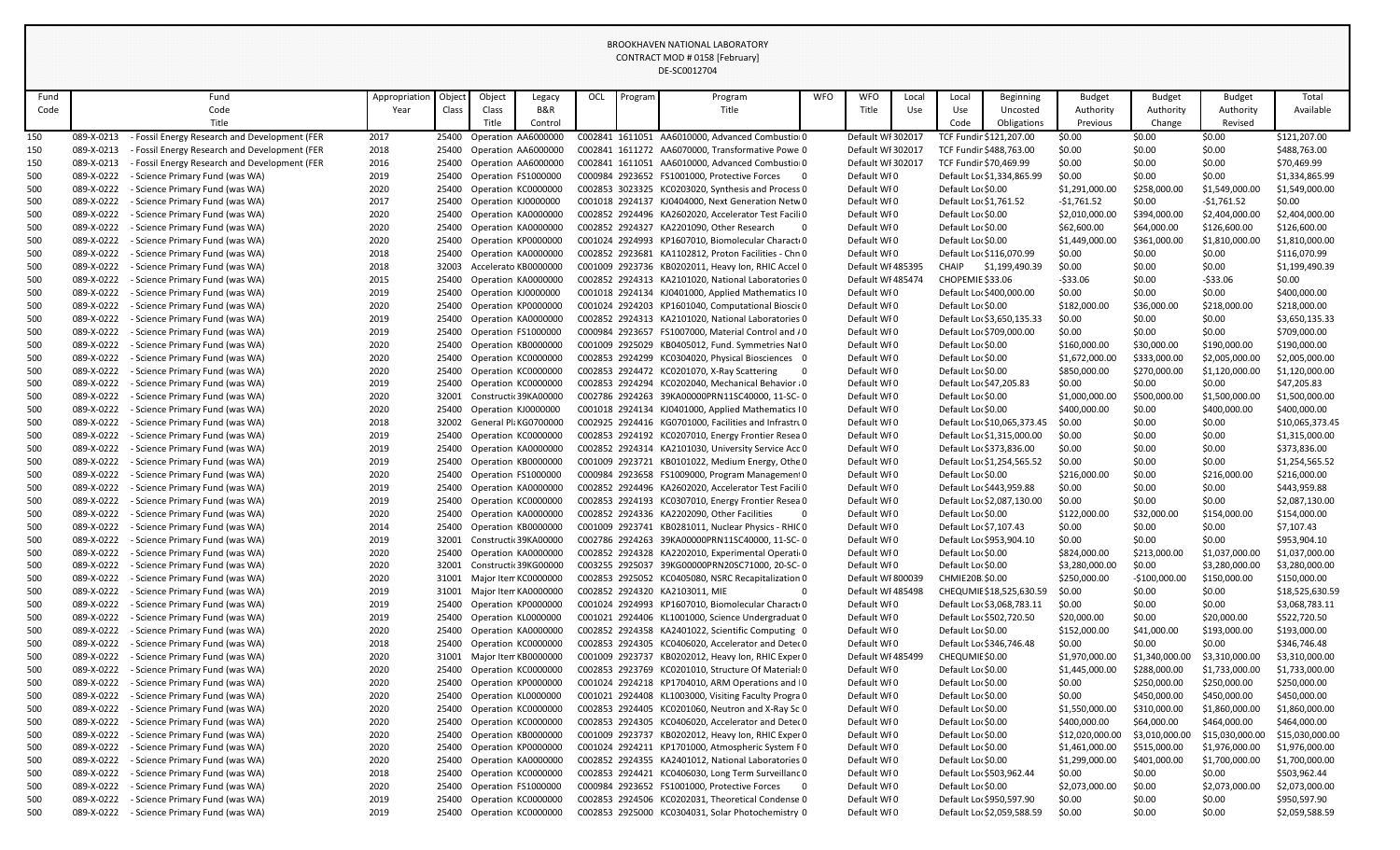|              |                                                                                                |                       |                |                                            |               |     |         | DE-SC0012704                                                                                             |            |                                  |              |                                     |                             |                            |                            |                            |                              |
|--------------|------------------------------------------------------------------------------------------------|-----------------------|----------------|--------------------------------------------|---------------|-----|---------|----------------------------------------------------------------------------------------------------------|------------|----------------------------------|--------------|-------------------------------------|-----------------------------|----------------------------|----------------------------|----------------------------|------------------------------|
|              | Fund                                                                                           |                       | Object         | Object                                     |               | OCL |         |                                                                                                          | <b>WFO</b> | <b>WFO</b>                       |              |                                     |                             |                            |                            |                            | Total                        |
| Fund<br>Code | Code                                                                                           | Appropriation<br>Year | Class          | Class                                      | Legacy<br>B&R |     | Program | Program<br>Title                                                                                         |            | Title                            | Local<br>Use | Local<br>Use                        | Beginning<br>Uncosted       | <b>Budget</b><br>Authority | <b>Budget</b><br>Authority | <b>Budget</b><br>Authority | Available                    |
|              | Title                                                                                          |                       |                | Title                                      | Control       |     |         |                                                                                                          |            |                                  |              | Code                                | Obligations                 | Previous                   | Change                     | Revised                    |                              |
| 500          | 089-X-0222<br>- Science Primary Fund (was WA)                                                  | 2019                  | 25400          | Operation KC0000000                        |               |     |         | C002853 2924405 KC0201060, Neutron and X-Ray Sc 0                                                        |            | Default WI0                      |              |                                     | Default Loc \$1,056,887.68  | \$0.00                     | \$0.00                     | \$0.00                     | \$1,056,887.68               |
| 500          | 089-X-0222<br>Science Primary Fund (was WA)                                                    | 2019                  | 25400          | Operation KL0000000                        |               |     |         | C001021 2924407 KL1002000, Community College In 0                                                        |            | Default WI0                      |              | Default Loc \$83,278.51             |                             | $-520,000.00$              | \$0.00                     | $-520,000.00$              | \$63,278.51                  |
| 500          | 089-X-0222<br>Science Primary Fund (was WA)                                                    | 2020                  | 25400          | Operation KP0000000                        |               |     |         | C001024 2924204 KP1601050, Bioenergy Research CO                                                         |            | Default WI0                      |              | Default Lor \$0.00                  |                             | \$401,000.00               | \$109,000.00               | \$510,000.00               | \$510,000.00                 |
| 500          | 089-X-0222<br>Science Primary Fund (was WA)                                                    | 2019                  | 31003          | Other Equi KB0000000                       |               |     |         | C001009 2923737 KB0202012, Heavy Ion, RHIC Exper 0                                                       |            | Default WI 485396                |              | CHEQU                               | \$1,456,000.00              | \$0.00                     | \$0.00                     | \$0.00                     | \$1,456,000.00               |
| 500          | 089-X-0222<br>Science Primary Fund (was WA)                                                    | 2019                  | 25400          | Operation FS1000000                        |               |     |         | C000984 2923655 FS1005000, Cyber Security<br>- 0                                                         |            | Default WI0                      |              |                                     | Default Loc \$3,002,135.56  | \$0.00                     | \$0.00                     | \$0.00                     | \$3,002,135.56               |
| 500          | 089-X-0222<br><b>Science Primary Fund (was WA)</b>                                             | 2018                  | 25400          | Operation KB0000000                        |               |     |         | C001009 2924156 KB0201052, Heavy Ion Accelerator 0                                                       |            | Default WI0                      |              | Default Lo: \$22,920.38             |                             | \$0.00                     | \$0.00                     | \$0.00                     | \$22,920.38                  |
| 500          | 089-X-0222<br>Science Primary Fund (was WA)                                                    | 2018                  | 25400          | Operation KA0000000                        |               |     |         | C002852 2924320 KA2103011, MIE                                                                           |            | Default WI 485493                |              |                                     | CHOPEMIE \$990,040.45       | \$0.00                     | \$0.00                     | \$0.00                     | \$990,040.45                 |
| 500          | 089-X-0222<br>Science Primary Fund (was WA)                                                    | 2017                  | 25400          | Operation KA0000000                        |               |     |         | C002852 2924363 KA2403013, Other Projects                                                                |            | Default WI0                      |              | Default Lor \$160.35                |                             | $-5160.35$                 | \$0.00                     | $-5160.35$                 | \$0.00                       |
| 500          | 089-X-0222<br>Science Primary Fund (was WA)                                                    | 2011                  | 25400          | Operation KP0000000                        |               |     |         | C001024 2924206 KP1602020, Radiobiology                                                                  |            | Default WI0                      |              | Default Lor \$372.03                |                             | $-5372.03$                 | \$0.00                     | $-5372.03$                 | \$0.00                       |
| 500          | 089-X-0222<br>Science Primary Fund (was WA)                                                    | 2020                  | 32001          | Constructi 39KG01000                       |               |     |         | C003227 2924984 39KG01000PRN19SC71000, 19-SC-0                                                           |            | Default WI0                      |              | Default Lor \$0.00                  |                             | \$4,829,100.00             | \$0.00                     | \$4,829,100.00             | \$4,829,100.00               |
| 500          | 089-X-0222<br><b>Science Primary Fund (was WA)</b>                                             | 2019                  | 25400          | Operation KA0000000                        |               |     |         | C002852 2924346 KA2301020, National Laboratories 0                                                       |            | Default WI0                      |              |                                     | Default Loc \$482,872.27    | \$0.00                     | \$0.00                     | \$0.00                     | \$482,872.27                 |
| 500          | 089-X-0222<br>Science Primary Fund (was WA)                                                    | 2019                  | 25400          | Operation KL0000000                        |               |     |         | C001021 2924414 KL1500000, Outreach                                                                      |            | Default WI0                      |              | Default Lor \$80,000.00             |                             | \$0.00                     | \$0.00                     | \$0.00                     | \$80,000.00                  |
| 500          | 089-X-0222<br>Science Primary Fund (was WA)                                                    | 2020                  | 25400          | Operation KL0000000                        |               |     |         | C001021 2924407 KL1002000, Community College In 0                                                        |            | Default WI0                      |              | Default Lor \$0.00                  |                             | \$110,000.00               | \$36,000.00                | \$146,000.00               | \$146,000.00                 |
| 500          | 089-X-0222<br>Science Primary Fund (was WA)                                                    | 2019                  | 25400          | Operation KB0000000                        |               |     |         | C001009 2924156 KB0201052, Heavy Ion Accelerator 0                                                       |            | Default WI0                      |              |                                     | Default Lor \$214,000.00    | \$0.00                     | \$0.00                     | \$0.00                     | \$214,000.00                 |
| 500          | 089-X-0222<br><b>Science Primary Fund (was WA)</b>                                             | 2019                  | 25400          | Operation KJ0000000                        |               |     |         | C001018 2924476 KJ0403010, Computational Partne 0                                                        |            | Default WI0                      |              |                                     | Default Lo: \$482,000.00    | \$0.00                     | \$0.00                     | \$0.00                     | \$482,000.00                 |
| 500          | 089-X-0222<br><b>Science Primary Fund (was WA)</b>                                             | 2020                  | 25400          | Operation FS1000000                        |               |     |         | C000984 2923653 FS1002000, Security Systems                                                              |            | Default WI0                      |              | Default Lor \$0.00                  |                             | \$259,000.00               | \$0.00                     | \$259,000.00               | \$259,000.00                 |
| 500          | 089-X-0222<br>Science Primary Fund (was WA)                                                    | 2019                  | 25400          | Operation KA0000000                        |               |     |         | C002852 2924336 KA2202090, Other Facilities                                                              |            | Default WI0                      |              |                                     | Default Lo: \$169,868.66    | \$0.00                     | \$0.00                     | \$0.00                     | \$169,868.66                 |
| 500          | 089-X-0222<br>Science Primary Fund (was WA)                                                    | 2019                  | 25400          | Operation FS1000000                        |               |     |         | C000984 2923654 FS1004000, Information Security 0                                                        |            | Default WI0                      |              |                                     | Default Loc \$111,006.91    | \$0.00                     | \$0.00                     | \$0.00                     | \$111,006.91                 |
| 500          | 089-X-0222<br>Science Primary Fund (was WA)                                                    | 2018                  | 25400          | Operation KA0000000                        |               |     |         | C002852 2924314 KA2101030, University Service Acc 0                                                      |            | Default WI0                      |              |                                     | Default Loc \$187,277.71    | \$0.00                     | \$0.00                     | \$0.00                     | \$187,277.71                 |
| 500          | 089-X-0222<br><b>Science Primary Fund (was WA)</b>                                             | 2018                  | 32003          | Accelerato KA0000000                       |               |     |         | C002852 2924496 KA2602020, Accelerator Test Facili 0                                                     |            | Default WI 485395                |              | <b>CHAIP</b>                        | \$76,475.60                 | \$0.00                     | \$0.00                     | \$0.00                     | \$76,475.60                  |
| 500          | 089-X-0222<br><b>Science Primary Fund (was WA)</b>                                             | 2018                  | 32001          | Constructi 39KG01000                       |               |     |         | C003087 2924481 39KG01000PRN17SC73000, 17-SC-0                                                           |            | Default WI0                      |              |                                     | Default Loc \$23,967,852.43 | \$0.00                     | \$0.00                     | \$0.00                     | \$23,967,852.43              |
| 500          | 089-X-0222<br>- Science Primary Fund (was WA)                                                  | 2020                  | 25400          | Operation KA0000000                        |               |     |         | C002852 2924313 KA2101020, National Laboratories 0<br>C002853 2925052 KC0405080, NSRC Recapitalization 0 |            | Default WI0                      |              | Default Lor \$0.00                  |                             | \$1,806,000.00             | \$467,000.00               | \$2,273,000.00             | \$2,273,000.00               |
| 500<br>500   | 089-X-0222<br>Science Primary Fund (was WA)<br>089-X-0222<br>Science Primary Fund (was WA)     | 2020<br>2019          | 25400<br>25400 | Operation KC0000000<br>Operation KA0000000 |               |     |         | C002852 2924327 KA2201090, Other Research                                                                |            | Default WI 800039<br>Default WI0 |              | CHMIE20B \$0.00                     | Default Loc \$212,714.88    | \$0.00<br>\$0.00           | \$500,000.00<br>\$0.00     | \$500,000.00<br>\$0.00     | \$500,000.00<br>\$212,714.88 |
| 500          | 089-X-0222<br><b>Science Primary Fund (was WA)</b>                                             | 2019                  | 25400          | Operation KA0000000                        |               |     |         | C002852 2924328 KA2202010, Experimental Operatio                                                         |            | Default WI0                      |              |                                     | Default Lo: \$868,553.09    | \$0.00                     | \$0.00                     | \$0.00                     | \$868,553.09                 |
| 500          | 089-X-0222<br>- Science Primary Fund (was WA)                                                  | 2019                  |                | 25400 Operation FS1000000                  |               |     |         | C000984 2923658 FS1009000, Program Management 0                                                          |            | Default WI0                      |              |                                     | Default Lor \$297,414.40    | \$0.00                     | \$0.00                     | \$0.00                     | \$297,414.40                 |
| 500          | 089-X-0222<br>Science Primary Fund (was WA)                                                    | 2019                  |                | Operation KC0000000                        |               |     |         | C002853 2924243 KC0403030, Molecular Foundry LEO                                                         |            | Default WI0                      |              |                                     | Default Loc \$16,414.96     | \$0.00                     | \$0.00                     | \$0.00                     | \$16,414.96                  |
| 500          | 089-X-0222<br>Science Primary Fund (was WA)                                                    | 2019                  | 31003          | Other Equi KP0000000                       |               |     |         | C001024 2924993 KP1607010, Biomolecular Charact 0                                                        |            | Default WI0                      |              |                                     | Default Lo(\$1,349,000.00   | \$0.00                     | \$0.00                     | \$0.00                     | \$1,349,000.00               |
| 500          | 089-X-0222<br>Science Primary Fund (was WA)                                                    | 2019                  | 31001          | Major Iten KA0000000                       |               |     |         | C002852 2924320 KA2103011, MIE                                                                           |            | Default WI 485496                |              |                                     | CHEQUMIE \$2,441,780.26     | \$0.00                     | \$0.00                     | \$0.00                     | \$2,441,780.26               |
| 500          | 089-X-0222<br>- Science Primary Fund (was WA)                                                  | 2018                  | 25400          | Operation KL0000000                        |               |     |         | C001021 2924408 KL1003000, Visiting Faculty Progra 0                                                     |            | Default WI0                      |              | Default Loc \$46,947.02             |                             | \$0.00                     | \$0.00                     | \$0.00                     | \$46,947.02                  |
| 500          | 089-X-0222<br>- Science Primary Fund (was WA)                                                  | 2018                  | 25400          | Operation KP0000000                        |               |     |         | C001024 2924514 KP1606010, DO NOT USE!!! - Mesc 0                                                        |            | Default WI0                      |              |                                     | Default Loc \$2,094,649.43  | \$0.00                     | \$0.00                     | \$0.00                     | \$2,094,649.43               |
| 500          | 089-X-0222<br>Science Primary Fund (was WA)                                                    | 2019                  | 25400          | Operation KA0000000                        |               |     |         | C002852 2924489 KA2401032, QIS Research - Nation 0                                                       |            | Default WI0                      |              |                                     | Default Loc \$1,148,358.93  | \$0.00                     | \$0.00                     | \$0.00                     | \$1,148,358.93               |
| 500          | 089-X-0222<br>Science Primary Fund (was WA)                                                    | 2019                  | 25400          | Operation KA0000000                        |               |     |         | C002852 2924325 KA2201020, National Laboratories 0                                                       |            | Default WI0                      |              |                                     | Default Loc \$2,645,827.48  | \$0.00                     | \$0.00                     | \$0.00                     | \$2,645,827.48               |
| 500          | 089-X-0222<br>- Science Primary Fund (was WA)                                                  | 2018                  | 32003          | Accelerato KC0000000                       |               |     |         | C002853 2924233 KC0401040, National Synchrotron 0                                                        |            | Default WI 485395                |              | <b>CHAIP</b>                        | \$111,349.54                | \$0.00                     | \$0.00                     | \$0.00                     | \$111,349.54                 |
| 500          | 089-X-0222<br>- Science Primary Fund (was WA)                                                  | 2019                  | 25400          | Operation FS1000000                        |               |     |         | C000984 2923656 FS1006000, Personnel Security 0                                                          |            | Default WI0                      |              |                                     | Default Lo: \$143,097.03    | \$0.00                     | \$0.00                     | \$0.00                     | \$143,097.03                 |
| 500          | 089-X-0222<br>- Science Primary Fund (was WA)                                                  | 2019                  | 25400          | Operation KA0000000                        |               |     |         | C002852 2924366 KA2501012, National Laboratories 0                                                       |            | Default WI 302557                |              | Traineeshi <sub>l</sub> \$78,400.00 |                             | \$0.00                     | \$0.00                     | \$0.00                     | \$78,400.00                  |
| 500          | 089-X-0222<br>Science Primary Fund (was WA)                                                    | 2020                  | 25400          | Operation KA0000000                        |               |     |         | C002852 2924357 KA2401021, Scientific Discovery th 0                                                     |            | Default WI0                      |              | Default Lor \$0.00                  |                             | \$60,000.00                | \$16,000.00                | \$76,000.00                | \$76,000.00                  |
| 500          | 089-X-0222<br>Science Primary Fund (was WA)                                                    | 2020                  | 25400          | Operation KB0000000                        |               |     |         | C001009 2923721 KB0101022, Medium Energy, Othe 0                                                         |            | Default WI0                      |              | Default Lor \$0.00                  |                             | \$420,000.00               | \$110,000.00               | \$530,000.00               | \$530,000.00                 |
| 500          | 089-X-0222<br>- Science Primary Fund (was WA)                                                  | 2018                  | 25400          | Operation KP0000000                        |               |     |         | C001024 2924216 KP1703020, DO NOT USE!!! Earth : 0                                                       |            | Default WI0                      |              | Default Lor \$86,015.98             |                             | \$0.00                     | \$0.00                     | \$0.00                     | \$86,015.98                  |
| 500          | 089-X-0222<br>- Science Primary Fund (was WA)                                                  | 2018                  | 25400          | Operation KA0000000                        |               |     |         | C002852 2924368 KA2501021, LHC Accelerator Resea 0                                                       |            | Default WI0                      |              | Default Lo: \$1,009.15              |                             | \$0.00                     | \$0.00                     | \$0.00                     | \$1,009.15                   |
| 500          | 089-X-0222<br>- Science Primary Fund (was WA)                                                  | 2017                  | 25400          | Operation KC0000000                        |               |     |         | C002853 2923774 KC0202020, DO NOT USE !!! Experi 0                                                       |            | Default WI0                      |              | Default Loc \$7,280.81              |                             | \$0.00                     | -\$7,280.81                | -\$7,280.81                | \$0.00                       |
| 500          | 089-X-0222<br>Science Primary Fund (was WA)                                                    | 2019                  | 25400          | Operation KA0000000                        |               |     |         | C002852 2924366 KA2501012, National Laboratories 0                                                       |            | Default WI0                      |              |                                     | Default Loc \$111,366.64    | \$0.00                     | \$0.00                     | \$0.00                     | \$111,366.64                 |
| 500          | 089-X-0222<br>Science Primary Fund (was WA)                                                    | 2020                  | 25400          | Operation KP0000000                        |               |     |         | C001024 2924200 KP1601010, Foundational Genomi 0                                                         |            | Default WI0                      |              | Default Lor \$0.00                  |                             | \$299,000.00               | \$81,000.00                | \$380,000.00               | \$380,000.00                 |
| 500          | 089-X-0222<br>- Science Primary Fund (was WA)                                                  | 2019                  |                | 25400 Operation KB0000000                  |               |     |         | C001009 2923737 KB0202012, Heavy Ion, RHIC Exper 0                                                       |            | Default WI0                      |              |                                     | Default Loc \$15,541,298.19 | \$0.00                     | \$0.00                     | \$0.00                     | \$15,541,298.19              |
| 500          | 089-X-0222<br>- Science Primary Fund (was WA)                                                  | 2014                  | 25400          | Operation KA0000000                        |               |     |         | C002852 2923681 KA1102812, Proton Facilities - Chn 0<br>C002852 2924369 KA2501022, Muon Accelerators 0   |            | Default WI0                      |              |                                     | Default Loc \$422,791.27    | \$0.00                     | \$0.00                     | \$0.00                     | \$422,791.27                 |
| 500<br>500   | 089-X-0222<br>- Science Primary Fund (was WA)<br>089-X-0222<br>- Science Primary Fund (was WA) | 2016<br>2014          | 25400<br>25400 | Operation KA0000000<br>Operation KC0000000 |               |     |         | C002853 2923794 KC0281013, BNL-NSLS                                                                      |            | Default WI0<br>Default WI0       |              | Default Loc \$43,257.33             | Default Loc \$165,193.55    | \$0.00<br>\$0.00           | \$0.00<br>\$0.00           | \$0.00<br>\$0.00           | \$43,257.33<br>\$165,193.55  |
| 500          | 089-X-0222<br>- Science Primary Fund (was WA)                                                  | 2020                  | 25400          | Operation KC0000000                        |               |     |         | C002853 2924290 KC0405070, NSLS-II Experimental 10                                                       |            | Default WI 800038                |              | <b>CHMIE20B \$0.00</b>              |                             | \$0.00                     | \$2,118,000.00             | \$2,118,000.00             | \$2,118,000.00               |
| 500          | 089-X-0222<br>- Science Primary Fund (was WA)                                                  | 2019                  | 31003          | Other Equi KC0000000                       |               |     |         | C002853 2924242 KC0403020, Center for Functional 0                                                       |            | Default WI 485396                |              | <b>CHEQU</b>                        | \$3,873,975.97              | \$760,000.00               | \$625,000.00               | \$1,385,000.00             | \$5,258,975.97               |
| 500          | 089-X-0222<br>- Science Primary Fund (was WA)                                                  | 2019                  | 25400          | Operation KA0000000                        |               |     |         | C002852 2924380 KA2601020, National Laboratories 0                                                       |            | Default WI0                      |              |                                     | Default Lor \$2,108,000.00  | \$0.00                     | \$0.00                     | \$0.00                     | \$2,108,000.00               |
| 500          | 089-X-0222<br>- Science Primary Fund (was WA)                                                  | 2017                  | 32003          | Accelerato KA0000000                       |               |     |         | C002852 2924382 KA2602010, Accelerator Operatior 0                                                       |            | Default WI 485395                |              | CHAIP                               | \$185,727.18                | \$0.00                     | \$0.00                     | \$0.00                     | \$185,727.18                 |
| 500          | 089-X-0222<br>- Science Primary Fund (was WA)                                                  | 2019                  | 25400          | Operation KC0000000                        |               |     |         | C002853 2923769 KC0201010, Structure Of Material: 0                                                      |            | Default WI0                      |              |                                     | Default Lor \$1,599,104.15  | \$0.00                     | \$0.00                     | \$0.00                     | \$1,599,104.15               |
| 500          | 089-X-0222<br>- Science Primary Fund (was WA)                                                  | 2018                  |                | 25400 Operation KA0000000                  |               |     |         | C002852 2924357 KA2401021, Scientific Discovery th 0                                                     |            | Default WI0                      |              | Default Lor \$99,968.41             |                             | \$0.00                     | \$0.00                     | \$0.00                     | \$99,968.41                  |
|              |                                                                                                |                       |                |                                            |               |     |         |                                                                                                          |            |                                  |              |                                     |                             |                            |                            |                            |                              |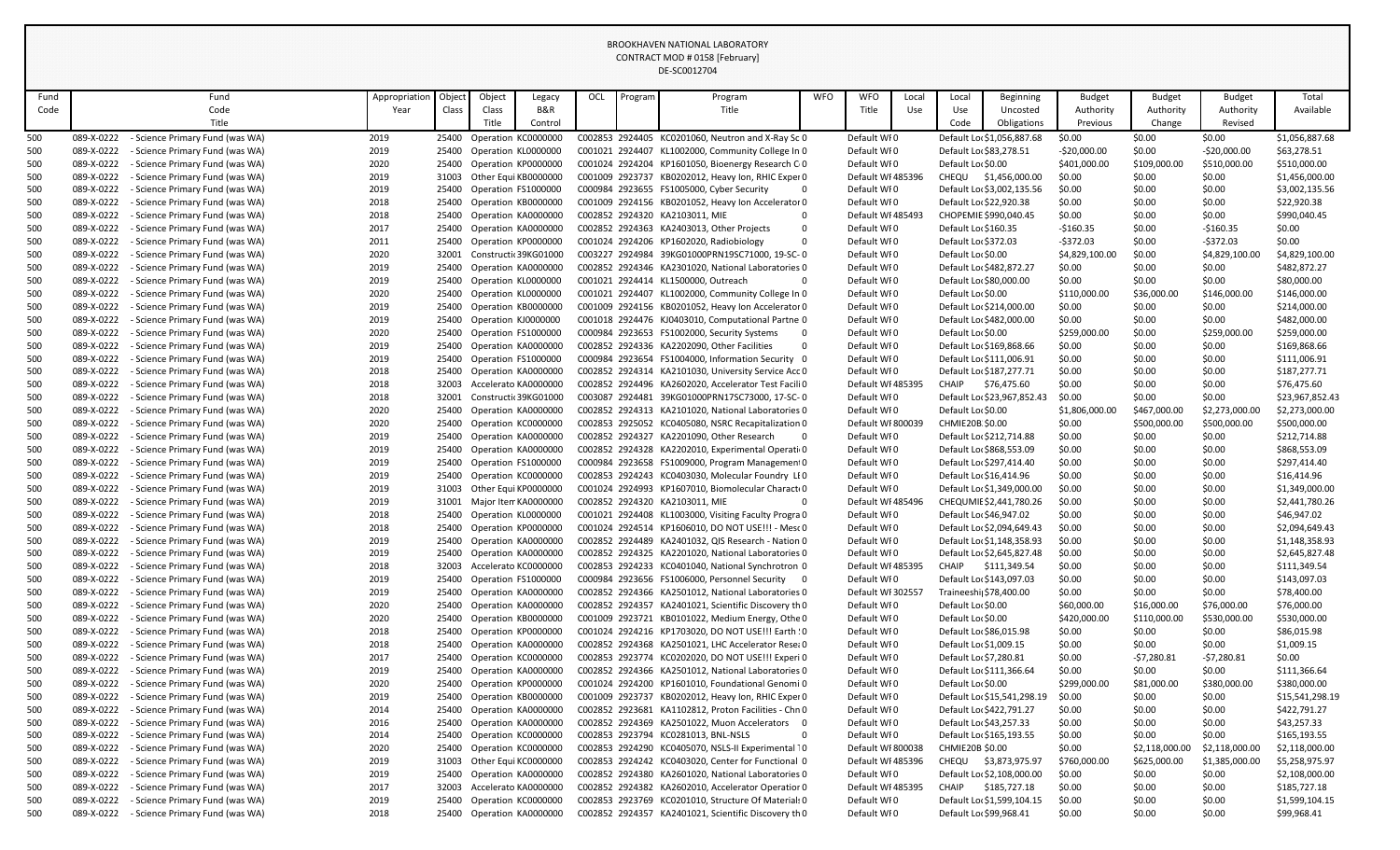|            |                          |                                                                    |               |                |                                             |                           |     |         | DE-SC0012704                                                                                             |            |                                  |       |                             |                             |                           |                          |                           |                                  |
|------------|--------------------------|--------------------------------------------------------------------|---------------|----------------|---------------------------------------------|---------------------------|-----|---------|----------------------------------------------------------------------------------------------------------|------------|----------------------------------|-------|-----------------------------|-----------------------------|---------------------------|--------------------------|---------------------------|----------------------------------|
| Fund       |                          | Fund                                                               | Appropriation | Object         | Object                                      | Legacy                    | OCL | Program | Program                                                                                                  | <b>WFO</b> | <b>WFO</b>                       | Local | Local                       | <b>Beginning</b>            | <b>Budget</b>             | <b>Budget</b>            | <b>Budget</b>             | Total                            |
| Code       |                          | Code                                                               | Year          | Class          | Class                                       | <b>B&amp;R</b>            |     |         | Title                                                                                                    |            | Title                            | Use   | Use                         | Uncosted                    | Authority                 | Authority                | Authority                 | Available                        |
|            |                          | Title                                                              |               |                | Title                                       | Control                   |     |         |                                                                                                          |            |                                  |       | Code                        | Obligations                 | Previous                  | Change                   | Revised                   |                                  |
| 500        | 089-X-0222               | Science Primary Fund (was WA)                                      | 2019          | 25400          | Operation KB0000000                         |                           |     |         | C001009 2923733 KB0201021, Heavy Ion, RHIC Resea 0                                                       |            | Default WI0                      |       |                             | Default Loc \$2,033,870.73  | \$0.00                    | \$0.00                   | \$0.00                    | \$2,033,870.73                   |
| 500        | 089-X-0222               | - Science Primary Fund (was WA)                                    | 2019          |                | 25400 Operation KC0000000                   |                           |     |         | C002853 2924504 KC0202021, Experimental Conden: 0                                                        |            | Default WI0                      |       |                             | Default Loc \$2,198,710.03  | \$0.00                    | \$0.00                   | \$0.00                    | \$2,198,710.03                   |
| 500        | 089-X-0222               | - Science Primary Fund (was WA)                                    | 2019          | 25400          | Operation KC0000000                         |                           |     |         | C002853 2924241 KC0403010, Center for Nanoscale 0                                                        |            | Default WI0                      |       | Default Lo: \$16,414.96     |                             | \$0.00                    | \$0.00                   | \$0.00                    | \$16,414.96                      |
| 500        | 089-X-0222               | - Science Primary Fund (was WA)                                    | 2016          | 25400          | Operation KP0000000                         |                           |     |         | C001024 2924205 KP1602010, Radiochemistry and Ir 0                                                       |            | Default WI0                      |       | Default Lor \$4,286.34      |                             | \$0.00                    | \$0.00                   | \$0.00                    | \$4,286.34                       |
| 500        | 089-X-0222               | - Science Primary Fund (was WA)                                    | 2018          | 25400          | Operation KJ0000000                         |                           |     |         | C001018 2924134 KJ0401000, Applied Mathematics IO                                                        |            | Default WI0                      |       |                             | Default Loc \$101,496.52    | \$0.00                    | \$0.00                   | \$0.00                    | \$101,496.52                     |
| 500        | 089-X-0222               | - Science Primary Fund (was WA)                                    | 2018          | 25400          | Operation KP0000000                         |                           |     |         | C001024 2924462 KP1703040, DO NOT USE !!! Climat 0                                                       |            | Default WI0                      |       |                             | Default Lor \$525,530.65    | \$0.00                    | \$0.00                   | \$0.00                    | \$525,530.65                     |
| 500        | 089-X-0222               | - Science Primary Fund (was WA)                                    | 2019          |                | 25400 Operation KB0000000                   |                           |     |         | C001009 2923736 KB0202011, Heavy Ion, RHIC Accel 0                                                       |            | Default WI0                      |       |                             | Default Loc \$17,768,332.51 | \$0.00                    | \$0.00                   | \$0.00                    | \$17,768,332.51                  |
| 500        | 089-X-0222               | - Science Primary Fund (was WA)                                    | 2018          | 25400<br>25400 | Operation KC0000000                         |                           |     |         | C002853 2924193 KC0307010, Energy Frontier Resea 0<br>C002852 2924317 KA2102021, ATLAS Detector and CO   |            | Default WI0                      |       |                             | Default Loc \$237,487.39    | \$0.00                    | \$0.00                   | \$0.00                    | \$237,487.39                     |
| 500        | 089-X-0222<br>089-X-0222 | - Science Primary Fund (was WA)<br>- Science Primary Fund (was WA) | 2020          | 25400          | Operation KA0000000<br>Operation KC0000000  |                           |     |         | C002853 2923807 KC0302010, Chemical Energy<br>- 0                                                        |            | Default WI0<br>Default WI0       |       | Default Lor \$0.00          | Default Lor \$1,940,003.60  | \$7,528,000.00            | \$2,020,000.00<br>\$0.00 | \$9,548,000.00            | \$9,548,000.00<br>\$1,940,003.60 |
| 500<br>500 | 089-X-0222               | - Science Primary Fund (was WA)                                    | 2019<br>2014  | 25400          | Operation KB0000000                         |                           |     |         | C001009 2923728 KB0181012, Nuclear Physics - BNL-0                                                       |            | Default WI0                      |       | Default Loc \$34,228.17     |                             | \$0.00<br>\$0.00          | \$0.00                   | \$0.00<br>\$0.00          | \$34,228.17                      |
| 500        | 089-X-0222               | - Science Primary Fund (was WA)                                    | 2019          |                | 25400 Operation KJ0000000                   |                           |     |         | C001018 2924474 KJ0402010, Computer Sciences - R 0                                                       |            | Default WI0                      |       |                             | Default Lor \$451,512.00    | \$0.00                    | \$0.00                   | \$0.00                    | \$451,512.00                     |
| 500        | 089-X-0222               | Science Primary Fund (was WA)                                      | 2019          | 25400          | Operation KC0000000                         |                           |     |         | C002853 2924305 KC0406020, Accelerator and Deter 0                                                       |            | Default WI0                      |       |                             | Default Lor \$800,000.00    | \$0.00                    | \$0.00                   | \$0.00                    | \$800,000.00                     |
| 500        | 089-X-0222               | - Science Primary Fund (was WA)                                    | 2015          | 25400          | Operation KP0000000                         |                           |     |         | C001024 2924417 KP1606000, Mesoscale to Molecul 0                                                        |            | Default WI0                      |       | Default Lor \$67,264.21     |                             | \$0.00                    | \$0.00                   | \$0.00                    | \$67,264.21                      |
| 500        | 089-X-0222               | - Science Primary Fund (was WA)                                    | 2019          |                | 25400 Operation KC0000000                   |                           |     |         | C002853 2924244 KC0403040, Center for Nanophase 0                                                        |            | Default WI0                      |       |                             | Default Loc \$16,414.96     | \$0.00                    | \$0.00                   | \$0.00                    | \$16,414.96                      |
| 500        | 089-X-0222               | - Science Primary Fund (was WA)                                    | 2019          | 25400          | Operation KC0000000                         |                           |     |         | C002853 2924245 KC0403050, Center for Integrated 0                                                       |            | Default WI0                      |       |                             | Default Loc \$16,414.96     | \$0.00                    | \$0.00                   | \$0.00                    | \$16,414.96                      |
| 500        | 089-X-0222               | - Science Primary Fund (was WA)                                    | 2020          | 25400          | Operation KB0000000                         |                           |     |         | C001009 2923733 KB0201021, Heavy Ion, RHIC Resea 0                                                       |            | Default WI0                      |       | Default Lor \$0.00          |                             | \$1,960,000.00            | \$480,000.00             | \$2,440,000.00            | \$2,440,000.00                   |
| 500        | 089-X-0222               | - Science Primary Fund (was WA)                                    | 2019          | 25400          | Operation KA0000000                         |                           |     |         | C002852 2924357 KA2401021, Scientific Discovery th 0                                                     |            | Default WI0                      |       |                             | Default Lor \$190,000.00    | \$0.00                    | \$0.00                   | \$0.00                    | \$190,000.00                     |
| 500        | 089-X-0222               | - Science Primary Fund (was WA)                                    | 2020          | 25400          | Operation KA0000000                         |                           |     |         | C002852 2924366 KA2501012, National Laboratories 0                                                       |            | Default WI0                      |       | Default Lor \$0.00          |                             | \$63,000.00               | \$137,000.00             | \$200,000.00              | \$200,000.00                     |
| 500        | 089-X-0222               | - Science Primary Fund (was WA)                                    | 2019          |                | 25400 Operation KB0000000                   |                           |     |         | C001009 2923755 KB0401022, Low Energy, Other Na 0                                                        |            | Default WI0                      |       |                             | Default Lor \$411,205.13    | \$0.00                    | \$0.00                   | \$0.00                    | \$411,205.13                     |
| 500        | 089-X-0222               | - Science Primary Fund (was WA)                                    | 2019          | 25400          | Operation KC0000000                         |                           |     |         | C002853 2924233 KC0401040, National Synchrotron 0                                                        |            | Default WI0                      |       |                             | Default Loc \$26,835,229.75 | \$0.00                    | \$0.00                   | \$0.00                    | \$26,835,229.75                  |
| 500        | 089-X-0222               | - Science Primary Fund (was WA)                                    | 2019          |                | 25400 Operation KB0000000                   |                           |     |         | C001009 2923749 KB0301042, Theory, Nuclear Data, 0                                                       |            | Default WI0                      |       |                             | Default Loc \$2,084,715.88  | \$0.00                    | \$0.00                   | \$0.00                    | \$2,084,715.88                   |
| 500        | 089-X-0222               | - Science Primary Fund (was WA)                                    | 2018          | 25400          | Operation KA0000000                         |                           |     |         | C002852 2924380 KA2601020, National Laboratories 0                                                       |            | Default WI0                      |       |                             | Default Loc \$57,442.12     | \$0.00                    | \$0.00                   | \$0.00                    | \$57,442.12                      |
| 500        | 089-X-0222               | - Science Primary Fund (was WA)                                    | 2020          | 25400          | Operation FS1000000                         |                           |     |         | C000984 2923655 FS1005000, Cyber Security<br>- 0                                                         |            | Default WI0                      |       | Default Lor \$0.00          |                             | \$972,000.00              | \$0.00                   | \$972,000.00              | \$972,000.00                     |
| 500        | 089-X-0222               | - Science Primary Fund (was WA)                                    | 2017          | 31003          | Other Equi KB0000000                        |                           |     |         | C001009 2923736 KB0202011, Heavy Ion, RHIC Accel 0                                                       |            | Default WI 485396                |       | CHEQU                       | \$621,412.12                | \$0.00                    | \$0.00                   | \$0.00                    | \$621,412.12                     |
| 500        | 089-X-0222               | - Science Primary Fund (was WA)                                    | 2017          |                |                                             | 25400 Operation KA0000000 |     |         | C002852 2924382 KA2602010, Accelerator Operatior 0                                                       |            | Default WI0                      |       | Default Lor \$1,756.28      |                             | $-535.40$                 | \$0.00                   | $-$ \$35.40               | \$1,720.88                       |
| 500        | 089-X-0222               | - Science Primary Fund (was WA)                                    | 2020          | 31001          | Major Iten KA0000000                        |                           |     |         | C002852 2924320 KA2103011, MIE                                                                           |            | Default WI 485498                |       | CHEQUMIE \$0.00             |                             | \$7,025,000.00            | \$1,520,000.00           | \$8,545,000.00            | \$8,545,000.00                   |
| 500        | 089-X-0222               | - Science Primary Fund (was WA)                                    | 2018          | 31003          | Other Equi KB0000000                        |                           |     |         | C001009 2923737 KB0202012, Heavy Ion, RHIC Exper 0                                                       |            | Default WI 485396                |       | CHEQU                       | \$797,555.36                | \$0.00                    | \$0.00                   | \$0.00                    | \$797,555.36                     |
| 500        | 089-X-0222               | - Science Primary Fund (was WA)                                    | 2020          | 25400          | Operation KA0000000                         |                           |     |         | C002852 2924348 KA2302010, Experimental Operatio                                                         |            | Default WI0                      |       | Default Lor \$0.00          |                             | \$175,000.00              | \$0.00                   | \$175,000.00              | \$175,000.00                     |
| 500        | 089-X-0222               | - Science Primary Fund (was WA)                                    | 2020          | 25400          | Operation KC0000000                         |                           |     |         | C002853 2924504 KC0202021, Experimental Conden: 0                                                        |            | Default WI0                      |       | Default Lor \$0.00          |                             | \$1,620,000.00            | \$110,000.00             | \$1,730,000.00            | \$1,730,000.00                   |
| 500<br>500 | 089-X-0222<br>089-X-0222 | - Science Primary Fund (was WA)<br>- Science Primary Fund (was WA) | 2020<br>2018  | 25400<br>31003 | Operation KB0000000<br>Other Equi KB0000000 |                           |     |         | C001009 2923736 KB0202011, Heavy Ion, RHIC Accel 0<br>C001009 2923736 KB0202011, Heavy Ion, RHIC Accel 0 |            | Default WI0<br>Default WI 485396 |       | Default Lor \$0.00<br>CHEQU | \$824,000.00                | \$39,380,000.00<br>\$0.00 | \$9,840,000.00<br>\$0.00 | \$49,220,000.00<br>\$0.00 | \$49,220,000.00<br>\$824,000.00  |
| 500        | 089-X-0222               | Science Primary Fund (was WA)                                      | 2019          | 25400          | Operation AT0000000                         |                           |     |         | C000840 2925051 AT1050000, Innovation Network fr 0                                                       |            | Default WI0                      |       | Default Lor \$0.00          |                             | \$160,000.00              | \$0.00                   | \$160,000.00              | \$160,000.00                     |
| 500        | 089-X-0222               | - Science Primary Fund (was WA)                                    | 2019          |                | 25400 Operation KP0000000                   |                           |     |         | C001024 2924200 KP1601010, Foundational Genomi 0                                                         |            | Default WI0                      |       |                             | Default Loc \$2,771,000.00  | \$0.00                    | \$0.00                   | \$0.00                    | \$2,771,000.00                   |
| 500        | 089-X-0222               | - Science Primary Fund (was WA)                                    | 2019          |                | 25400 Operation KP0000000                   |                           |     |         | C001024 2924211 KP1701000, Atmospheric System F0                                                         |            | Default WI0                      |       |                             | Default Loc \$1,428,661.09  | \$0.00                    | \$0.00                   | \$0.00                    | \$1,428,661.09                   |
| 500        | 089-X-0222               | - Science Primary Fund (was WA)                                    | 2018          | 25400          | Operation FS1000000                         |                           |     |         | C000984 2923657 FS1007000, Material Control and /0                                                       |            | Default WI0                      |       | Default Loc \$15,266.81     |                             | \$0.00                    | \$0.00                   | \$0.00                    | \$15,266.81                      |
| 500        | 089-X-0222               | - Science Primary Fund (was WA)                                    | 2019          | 32001          |                                             | Constructic 39KG01000     |     |         | C003227 2924984 39KG01000PRN19SC71000, 19-SC-0                                                           |            | Default WI0                      |       |                             | Default Loc \$6,601,686.24  | \$0.00                    | \$0.00                   | \$0.00                    | \$6,601,686.24                   |
| 500        | 089-X-0222               | - Science Primary Fund (was WA)                                    | 2020          | 25400          | Operation KB0000000                         |                           |     |         | C001009 2923749 KB0301042, Theory, Nuclear Data, 0                                                       |            | Default WI0                      |       | Default Lor \$0.00          |                             | \$1,000,000.00            | \$250,000.00             | \$1,250,000.00            | \$1,250,000.00                   |
| 500        | 089-X-0222               | - Science Primary Fund (was WA)                                    | 2020          |                | 25400 Operation KA0000000                   |                           |     |         | C002852 2924371 KA2501032, National Laboratories 0                                                       |            | Default WI0                      |       | Default Lor \$0.00          |                             | \$411,000.00              | \$106,000.00             | \$517,000.00              | \$517,000.00                     |
| 500        | 089-X-0222               | - Science Primary Fund (was WA)                                    | 2019          |                | 25400 Operation KB0000000                   |                           |     |         | C001009 2923746 KB0301020, Theory, National Labo 0                                                       |            | Default WI0                      |       |                             | Default Lo: \$1,116,615.27  | \$0.00                    | \$0.00                   | \$0.00                    | \$1,116,615.27                   |
| 500        | 089-X-0222               | - Science Primary Fund (was WA)                                    | 2018          | 25400          | Operation KC0000000                         |                           |     |         | C002853 2924447 KC0213010, Computational Mater 0                                                         |            | Default WI0                      |       |                             | Default Loc \$785,276.27    | \$0.00                    | \$0.00                   | \$0.00                    | \$785,276.27                     |
| 500        | 089-X-0222               | - Science Primary Fund (was WA)                                    | 2019          | 31001          | Major Item KB0000000                        |                           |     |         | C001009 2923737 KB0202012, Heavy Ion, RHIC Exper 0                                                       |            | Default WI 485499                |       |                             | CHEQUMIE \$4,440,831.74     | \$0.00                    | \$0.00                   | \$0.00                    | \$4,440,831.74                   |
| 500        | 089-X-0222               | - Science Primary Fund (was WA)                                    | 2017          | 25400          | Operation KC0000000                         |                           |     |         | C002853 2923775 KC0202030, DO NOT USE!!! Cond(0                                                          |            | Default WI0                      |       | Default Lor \$305.56        |                             | \$0.00                    | \$0.00                   | \$0.00                    | \$305.56                         |
| 500        | 089-X-0222               | - Science Primary Fund (was WA)                                    | 2019          | 25400          | Operation KA0000000                         |                           |     |         | C002852 2924355 KA2401012, National Laboratories 0                                                       |            | Default WI0                      |       |                             | Default Lor \$1,209,355.21  | \$0.00                    | \$0.00                   | \$0.00                    | \$1,209,355.21                   |
| 500        | 089-X-0222               | - Science Primary Fund (was WA)                                    | 2018          | 25400          | Operation KA0000000                         |                           |     |         | C002852 2924319 KA2102090, Other Facilities<br>- 0                                                       |            | Default WI0                      |       | Default Loc \$310.62        |                             | \$0.00                    | \$0.00                   | \$0.00                    | \$310.62                         |
| 500        | 089-X-0222               | - Science Primary Fund (was WA)                                    | 2020          | 25400          | Operation KJ0000000                         |                           |     |         | C001018 2924476 KJ0403010, Computational Partne 0                                                        |            | Default WI0                      |       | Default Lor \$0.00          |                             | \$328,000.00              | \$0.00                   | \$328,000.00              | \$328,000.00                     |
| 500        | 089-X-0222               | - Science Primary Fund (was WA)                                    | 2020          |                | 25400 Operation KP0000000                   |                           |     |         | C001024 2924995 KP1703000, Earth and Environmer 0                                                        |            | Default WI0                      |       | Default Lor \$0.00          |                             | \$171,000.00              | \$64,000.00              | \$235,000.00              | \$235,000.00                     |
| 500        | 089-X-0222               | - Science Primary Fund (was WA)                                    | 2018          | 25400          | Operation KB0000000                         |                           |     |         | C001009 2923752 KB0301052, Theory, SciDAC, Natio 0                                                       |            | Default WI0                      |       |                             | Default Lor \$278,400.45    | \$0.00                    | \$0.00                   | \$0.00                    | \$278,400.45                     |
| 500        | 089-X-0222               | - Science Primary Fund (was WA)                                    | 2019          |                | 25400 Operation KC0000000                   |                           |     |         | C002853 2924242 KC0403020, Center for Functional 0                                                       |            | Default WI0                      |       |                             | Default Loc \$11,530,578.90 | $-5760,000.00$            | $-5625,000.00$           | $-51,385,000.00$          | \$10,145,578.90                  |
| 500        | 089-X-0222               | - Science Primary Fund (was WA)                                    | 2018          |                | 25400 Operation KP0000000                   |                           |     |         | C001024 2924209 KP1605010, Structural Biology Infr 0                                                     |            | Default WI0                      |       |                             | Default Loc \$41,509.65     | \$0.00                    | \$0.00                   | \$0.00                    | \$41,509.65                      |
| 500        | 089-X-0222               | - Science Primary Fund (was WA)                                    | 2019          | 25400          | Operation KA0000000                         |                           |     |         | C002852 2924371 KA2501032, National Laboratories 0                                                       |            | Default WI0                      |       |                             | Default Loc \$1,163,151.16  | \$0.00                    | \$0.00                   | \$0.00                    | \$1,163,151.16                   |
| 500        | 089-X-0222               | - Science Primary Fund (was WA)<br>- Science Primary Fund (was WA) | 2018          | 25400          | Operation KL0000000                         |                           |     |         | C001021 2924414 KL1500000, Outreach<br>0<br>C002853 2924472 KC0201070, X-Ray Scattering                  |            | Default WI0                      |       |                             | Default Loc \$11,820.36     | \$0.00                    | \$0.00                   | \$0.00                    | \$11,820.36                      |
| 500        | 089-X-0222               |                                                                    | 2019          |                | 25400 Operation KC0000000                   |                           |     |         | 0                                                                                                        |            | Default WI0                      |       |                             | Default Loc \$2,094,051.59  | \$0.00                    | \$0.00                   | \$0.00                    | \$2,094,051.59                   |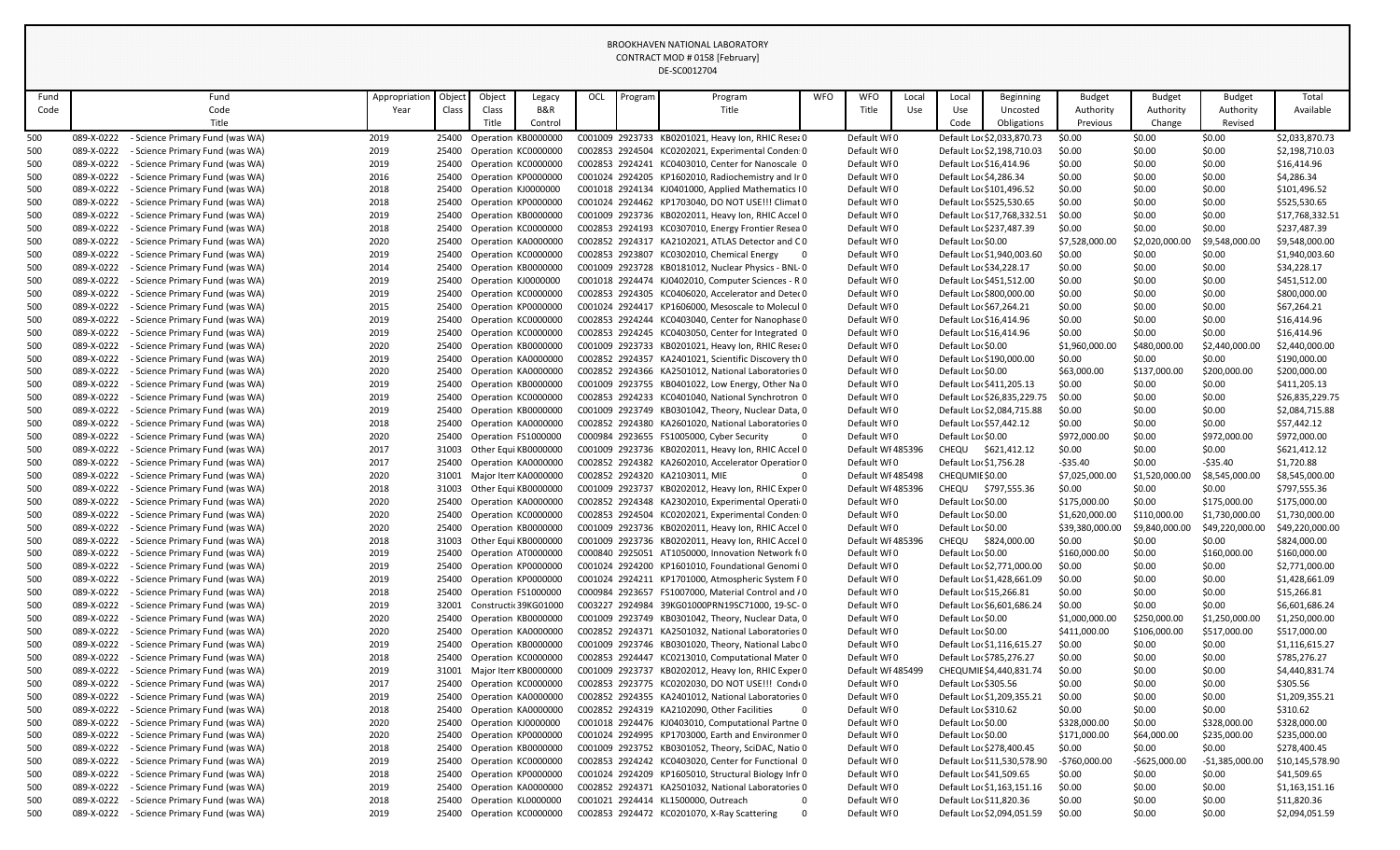|            |                                                                                                              |                       |                |                      |                                            |     |         | DE-SC0012704                                                                                             |            |                                  |              |                                          |                                                        |                            |                            |                             |                                |
|------------|--------------------------------------------------------------------------------------------------------------|-----------------------|----------------|----------------------|--------------------------------------------|-----|---------|----------------------------------------------------------------------------------------------------------|------------|----------------------------------|--------------|------------------------------------------|--------------------------------------------------------|----------------------------|----------------------------|-----------------------------|--------------------------------|
| Fund       | Fund                                                                                                         |                       | Object         |                      |                                            |     |         |                                                                                                          | <b>WFO</b> | <b>WFO</b>                       |              |                                          |                                                        |                            |                            |                             | Total                          |
| Code       | Code                                                                                                         | Appropriatior<br>Year | <b>Class</b>   | Object<br>Class      | Legacy<br><b>B&amp;R</b>                   | OCL | Program | Program<br>Title                                                                                         |            | Title                            | Local<br>Use | Local<br>Use                             | Beginning<br>Uncosted                                  | <b>Budget</b><br>Authority | <b>Budget</b><br>Authority | <b>Budget</b><br>Authority  | Available                      |
|            | Title                                                                                                        |                       |                | Title                | Control                                    |     |         |                                                                                                          |            |                                  |              | Code                                     | Obligations                                            | Previous                   | Change                     | Revised                     |                                |
| 500        | 089-X-0222<br>- Science Primary Fund (was WA)                                                                | 2019                  | 32003          | Accelerato KC000000C |                                            |     |         | C002853 2924233 KC0401040, National Synchrotron 0                                                        |            | Default WI 485395                |              | <b>CHAIP</b>                             | \$4,200,000.00                                         | \$0.00                     | \$0.00                     | \$0.00                      | \$4,200,000.00                 |
| 500        | 089-X-0222<br>- Science Primary Fund (was WA)                                                                | 2019                  | 25400          | Operation KL0000000  |                                            |     |         | C001021 2924408 KL1003000, Visiting Faculty Progra 0                                                     |            | Default WI0                      |              |                                          | Default Lor \$450,000.00                               | \$0.00                     | \$0.00                     | \$0.00                      | \$450,000.00                   |
| 500        | 089-X-0222<br>- Science Primary Fund (was WA)                                                                | 2020                  | 31003          |                      | Other Equi KB0000000                       |     |         | C001009 2923737 KB0202012, Heavy Ion, RHIC Exper 0                                                       |            | Default WI 485396                |              | CHEQU                                    | \$0.00                                                 | \$1,070,000.00             | -\$570,000.00              | \$500,000.00                | \$500,000.00                   |
| 500        | 089-X-0222<br><b>Science Primary Fund (was WA)</b>                                                           | 2018                  | 25400          | Operation KJ0000000  |                                            |     |         | C001018 2924476 KJ0403010, Computational Partne 0                                                        |            | Default WIO                      |              |                                          | Default Lor \$176,950.94                               | \$0.00                     | \$0.00                     | \$0.00                      | \$176,950.94                   |
| 500        | 089-X-0222<br><b>Science Primary Fund (was WA)</b>                                                           | 2018                  | 25400          | Operation KC0000000  |                                            |     |         | C002853 2924460 KC0301050, DO NOT USE!!! Conde 0                                                         |            | Default WI0                      |              | Default Loc \$8.95                       |                                                        | \$0.00                     | \$0.00                     | \$0.00                      | \$8.95                         |
| 500        | 089-X-0222<br><b>Science Primary Fund (was WA)</b>                                                           | 2019                  | 25400          |                      | Operation KC0000000                        |     |         | C002853 2924299 KC0304020, Physical Biosciences 0                                                        |            | Default WI0                      |              |                                          | Default Loc \$2,246,638.34                             | \$0.00                     | \$0.00                     | \$0.00                      | \$2,246,638.34                 |
| 500        | 089-X-0222<br>- Science Primary Fund (was WA)                                                                | 2019                  | 25400          | Operation FS1000000  |                                            |     |         | C000984 2923653 FS1002000, Security Systems                                                              |            | Default WI0                      |              |                                          | Default Lo: \$508,702.69                               | \$0.00                     | \$0.00                     | \$0.00                      | \$508,702.69                   |
| 500        | 089-X-0222<br><b>Science Primary Fund (was WA)</b>                                                           | 2014                  | 25400          | Operation KC000000C  |                                            |     |         | C002853 2924248 KC0404040, National Synchrotron 0                                                        |            | Default WI0                      |              |                                          | Default Loc \$2,840,641.00                             | \$0.00                     | \$0.00                     | \$0.00                      | \$2,840,641.00                 |
| 500        | 089-X-0222<br><b>Science Primary Fund (was WA)</b>                                                           | 2019                  | 25400          |                      | Operation KA0000000                        |     |         | C002852 2924358 KA2401022, Scientific Computing 0                                                        |            | Default WI0                      |              |                                          | Default Loc \$424,442.87                               | \$0.00                     | \$0.00                     | \$0.00                      | \$424,442.87                   |
| 500        | 089-X-0222<br>- Science Primary Fund (was WA)                                                                | 2018                  | 31001          |                      | Major Item KA0000000                       |     |         | C002852 2924350 KA2303011, MIE                                                                           |            | Default WI 4809008               |              |                                          | CHEQUMI \$409,084.99                                   | $-$409,084.99$             | \$0.00                     | -\$409,084.99               | \$0.00                         |
| 500        | 089-X-0222<br>- Science Primary Fund (was WA)                                                                | 2018                  | 25400          |                      | Operation KC0000000                        |     |         | C002853 2923803 KC0301020, DO NOT USE !!! Chemi 0                                                        |            | Default WI0                      |              | Default Loc \$3.83                       |                                                        | \$0.00                     | \$0.00                     | \$0.00                      | \$3.83                         |
| 500        | 089-X-0222<br><b>Science Primary Fund (was WA)</b>                                                           | 2020                  | 25400          | Operation KC000000C  |                                            |     |         | C002853 2924294 KC0202040, Mechanical Behavior (0                                                        |            | Default WI0                      |              | Default Lor \$0.00                       |                                                        | \$100,000.00               | \$20,000.00                | \$120,000.00                | \$120,000.00                   |
| 500        | 089-X-0222<br><b>Science Primary Fund (was WA)</b>                                                           | 2020                  | 25400          | Operation KC000000C  |                                            |     |         | C002853 2924242 KC0403020, Center for Functional 0                                                       |            | Default WI0                      |              | Default Lor \$0.00                       |                                                        | \$7,566,000.00             | \$1,985,000.00             | \$9,551,000.00              | \$9,551,000.00                 |
| 500        | 089-X-0222<br>- Science Primary Fund (was WA)                                                                | 2018                  | 25400          | Operation KC000000C  |                                            |     |         | C002853 2924300 KC0304030, DO NOT USE!!! Solar IO                                                        |            | Default WI0                      |              |                                          | Default Lor \$30,620.95                                | \$0.00                     | \$0.00                     | \$0.00                      | \$30,620.95                    |
| 500<br>500 | 089-X-0222<br>- Science Primary Fund (was WA)<br>089-X-0222<br>- Science Primary Fund (was WA)               | 2019<br>2019          | 25400<br>32003 | Accelerato KB000000C | Operation KB0000000                        |     |         | C001009 2923734 KB0201022, Heavy Ion, Other Nati 0<br>C001009 2923736 KB0202011, Heavy Ion, RHIC Accel 0 |            | Default WI0<br>Default WI 485395 |              | Default Loc \$3.66<br>CHAIP              | \$4,513,000.00                                         | \$0.00<br>\$0.00           | \$0.00<br>\$0.00           | \$0.00<br>\$0.00            | \$3.66<br>\$4,513,000.00       |
| 500        | 089-X-0222<br>- Science Primary Fund (was WA)                                                                | 2017                  | 25400          | Operation KC000000C  |                                            |     |         | C002853 2924295 KC0202050, Physical Behavior of NO                                                       |            | Default WI0                      |              | Default Lor \$6,273.76                   |                                                        | \$0.00                     | \$0.00                     | \$0.00                      | \$6,273.76                     |
| 500        | 089-X-0222<br><b>Science Primary Fund (was WA)</b>                                                           | 2020                  | 25400          | Operation FS1000000  |                                            |     |         | C000984 2923656 FS1006000, Personnel Security 0                                                          |            | Default WI0                      |              | Default Lor \$0.00                       |                                                        | \$171,000.00               | \$0.00                     | \$171,000.00                | \$171,000.00                   |
| 500        | 089-X-0222<br>Science Primary Fund (was WA)                                                                  | 2018                  | 25400          | Operation KC000000C  |                                            |     |         | C002853 2924192 KC0207010, Energy Frontier Resea 0                                                       |            | Default WI0                      |              |                                          | Default Lor \$611,057.47                               | \$0.00                     | \$0.00                     | \$0.00                      | \$611,057.47                   |
| 500        | 089-X-0222<br>- Science Primary Fund (was WA)                                                                | 2020                  | 31003          | Other Equi KB000000C |                                            |     |         | C001009 2923736 KB0202011, Heavy Ion, RHIC Accel 0                                                       |            | Default WI 485396                |              | <b>CHEQU</b>                             | \$0.00                                                 | \$220,000.00               | \$60,000.00                | \$280,000.00                | \$280,000.00                   |
| 500        | 089-X-0222<br><b>Science Primary Fund (was WA)</b>                                                           | 2018                  | 25400          |                      | Operation KP0000000                        |     |         | C001024 2924200 KP1601010, Foundational Genomi 0                                                         |            | Default WI0                      |              |                                          | Default Loc \$1,344,931.41                             | \$0.00                     | \$0.00                     | \$0.00                      | \$1,344,931.41                 |
| 500        | 089-X-0222<br>- Science Primary Fund (was WA)                                                                | 2019                  | 25400          |                      | Operation KA0000000                        |     |         | C002852 2924317 KA2102021, ATLAS Detector and CO                                                         |            | Default WI0                      |              |                                          | Default Lo: \$13,203,817.01                            | \$0.00                     | \$0.00                     | \$0.00                      | \$13,203,817.01                |
| 500        | 089-X-0222<br>- Science Primary Fund (was WA)                                                                | 2019                  | 25400          |                      | Operation KC0000000                        |     |         | C002853 2924447 KC0213010, Computational Mater 0                                                         |            | Default WI0                      |              |                                          | Default Loc \$1,774,000.00                             | \$0.00                     | \$0.00                     | \$0.00                      | \$1,774,000.00                 |
| 500        | 089-X-0222<br><b>Science Primary Fund (was WA)</b>                                                           | 2019                  | 25400          |                      | Operation KB0000000                        |     |         | C001009 2923752 KB0301052, Theory, SciDAC, Natio 0                                                       |            | Default WIO                      |              |                                          | Default Lor \$347,000.00                               | \$0.00                     | \$0.00                     | \$0.00                      | \$347,000.00                   |
| 500        | 089-X-0222<br><b>Science Primary Fund (was WA)</b>                                                           | 2020                  | 25400          | Operation KL0000000  |                                            |     |         | C001021 2924406 KL1001000, Science Undergraduat 0                                                        |            | Default WIO                      |              | Default Lor \$0.00                       |                                                        | \$1,144,000.00             | \$446,000.00               | \$1,590,000.00              | \$1,590,000.00                 |
| 500        | 089-X-0222<br>- Science Primary Fund (was WA)                                                                | 2020                  |                |                      | Major Item KC0000000                       |     |         | C002853 2924290 KC0405070, NSLS-II Experimental 10                                                       |            | Default WI 800038                |              | <b>CHMIE20B \$0.00</b>                   |                                                        | \$1,678,000.00             | $-$1,678,000.00$           | \$0.00                      | \$0.00                         |
| 500        | 089-X-0222<br>- Science Primary Fund (was WA)                                                                | 2020                  |                | Operation KC000000C  |                                            |     |         | C002853 2925000 KC0304031, Solar Photochemistry 0                                                        |            | Default WI0                      |              | Default Lor \$0.00                       |                                                        | \$2,677,000.00             | \$535,000.00               | \$3,212,000.00              | \$3,212,000.00                 |
| 500        | 089-X-0222<br>- Science Primary Fund (was WA)                                                                | 2020                  | 25400          |                      | Operation KC0000000                        |     |         | C002853 2923807 KC0302010, Chemical Energy                                                               |            | Default WIO                      |              | Default Lor \$0.00                       |                                                        | \$1,653,000.00             | \$330,000.00               | \$1,983,000.00              | \$1,983,000.00                 |
| 500        | 089-X-0222<br>- Science Primary Fund (was WA)                                                                | 2019                  | 25400          |                      | Operation KA0000000                        |     |         | C002852 2924348 KA2302010, Experimental Operatio                                                         |            | Default WIO                      |              |                                          | Default Lor \$186,151.30                               | \$0.00                     | \$0.00                     | \$0.00                      | \$186,151.30                   |
| 500        | 089-X-0222<br>- Science Primary Fund (was WA)                                                                | 2020                  | 25400          | Operation FS1000000  |                                            |     |         | C000984 2923654 FS1004000, Information Security 0                                                        |            | Default WI0                      |              | Default Lor \$0.00                       |                                                        | \$146,000.00               | \$0.00                     | \$146,000.00                | \$146,000.00                   |
| 500        | 089-X-0222<br>- Science Primary Fund (was WA)                                                                | 2020                  | 25400          |                      | Operation KC0000000                        |     |         | C002853 2924506 KC0202031, Theoretical Condense 0                                                        |            | Default WIO                      |              | Default Lor \$0.00                       |                                                        | \$1,047,000.00             | \$209,000.00               | \$1,256,000.00              | \$1,256,000.00                 |
| 500        | 089-X-0222<br><b>Science Primary Fund (was WA)</b>                                                           | 2020                  | 31001          |                      | Major Item KA0000000                       |     |         | C002852 2924320 KA2103011, MIE                                                                           |            | Default WI 485496                |              | CHEQUMIE \$0.00                          |                                                        | \$4,116,000.00             | \$737,000.00               | \$4,853,000.00              | \$4,853,000.00                 |
| 500        | 089-X-0222<br><b>Science Primary Fund (was WA)</b><br>089-X-0222<br>- Science Primary Fund (was WA)          | 2019<br>2019          | 25400<br>25400 |                      | Operation KP0000000<br>Operation KP0000000 |     |         | C001024 2924995 KP1703000, Earth and Environmer 0<br>C001024 2924203 KP1601040, Computational Bioscie 0  |            | Default WI0<br>Default WI0       |              |                                          | Default Lor \$576,349.41<br>Default Loc \$2,330,000.00 | \$0.00<br>\$0.00           | \$0.00<br>\$0.00           | \$0.00<br>\$0.00            | \$576,349.41<br>\$2,330,000.00 |
| 500<br>500 | 089-X-0222<br>- Science Primary Fund (was WA)                                                                | 2019                  | 25400          |                      | Operation KA0000000                        |     |         | C002852 2924326 KA2201030, University Service Acc 0                                                      |            | Default WI0                      |              |                                          | Default Lo: \$55,000.00                                | \$0.00                     | \$0.00                     | \$0.00                      | \$55,000.00                    |
| 500        | 089-X-0222<br>- Science Primary Fund (was WA)                                                                | 2019                  | 32001          |                      | Constructic 39KG01000                      |     |         | C003087 2924481 39KG01000PRN17SC73000, 17-SC-0                                                           |            | Default WIO                      |              |                                          | Default Loc \$42,200,000.00                            | \$0.00                     | \$0.00                     | \$0.00                      | \$42,200,000.00                |
| 500        | 089-X-0222<br>- Science Primary Fund (was WA)                                                                | 2020                  | 25400          | Operation KJ0000000  |                                            |     |         | C001018 2924510 KJ0402030, Computer Sciences - Q0                                                        |            | Default WI0                      |              | Default Lor \$0.00                       |                                                        | \$500,000.00               | \$0.00                     | \$500,000.00                | \$500,000.00                   |
| 500        | 089-X-0222<br>- Science Primary Fund (was WA)                                                                | 2020                  | 32002          |                      | General Pli KG0700000                      |     |         | C002925 2924416 KG0701000, Facilities and Infrastru0                                                     |            | Default WI 485403                |              | <b>CHGPP</b>                             | \$0.00                                                 | \$1,500,000.00             | \$0.00                     | \$1,500,000.00              | \$1,500,000.00                 |
| 500        | 089-X-0222<br>- Science Primary Fund (was WA)                                                                | 2020                  | 25400          |                      | Operation KA0000000                        |     |         | C002852 2924325 KA2201020, National Laboratories 0                                                       |            | Default WI0                      |              | Default Lor \$0.00                       |                                                        | \$1,924,000.00             | \$498,000.00               | \$2,422,000.00              | \$2,422,000.00                 |
| 500        | 089-X-0222<br>- Science Primary Fund (was WA)                                                                | 2019                  | 25400          |                      | Operation KA0000000                        |     |         | C002852 2924356 KA2401019, Other Research                                                                |            | Default WIO                      |              |                                          | Default Loc \$298,162.24                               | \$0.00                     | \$0.00                     | \$0.00                      | \$298,162.24                   |
| 500        | 089-X-0222<br>- Science Primary Fund (was WA)                                                                | 2019                  | 25400          |                      | Operation KC0000000                        |     |         | C002853 3023325 KC0203020, Synthesis and Process 0                                                       |            | Default WIO                      |              |                                          | Default Lor \$280,952.16                               | \$0.00                     | \$0.00                     | \$0.00                      | \$280,952.16                   |
| 500        | 089-X-0222<br>- Science Primary Fund (was WA)                                                                | 2018                  | 25400          |                      | Operation KP0000000                        |     |         | C001024 2924203 KP1601040, Computational Bioscie 0                                                       |            | Default WI0                      |              |                                          | Default Loc \$78,003.33                                | \$0.00                     | \$0.00                     | \$0.00                      | \$78,003.33                    |
| 500        | 089-X-0222<br>- Science Primary Fund (was WA)                                                                | 2020                  | 32003          |                      | Accelerato KB0000000                       |     |         | C001009 2923736 KB0202011, Heavy Ion, RHIC Accel 0                                                       |            | Default WI 485395                |              | CHAIP                                    | \$0.00                                                 | \$760,000.00               | \$180,000.00               | \$940,000.00                | \$940,000.00                   |
| 500        | 089-X-0222<br>- Science Primary Fund (was WA)                                                                | 2020                  | 25400          |                      | Operation KA0000000                        |     |         | C002852 2924346 KA2301020, National Laboratories 0                                                       |            | Default WIO                      |              | Default Lor \$0.00                       |                                                        | \$378,000.00               | \$98,000.00                | \$476,000.00                | \$476,000.00                   |
| 500        | 089-X-0222<br>- Science Primary Fund (was WA)                                                                | 2020                  | 25400          |                      | Operation KB0000000                        |     |         | C001009 2923746 KB0301020, Theory, National Labo 0                                                       |            | Default WIO                      |              | Default Lor \$0.00                       |                                                        | \$820,000.00               | \$210,000.00               | \$1,030,000.00              | \$1,030,000.00                 |
| 500        | 089-X-0222<br>- Science Primary Fund (was WA)                                                                | 2020                  | 25400          |                      | Operation KC0000000                        |     |         | C002853 2924233 KC0401040, National Synchrotron 0                                                        |            | Default WIO                      |              | Default Lor \$0.00                       |                                                        | \$34,768,000.00            | \$9,530,000.00             | \$44,298,000.00             | \$44,298,000.00                |
| 500        | 089-X-0222<br>- Science Primary Fund (was WA)                                                                | 2017                  | 31001          |                      | Major Item KA0000000                       |     |         | C002852 2924320 KA2103011, MIE                                                                           |            | Default WI 485486                |              |                                          | CHEQUMIE \$838,523.42                                  | \$0.00                     | \$0.00                     | \$0.00                      | \$838,523.42                   |
| 500        | 089-X-0222<br><b>Science Primary Fund (was WA)</b>                                                           | 2019                  | 25400          | Operation KJ0000000  |                                            |     |         | C001018 2924516 KJ0403040, Computational Partne 0                                                        |            | Default WIO                      |              |                                          | Default Lor \$142,448.06                               | \$0.00                     | \$0.00                     | \$0.00                      | \$142,448.06                   |
| 500        | 089-X-0222<br>- Science Primary Fund (was WA)                                                                | 2019                  | 25400          | Operation KJ0000000  |                                            |     |         | C001018 2924510 KJ0402030, Computer Sciences - Q0                                                        |            | Default WI0                      |              |                                          | Default Loc \$1,450,000.00                             | \$0.00                     | \$0.00                     | \$0.00                      | \$1,450,000.00                 |
| 500        | 089-X-0222<br>- Science Primary Fund (was WA)                                                                | 2019                  | 25400          | Operation KP0000000  |                                            |     |         | C001024 2924204 KP1601050, Bioenergy Research CO                                                         |            | Default WI0                      |              |                                          | Default Lo: \$158,276.45                               | \$0.00                     | \$0.00                     | \$0.00                      | \$158,276.45                   |
| 500        | 089-X-0222<br>- Science Primary Fund (was WA)                                                                | 2019                  | 31003<br>25400 |                      | Other Equi KB0000000                       |     |         | C001009 2923736 KB0202011, Heavy Ion, RHIC Accel 0<br>C000984 2923657 FS1007000, Material Control and /0 |            | Default WI 485396<br>Default WI0 |              |                                          | CHEQU \$1,849,000.00                                   | \$0.00                     | \$0.00<br>\$0.00           | \$0.00                      | \$1,849,000.00                 |
| 500<br>510 | 089-X-0222<br>- Science Primary Fund (was WA)<br>089-X-0222<br>- Science Reimbursable Work Technology Transf | 2020<br>2020          |                | Operation FS1000000  | 25400 Operation 456100000                  |     |         | C003005 6600199 456165021, Cooperative Research 4861208                                                  |            | CHAGR8440                        |              | Default Lor \$0.00<br>Default Lor \$0.00 |                                                        | \$204,000.00<br>\$0.00     | \$48,543.69                | \$204,000.00<br>\$48,543.69 | \$204,000.00<br>\$48,543.69    |
|            |                                                                                                              |                       |                |                      |                                            |     |         |                                                                                                          |            |                                  |              |                                          |                                                        |                            |                            |                             |                                |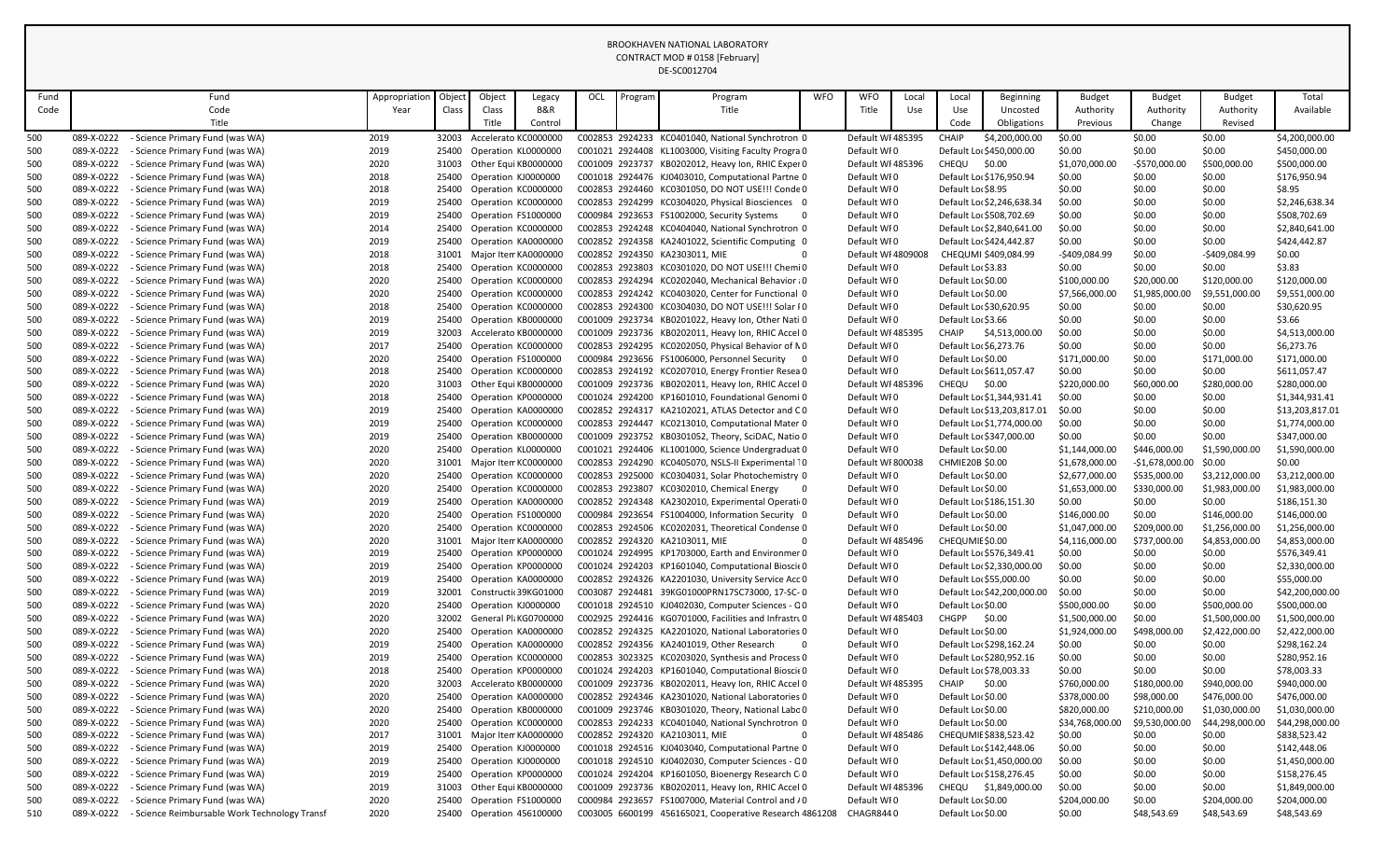|            |                          |                                                                                              |               |        |                           |                                                        |     |         | DE-SC0012704                                                                                     |                    |                        |       |                         |                          |                       |                      |                       |                            |
|------------|--------------------------|----------------------------------------------------------------------------------------------|---------------|--------|---------------------------|--------------------------------------------------------|-----|---------|--------------------------------------------------------------------------------------------------|--------------------|------------------------|-------|-------------------------|--------------------------|-----------------------|----------------------|-----------------------|----------------------------|
| Fund       |                          | Fund                                                                                         | Appropriation | Object | Object                    | Legacy                                                 | OCL | Program | Program                                                                                          | <b>WFO</b>         | <b>WFO</b>             | Local | Local                   | <b>Beginning</b>         | <b>Budget</b>         | <b>Budget</b>        | <b>Budget</b>         | Total                      |
| Code       |                          | Code                                                                                         | Year          | Class  | Class                     | B&R                                                    |     |         | Title                                                                                            |                    | Title                  | Use   | Use                     | Uncosted                 | Authority             | Authority            | Authority             | Available                  |
|            |                          | Title                                                                                        |               |        | Title                     | Control                                                |     |         |                                                                                                  |                    |                        |       | Code                    | Obligations              | Previous              | Change               | Revised               |                            |
| 510        | 089-X-0222               | - Science Reimbursable Work Technology Transf                                                | 2020          |        | 25400 Operation 456100000 |                                                        |     |         | C003005 6600199 456165021, Cooperative Research 4861091                                          |                    | CHAGRRIKIO             |       | Default Lor \$0.00      |                          | \$140,751.48          | \$235,966.94         | \$376,718.42          | \$376,718.42               |
| 510        | 089-X-0222               | - Science Reimbursable Work Technology Transf                                                | 2019          |        | 25400 Operation 456100000 |                                                        |     |         | C003005 6600199 456165021, Cooperative Research 4861091                                          |                    | CHAGRRIKI0             |       |                         | Default Loc \$126,259.91 | $-521,063.96$         | \$0.00               | -\$21,063.96          | \$105,195.95               |
| 511        | 089-X-0222               | - Science Reimbursable Work with Non-Federal                                                 | 2019          |        | 25400 Operation 456100000 |                                                        |     |         | C003005 6600146 456160031, Industry - Domestic                                                   | 4861109            | CHAGR8430              |       | Default Lor \$666.73    |                          | \$0.00                | \$0.00               | \$0.00                | \$666.73                   |
| 511        | 089-X-0222               | - Science Reimbursable Work with Non-Federal                                                 | 2019          |        |                           | 25400 Operation 456100000                              |     |         | C003005 6600146 456160031, Industry - Domestic                                                   | 4861104            | CHAGR8430              |       |                         | Default Lor \$61,831.65  | \$0.00                | \$0.00               | \$0.00                | \$61,831.65                |
| 511        | 089-X-0222               | - Science Reimbursable Work with Non-Federal                                                 | 2018          |        |                           | 25400 Operation 456100000                              |     |         | C003005 6600146 456160031, Industry - Domestic                                                   | 4861090            | CHAGR8430              |       |                         | Default Lor \$29,453.57  | \$0.00                | \$0.00               | \$0.00                | \$29,453.57                |
| 511        | 089-X-0222               | - Science Reimbursable Work with Non-Federal                                                 | 2019          |        |                           | 25400 Operation 456100000                              |     |         | C003005 6600146 456160031, Industry - Domestic                                                   | 4861177            | CHAGR8440              |       | Default Loc \$13,333.00 |                          | \$0.00                | \$0.00               | \$0.00                | \$13,333.00                |
| 511        | 089-X-0222               | - Science Reimbursable Work with Non-Federal                                                 | 2019          |        |                           | 25400 Operation 456100000                              |     |         | C003005 6600146 456160031, Industry - Domestic                                                   | 4861138            | AGR844160              |       | Default Loc \$1,730.51  |                          | $-51,730.51$          | \$0.00               | -\$1,730.51           | \$0.00                     |
| 511        | 089-X-0222               | - Science Reimbursable Work with Non-Federal                                                 | 2019          |        |                           | 25400 Operation 456100000                              |     |         | C003005 6600146 456160031, Industry - Domestic                                                   | 4861157            | CHAGR8440              |       |                         | Default Loc \$37,812.96  | \$0.00                | \$0.00               | \$0.00                | \$37,812.96                |
| 511        | 089-X-0222               | - Science Reimbursable Work with Non-Federal                                                 | 2020          |        |                           | 25400 Operation 456100000                              |     |         | C003005 6600147 456160032, Industry - Foreign                                                    | 4861176            | CHAGR844 0             |       | Default Lor \$0.00      |                          | \$194,174.76          | \$48,543.69          | \$242,718.45          | \$242,718.45               |
| 511        | 089-X-0222               | - Science Reimbursable Work with Non-Federal                                                 | 2019          |        |                           | 25400 Operation 456100000                              |     |         | C003005 6600146 456160031, Industry - Domestic                                                   | 4861158            | CHAGR8440              |       | Default Lor \$6,021.68  |                          | \$0.00                | -\$447.24            | $-5447.24$            | \$5,574.44                 |
| 511        | 089-X-0222               | - Science Reimbursable Work with Non-Federal                                                 | 2019          |        |                           | 25400 Operation 456100000                              |     |         | C003005 6600146 456160031, Industry - Domestic                                                   | 4861022            | CHAGR8410              |       |                         | Default Loc \$176,129.53 | \$0.00                | \$0.00               | \$0.00                | \$176,129.53               |
| 511        | 089-X-0222               | - Science Reimbursable Work with Non-Federal                                                 | 2020          |        |                           | 25400 Operation 456100000                              |     |         | C003005 6600147 456160032, Industry - Foreign                                                    | 4861201            | CHAGR844 0             |       | Default Loc \$0.00      |                          | \$46,601.94           | \$0.00               | \$46,601.94           | \$46,601.94                |
| 511        | 089-X-0222<br>089-X-0222 | - Science Reimbursable Work with Non-Federal                                                 | 2020          |        |                           | 25400 Operation 456100000                              |     |         | C003005 6600146 456160031, Industry - Domestic                                                   | 4861163            | CHAGR8440<br>CHAGR8440 |       | Default Lor \$0.00      |                          | \$9,202.28            | \$0.00               | \$9,202.28            | \$9,202.28                 |
| 511        | 089-X-0222               | - Science Reimbursable Work with Non-Federal<br>- Science Reimbursable Work with Non-Federal | 2020          |        |                           | 25400 Operation 456100000                              |     |         | C003005 6600146 456160031, Industry - Domestic<br>C003005 6600146 456160031, Industry - Domestic | 4861198<br>4861174 | CHAGR8440              |       | Default Loc \$0.00      | Default Lor \$25,000.00  | \$8,325.31            | \$0.00               | \$8,325.31            | \$8,325.31                 |
| 511        | 089-X-0222               | - Science Reimbursable Work with Non-Federal                                                 | 2019<br>2020  |        |                           | 25400 Operation 456100000<br>25400 Operation 456100000 |     |         | C003005 6600146 456160031, Industry - Domestic                                                   | 4861104            | CHAGR8430              |       | Default Lor \$0.00      |                          | \$0.00<br>\$41,456.36 | \$0.00<br>\$8,848.75 | \$0.00<br>\$50,305.11 | \$25,000.00<br>\$50,305.11 |
| 511<br>511 | 089-X-0222               | - Science Reimbursable Work with Non-Federal                                                 | 2019          |        | 25400 Operation 456100000 |                                                        |     |         | C003005 6600146 456160031, Industry - Domestic                                                   | 4861068            | CHAGR8420              |       |                         | Default Loc \$16,735.45  | \$0.00                | \$0.00               | \$0.00                | \$16,735.45                |
| 511        | 089-X-0222               | - Science Reimbursable Work with Non-Federal                                                 | 2019          |        | 25400 Operation 456100000 |                                                        |     |         | C003005 6600147 456160032, Industry - Foreign                                                    | 4861184            | CHAGR8440              |       |                         | Default Loc \$23,335.70  | \$0.00                | \$0.00               | \$0.00                | \$23,335.70                |
| 511        | 089-X-0222               | - Science Reimbursable Work with Non-Federal                                                 | 2019          |        |                           | 25400 Operation 456100000                              |     |         | C003005 6600146 456160031, Industry - Domestic                                                   | 4861115            | CHAGR8430              |       | Default Loc \$18,670.77 |                          | \$0.00                | \$0.00               | \$0.00                | \$18,670.77                |
| 511        | 089-X-0222               | - Science Reimbursable Work with Non-Federal                                                 | 2019          |        |                           | 25400 Operation 456100000                              |     |         | C003005 6600146 456160031, Industry - Domestic                                                   | 4861089            | CHAGR8430              |       | Default Lor \$309.19    |                          | $-5309.19$            | \$0.00               | $-5309.19$            | \$0.00                     |
| 511        | 089-X-0222               | - Science Reimbursable Work with Non-Federal                                                 | 2018          |        |                           | 25400 Operation 456100000                              |     |         | C003005 6600146 456160031, Industry - Domestic                                                   | 4861072            | CHAGR8420              |       | Default Loc \$2,578.06  |                          | \$0.00                | \$0.00               | \$0.00                | \$2,578.06                 |
| 511        | 089-X-0222               | - Science Reimbursable Work with Non-Federal                                                 | 2020          |        | 25400 Operation 456100000 |                                                        |     |         | C003005 6600146 456160031, Industry - Domestic                                                   | 4861121            | CHAGR8440              |       | Default Loc \$0.00      |                          | \$0.00                | \$299.86             | \$299.86              | \$299.86                   |
| 511        | 089-X-0222               | - Science Reimbursable Work with Non-Federal                                                 | 2020          |        |                           | 25400 Operation 456100000                              |     |         | C003005 6600146 456160031, Industry - Domestic                                                   | 4861159            | CHAGR8440              |       | Default Loc \$0.00      |                          | \$26,178.58           | $-$ \$8,615.25       | \$17,563.33           | \$17,563.33                |
| 511        | 089-X-0222               | - Science Reimbursable Work with Non-Federal                                                 | 2019          |        |                           | 25400 Operation 456100000                              |     |         | C003005 6600146 456160031, Industry - Domestic                                                   | 4861170            | CHAGR8440              |       |                         | Default Loc \$22,135.92  | \$0.00                | \$0.00               | \$0.00                | \$22,135.92                |
| 511        | 089-X-0222               | - Science Reimbursable Work with Non-Federal                                                 | 2018          |        |                           | 25400 Operation 456100000                              |     |         | C003005 6600147 456160032, Industry - Foreign                                                    | 4860984            | CHAGR8400              |       | Default Loc \$67.81     |                          | \$0.00                | \$0.00               | \$0.00                | \$67.81                    |
| 511        | 089-X-0222               | - Science Reimbursable Work with Non-Federal                                                 | 2019          |        |                           | 25400 Operation 456100000                              |     |         | C003005 6600146 456160031, Industry - Domestic                                                   | 4861182            | CHAGR8440              |       |                         | Default Lor \$21,667.00  | \$0.00                | \$0.00               | \$0.00                | \$21,667.00                |
| 511        | 089-X-0222               | - Science Reimbursable Work with Non-Federal                                                 | 2019          |        |                           | 25400 Operation 456100000                              |     |         | C003005 6600146 456160031, Industry - Domestic                                                   |                    | 4861144 CHAGR8440      |       | Default Lo: \$3,427.80  |                          | \$0.00                | \$0.00               | \$0.00                | \$3,427.80                 |
| 511        | 089-X-0222               | - Science Reimbursable Work with Non-Federal                                                 | 2016          |        |                           | 25400 Operation 456100000                              |     |         | C003005 6600146 456160031, Industry - Domestic                                                   | 4860871            | CHAGR8720              |       |                         | Default Loc \$13,578.50  | \$0.00                | \$0.00               | \$0.00                | \$13,578.50                |
| 511        | 089-X-0222               | - Science Reimbursable Work with Non-Federal                                                 | 2020          |        |                           | 25400 Operation 456100000                              |     |         | C003005 6600146 456160031, Industry - Domestic                                                   | 4861191            | CHAGR8440              |       | Default Lor \$0.00      |                          | \$27,751.05           | \$66,506.95          | \$94,258.00           | \$94,258.00                |
| 511        | 089-X-0222               | - Science Reimbursable Work with Non-Federal                                                 | 2020          |        |                           | 25400 Operation 456100000                              |     |         | C003005 6600146 456160031, Industry - Domestic                                                   | 4861178            | CHAGR8440              |       | Default Lor \$0.00      |                          | \$35,361.35           | \$54,411.32          | \$89,772.67           | \$89,772.67                |
| 511        | 089-X-0222               | - Science Reimbursable Work with Non-Federal                                                 | 2019          | 25400  |                           | <b>Operation 456100000</b>                             |     |         | C003005 6600146 456160031, Industry - Domestic                                                   | 4861139            | AGR844170              |       | Default Loc \$54,055.25 |                          | \$0.00                | \$0.00               | \$0.00                | \$54,055.25                |
| 511        | 089-X-0222               | - Science Reimbursable Work with Non-Federal                                                 | 2017          |        |                           | 25400 Operation 456100000                              |     |         | C003005 6600147 456160032, Industry - Foreign                                                    | 4801577            | CH AGR87{0             |       | Default Loc \$13,862.87 |                          | \$0.00                | \$0.00               | \$0.00                | \$13,862.87                |
| 511        | 089-X-0222               | - Science Reimbursable Work with Non-Federal                                                 | 2020          | 25400  |                           | <b>Operation 456100000</b>                             |     |         | C003005 6600146 456160031, Industry - Domestic                                                   | 4861120            | CHAGR8430              |       | Default Lor \$0.00      |                          | \$317,212.30          | \$0.00               | \$317,212.30          | \$317,212.30               |
| 511        | 089-X-0222               | - Science Reimbursable Work with Non-Federal                                                 | 2020          | 25400  |                           | Operation 456100000                                    |     |         | C003005 6600147 456160032, Industry - Foreign                                                    | 4861210            | CHAGR8440              |       | Default Lor \$0.00      |                          | \$0.00                | \$7,381.78           | \$7,381.78            | \$7,381.78                 |
| 511        | 089-X-0222               | - Science Reimbursable Work with Non-Federal                                                 | 2019          |        |                           | 25400 Operation 456100000                              |     |         | C003005 6600147 456160032, Industry - Foreign                                                    | 4861161            | CHAGR8440              |       |                         | Default Loc \$33,419.95  | \$0.00                | \$0.00               | \$0.00                | \$33,419.95                |
| 511        | 089-X-0222<br>089-X-0222 | - Science Reimbursable Work with Non-Federal<br>- Science Reimbursable Work with Non-Federal | 2019<br>2020  | 25400  |                           | <b>Operation 456100000</b>                             |     |         | C003005 6600146 456160031, Industry - Domestic<br>C003005 6600146 456160031, Industry - Domestic | 4861134<br>4861182 | CHAGR8440<br>CHAGR8440 |       |                         | Default Loc \$166,471.93 | \$0.00<br>\$9,739.72  | \$0.00<br>\$0.00     | \$0.00<br>\$9,739.72  | \$166,471.93<br>\$9,739.72 |
| 511        | 089-X-0222               | - Science Reimbursable Work with Non-Federal                                                 |               |        |                           | 25400 Operation 456100000                              |     |         | C003005 6600146 456160031, Industry - Domestic                                                   | 4861151            | CHAGR8440              |       | Default Lor \$0.00      | Default Lor \$222,250.56 | \$0.00                | \$0.00               | \$0.00                |                            |
| 511<br>511 | 089-X-0222               | - Science Reimbursable Work with Non-Federal                                                 | 2019<br>2020  | 25400  |                           | Operation 456100000<br>25400 Operation 456100000       |     |         | C003005 6600146 456160031, Industry - Domestic                                                   | 4861115            | CHAGR8430              |       | Default Lor \$0.00      |                          | \$3,825.29            | \$2,077.58           | \$5,902.87            | \$222,250.56<br>\$5,902.87 |
| 511        | 089-X-0222               | - Science Reimbursable Work with Non-Federal                                                 | 2019          |        |                           | 25400 Operation 456100000                              |     |         | C003005 6600146 456160031, Industry - Domestic                                                   | 4861128            | CHAGR8440              |       |                         | Default Loc \$72,436.83  | \$0.00                | \$0.00               | \$0.00                | \$72,436.83                |
| 511        | 089-X-0222               | - Science Reimbursable Work with Non-Federal                                                 | 2020          | 25400  |                           | <b>Operation 456100000</b>                             |     |         | C003005 6600146 456160031, Industry - Domestic                                                   | 4861187            | CHAGR8440              |       | Default Lor \$0.00      |                          | \$40,000.00           | \$0.00               | \$40,000.00           | \$40,000.00                |
| 511        | 089-X-0222               | - Science Reimbursable Work with Non-Federal                                                 | 2019          | 25400  |                           | Operation 456100000                                    |     |         | C003005 6600147 456160032, Industry - Foreign                                                    | 4861032            | CHAGR8410              |       | Default Loc \$7,756.88  |                          | \$0.00                | \$0.00               | \$0.00                | \$7,756.88                 |
| 511        | 089-X-0222               | - Science Reimbursable Work with Non-Federal                                                 | 2019          |        |                           | 25400 Operation 456100000                              |     |         | C003005 6600146 456160031, Industry - Domestic                                                   | 4861178            | CHAGR8440              |       | Default Loc \$46,593.37 |                          | \$0.00                | \$0.00               | \$0.00                | \$46,593.37                |
| 511        | 089-X-0222               | - Science Reimbursable Work with Non-Federal                                                 | 2018          |        |                           | 25400 Operation 456100000                              |     |         | C003005 6600147 456160032, Industry - Foreign                                                    | 4801577            | CH AGR87{0             |       | Default Loc \$50,485.44 |                          | \$0.00                | \$0.00               | \$0.00                | \$50,485.44                |
| 511        | 089-X-0222               | - Science Reimbursable Work with Non-Federal                                                 | 2020          |        |                           | 25400 Operation 456100000                              |     |         | C003005 6600147 456160032, Industry - Foreign                                                    | 4861184            | CHAGR8440              |       | Default Lor \$0.00      |                          | \$23,654.04           | \$0.00               | \$23,654.04           | \$23,654.04                |
| 511        | 089-X-0222               | - Science Reimbursable Work with Non-Federal                                                 | 2019          | 25400  |                           | Operation 456100000                                    |     |         | C003005 6600147 456160032, Industry - Foreign                                                    | 4861175            | CHAGR8440              |       | Default Loc \$30,694.87 |                          | \$0.00                | \$0.00               | \$0.00                | \$30,694.87                |
| 511        | 089-X-0222               | - Science Reimbursable Work with Non-Federal                                                 | 2020          | 25400  |                           | Operation 456100000                                    |     |         | C003005 6600146 456160031, Industry - Domestic                                                   | 4861195            | CHAGR8440              |       | Default Loc \$0.00      |                          | \$55,502.59           | $-50.50$             | \$55,502.09           | \$55,502.09                |
| 511        | 089-X-0222               | - Science Reimbursable Work with Non-Federal                                                 | 2019          |        |                           | 25400 Operation 456100000                              |     |         | C003005 6600146 456160031, Industry - Domestic                                                   | 4861133            | CHAGR8440              |       |                         | Default Lor \$25,432.08  | \$0.00                | \$0.00               | \$0.00                | \$25,432.08                |
| 511        | 089-X-0222               | - Science Reimbursable Work with Non-Federal                                                 | 2019          |        |                           | 25400 Operation 456100000                              |     |         | C003005 6600146 456160031, Industry - Domestic                                                   | 4861023            | CHAGR8400              |       | Default Loc \$59,729.79 |                          | \$0.00                | \$0.00               | \$0.00                | \$59,729.79                |
| 511        | 089-X-0222               | - Science Reimbursable Work with Non-Federal                                                 | 2018          |        |                           | 25400 Operation 456100000                              |     |         | C003005 6600146 456160031, Industry - Domestic                                                   | 4861088            | CHAGR8430              |       |                         | Default Lor \$10,045.33  | $-$10,045.33$         | \$0.00               | $-$10,045.33$         | \$0.00                     |
| 511        | 089-X-0222               | - Science Reimbursable Work with Non-Federal                                                 | 2019          | 25400  |                           | <b>Operation 456100000</b>                             |     |         | C003005 6600146 456160031, Industry - Domestic                                                   | 4861164            | CHAGR844 0             |       | Default Loc \$4,583.97  |                          | $-54,583.34$          | $-50.63$             | -\$4,583.97           | \$0.00                     |
| 511        | 089-X-0222               | - Science Reimbursable Work with Non-Federal                                                 | 2019          |        |                           | 25400 Operation 456100000                              |     |         | C003005 6600146 456160031, Industry - Domestic                                                   | 4860946            | CHAGR8730              |       | Default Loc \$702.48    |                          | \$0.00                | \$0.00               | \$0.00                | \$702.48                   |
| 511        | 089-X-0222               | - Science Reimbursable Work with Non-Federal                                                 | 2019          |        |                           | 25400 Operation 456100000                              |     |         | C003005 6600146 456160031, Industry - Domestic                                                   | 4861063            | CHAGR8420              |       | Default Loc \$9,628.13  |                          | \$0.00                | \$0.00               | \$0.00                | \$9,628.13                 |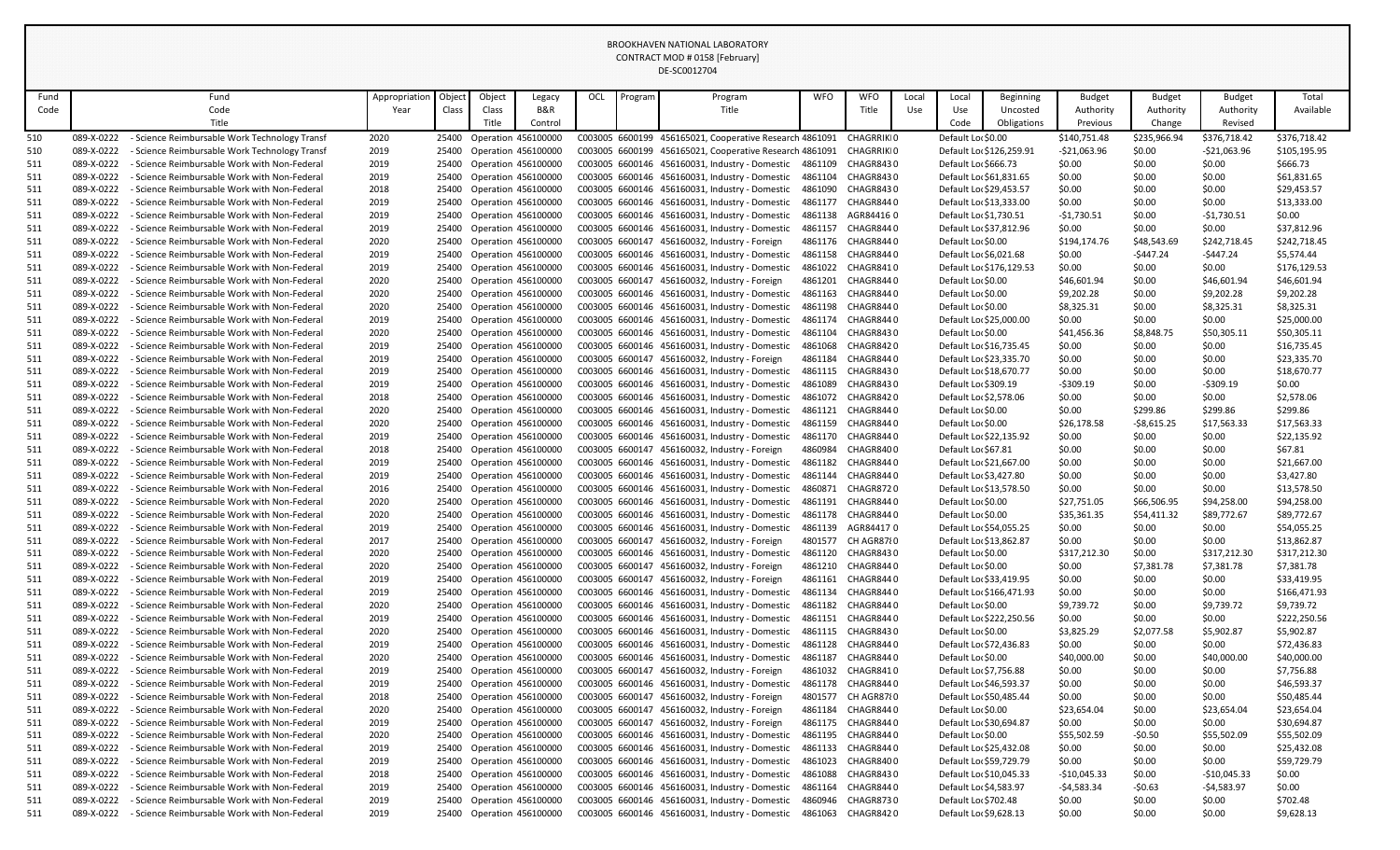|            |                          |                                                                                              |               |        |                           |                                                        |     |         | DE-SC0012704                                                                                    |                    |                         |            |                                               |                             |                       |                       |                       |                            |
|------------|--------------------------|----------------------------------------------------------------------------------------------|---------------|--------|---------------------------|--------------------------------------------------------|-----|---------|-------------------------------------------------------------------------------------------------|--------------------|-------------------------|------------|-----------------------------------------------|-----------------------------|-----------------------|-----------------------|-----------------------|----------------------------|
| Fund       |                          | Fund                                                                                         | Appropriation | Object | Object                    | Legacy                                                 | OCL | Program | Program                                                                                         | <b>WFO</b>         | <b>WFO</b>              | Local      | Local                                         | <b>Beginning</b>            | <b>Budget</b>         | <b>Budget</b>         | <b>Budget</b>         | Total                      |
| Code       |                          | Code                                                                                         | Year          | Class  | Class                     | B&R                                                    |     |         | Title                                                                                           |                    | Title                   | <b>Use</b> | Use                                           | Uncosted                    | Authority             | Authority             | Authority             | Available                  |
|            |                          | Title                                                                                        |               |        | Title                     | Control                                                |     |         |                                                                                                 |                    |                         |            | Code                                          | Obligations                 | Previous              | Change                | Revised               |                            |
| 511        | 089-X-0222               | - Science Reimbursable Work with Non-Federal                                                 | 2019          |        | 25400 Operation 456100000 |                                                        |     |         | C003005 6600146 456160031, Industry - Domestic                                                  | 4861173            | CHAGR8440               |            | Default Lor \$517.07                          |                             | \$0.00                | \$0.00                | \$0.00                | \$517.07                   |
| 511        | 089-X-0222               | - Science Reimbursable Work with Non-Federal                                                 | 2020          |        | 25400 Operation 456100000 |                                                        |     |         | C003005 6600146 456160031, Industry - Domestic                                                  | 4861177            | CHAGR8440               |            | Default Lor \$0.00                            |                             | \$54,767.73           | \$20,858.2            | \$75,626.00           | \$75,626.00                |
| 511        | 089-X-0222               | - Science Reimbursable Work with Non-Federal                                                 | 2019          |        | 25400 Operation 456100000 |                                                        |     |         | C003005 6600146 456160031, Industry - Domestic                                                  | 4861075            | CHAGR8430               |            | Default Lor \$2,569.90                        |                             | \$0.00                | \$0.00                | \$0.00                | \$2,569.90                 |
| 511        | 089-X-0222               | - Science Reimbursable Work with Non-Federal                                                 | 2020          |        |                           | 25400 Operation 456100000                              |     |         | C003005 6600147 456160032, Industry - Foreign                                                   | 4861175            | CHAGR844 0              |            | Default Lor \$0.00                            |                             | \$38,834.96           | \$0.00                | \$38,834.96           | \$38,834.96                |
| 511        | 089-X-0222               | - Science Reimbursable Work with Non-Federal                                                 | 2019          |        |                           | 25400 Operation 456100000                              |     |         | C003005 6600146 456160031, Industry - Domestic                                                  | 4861179            | CHAGR844 0              |            | Default Lor \$20,000.00                       |                             | \$0.00                | \$0.00                | \$0.00                | \$20,000.00                |
| 511        | 089-X-0222               | - Science Reimbursable Work with Non-Federal                                                 | 2020          |        |                           | 25400 Operation 456100000                              |     |         | C003005 6600146 456160031, Industry - Domestic                                                  | 4861162            | CHAGR8440               |            | Default Lor \$0.00                            |                             | \$6,068.15            | \$0.00                | \$6,068.15            | \$6,068.15                 |
| 511        | 089-X-0222               | - Science Reimbursable Work with Non-Federal                                                 | 2019          |        |                           | 25400 Operation 456100000                              |     |         | C003005 6600147 456160032, Industry - Foreign                                                   | 4861065            | CHAGR8420               |            |                                               | Default Loc \$194,174.76    | \$0.00                | \$0.00                | \$0.00                | \$194,174.76               |
| 511        | 089-X-0222               | - Science Reimbursable Work with Non-Federal                                                 | 2020          |        |                           | 25400 Operation 456100000                              |     |         | C003005 6600147 456160032, Industry - Foreign                                                   | 4801577            | CH AGR8780              |            | Default Lor \$0.00                            |                             | \$25,242.72           | \$0.00                | \$25,242.72           | \$25,242.72                |
| 511        | 089-X-0222               | - Science Reimbursable Work with Non-Federal                                                 | 2019          |        |                           | 25400 Operation 456100000                              |     |         | C003005 6600147 456160032, Industry - Foreign                                                   | 4861176            | CHAGR844 0              |            | Default Lo: \$66,702.80                       |                             | \$0.00                | \$0.00                | \$0.00                | \$66,702.80                |
| 511        | 089-X-0222               | - Science Reimbursable Work with Non-Federal                                                 | 2019          |        |                           | 25400 Operation 456100000                              |     |         | C003005 6600146 456160031, Industry - Domestic                                                  | 4860969            | CHAGR8730               |            |                                               | Default Loc \$194,172.07    | \$0.00                | \$0.00                | \$0.00                | \$194,172.07               |
| 511        | 089-X-0222               | - Science Reimbursable Work with Non-Federal                                                 | 2020          |        | 25400 Operation 456100000 |                                                        |     |         | C003005 6600146 456160031, Industry - Domestic                                                  | 4861204            | CHAGR844 0              |            | Default Lor \$0.00                            |                             | \$15,000.00           | \$185,000.00          | \$200,000.00          | \$200,000.00               |
| 511        | 089-X-0222               | - Science Reimbursable Work with Non-Federal                                                 | 2019          |        | 25400 Operation 456100000 |                                                        |     |         | C003005 6600146 456160031, Industry - Domestic                                                  | 4861102            | CHAGR843 0              |            | Default Lor \$1,020.18                        |                             | $-$1,020.18$          | \$0.00                | $-51,020.18$          | \$0.00                     |
| 511        | 089-X-0222               | - Science Reimbursable Work with Non-Federal                                                 | 2019          |        |                           | 25400 Operation 456100000                              |     |         | C003005 6600146 456160031, Industry - Domestic                                                  | 4861099            | CHAGR8430               |            | Default Loc \$98,452.58                       |                             | \$0.00                | \$0.00                | \$0.00                | \$98,452.58                |
| 511        | 089-X-0222               | - Science Reimbursable Work with Non-Federal                                                 | 2020          |        |                           | 25400 Operation 456100000                              |     |         | C003005 6600146 456160031, Industry - Domestic                                                  | 4861052            | CHAGR8410               |            | Default Lor \$0.00                            |                             | \$885,004.06          | \$1,057,426.58        | \$1,942,430.64        | \$1,942,430.64             |
| 511        | 089-X-0222               | - Science Reimbursable Work with Non-Federal                                                 | 2020          |        |                           | 25400 Operation 456100000                              |     |         | C003005 6600146 456160031, Industry - Domestic                                                  | 4861098            | CHAGR8430               |            | Default Lor \$0.00                            |                             | \$4,110.89            | \$37,292.53           | \$41,403.42           | \$41,403.42                |
| 511        | 089-X-0222               | - Science Reimbursable Work with Non-Federal                                                 | 2019          |        |                           | 25400 Operation 456100000                              |     |         | C003005 6600146 456160031, Industry - Domestic                                                  | 4861162            | CHAGR844 0              |            | Default Loc \$20,251.77                       |                             | $-$13,520.16$         | \$0.00                | -\$13,520.16          | \$6,731.61                 |
| 511        | 089-X-0222               | - Science Reimbursable Work with Non-Federal                                                 | 2020          |        | 25400 Operation 456100000 |                                                        |     |         | C003005 6600146 456160031, Industry - Domestic                                                  | 4861202            | CHAGR8440               |            | Default Lor \$0.00                            |                             | \$29,644.66           | \$0.00                | \$29,644.66           | \$29,644.66                |
| 511        | 089-X-0222               | - Science Reimbursable Work with Non-Federal                                                 | 2019          |        | 25400 Operation 456100000 |                                                        |     |         | C003005 6600146 456160031, Industry - Domestic                                                  | 4861098            | CHAGR8430               |            | Default Loc \$31,889.11                       |                             | \$0.00                | \$0.00                | \$0.00                | \$31,889.11                |
| 511        | 089-X-0222               | - Science Reimbursable Work with Non-Federal                                                 | 2018          |        |                           | 25400 Operation 456100000                              |     |         | C003005 6600147 456160032, Industry - Foreign                                                   | 4861065            | CHAGR8420               |            |                                               | Default Lor \$128,364.60    | \$0.00                | \$0.00                | \$0.00                | \$128,364.60               |
| 511        | 089-X-0222               | - Science Reimbursable Work with Non-Federal                                                 | 2019          |        |                           | 25400 Operation 456100000                              |     |         | C003005 6600146 456160031, Industry - Domestic                                                  | 4860936            | CHAGR8720               |            | Default Loc \$7,788.29                        |                             | $-57,788.29$          | \$0.00                | $-57,788.29$          | \$0.00                     |
| 511        | 089-X-0222               | - Science Reimbursable Work with Non-Federal                                                 | 2018          |        |                           | 25400 Operation 456100000                              |     |         | C003005 6600146 456160031, Industry - Domestic                                                  | 4861075            | CHAGR8430<br>CHAGR8440  |            | Default Lor \$149.96                          |                             | \$0.00                | \$0.00                | \$0.00                | \$149.96                   |
| 511        | 089-X-0222<br>089-X-0222 | - Science Reimbursable Work with Non-Federal<br>- Science Reimbursable Work with Non-Federal | 2020          |        | 25400 Operation 456100000 |                                                        |     |         | C003005 6600146 456160031, Industry - Domestic<br>C003005 6600147 456160032, Industry - Foreign | 4861190            |                         |            | Default Lor \$0.00                            |                             | \$17,595.06           | \$6,393.42            | \$23,988.48           | \$23,988.48                |
| 511        |                          |                                                                                              | 2019          |        |                           | 25400 Operation 456100000                              |     |         | C003005 6600147 456160032, Industry - Foreign                                                   | 4801577            | CH AGR87{0              |            | Default Lo: \$50,485.44<br>Default Lor \$0.00 |                             | \$0.00                | \$0.00<br>\$0.00      | \$0.00                | \$50,485.44                |
| 511        | 089-X-0222<br>089-X-0222 | - Science Reimbursable Work with Non-Federal<br>- Science Reimbursable Work with Non-Federal | 2020<br>2020  |        |                           | 25400 Operation 456100000<br>25400 Operation 456100000 |     |         | C003005 6600146 456160031, Industry - Domestic                                                  | 4861161<br>4861023 | CHAGR844 0<br>CHAGR8400 |            | Default Lor \$0.00                            |                             | \$55,502.09           |                       | \$55,502.09           | \$55,502.09<br>\$53,344.77 |
| 511<br>511 | 089-X-0222               | - Science Reimbursable Work with Non-Federal                                                 | 2019          |        |                           | 25400 Operation 456100000                              |     |         | C003005 6600146 456160031, Industry - Domestic                                                  | 4861121            | CHAGR8440               |            |                                               | Default Loc \$121,934.75    | \$39,025.66<br>\$0.00 | \$14,319.11<br>\$0.00 | \$53,344.77<br>\$0.00 | \$121,934.75               |
| 511        | 089-X-0222               | - Science Reimbursable Work with Non-Federal                                                 | 2020          |        |                           | 25400 Operation 456100000                              |     |         | C003005 6600146 456160031, Industry - Domestic                                                  |                    | 4861139 AGR844170       |            | Default Lor \$0.00                            |                             | \$53,788.61           | \$0.00                | \$53,788.61           | \$53,788.61                |
| 511        | 089-X-0222               | - Science Reimbursable Work with Non-Federal                                                 | 2017          |        |                           | 25400 Operation 456100000                              |     |         | C003005 6600147 456160032, Industry - Foreign                                                   |                    | 4861015 CHAGR8400       |            |                                               | Default Loc \$581,487.16    | -\$581,743.15         | \$0.00                | -\$581,743.15         | $-$ \$255.99               |
| 511        | 089-X-0222               | - Science Reimbursable Work with Non-Federal                                                 | 2019          |        |                           | 25400 Operation 456100000                              |     |         | C003005 6600146 456160031, Industry - Domestic                                                  | 4861120            | CHAGR8430               |            | Default Loc \$16,921.32                       |                             | \$0.00                | \$0.00                | \$0.00                | \$16,921.32                |
| 511        | 089-X-0222               | - Science Reimbursable Work with Non-Federal                                                 | 2020          |        |                           | 25400 Operation 456100000                              |     |         | C003005 6600146 456160031, Industry - Domestic                                                  | 4861193            | CHAGR8400               |            | Default Lor \$0.00                            |                             | \$26,869.78           | \$6,200.25            | \$33,070.03           | \$33,070.03                |
| 511        | 089-X-0222               | - Science Reimbursable Work with Non-Federal                                                 | 2019          | 25400  |                           | <b>Operation 456100000</b>                             |     |         | C003005 6600146 456160031, Industry - Domestic                                                  | 4861163            | CHAGR8440               |            | Default Lor \$5,557.10                        |                             | \$0.00                | \$0.00                | \$0.00                | \$5,557.10                 |
| 511        | 089-X-0222               | - Science Reimbursable Work with Non-Federal                                                 | 2019          |        |                           | 25400 Operation 456100000                              |     |         | C003005 6600147 456160032, Industry - Foreign                                                   | 4861167            | CHAGR844 0              |            | Default Lor \$3,229.20                        |                             | \$0.00                | \$0.00                | \$0.00                | \$3,229.20                 |
| 511        | 089-X-0222               | - Science Reimbursable Work with Non-Federal                                                 | 2019          |        |                           | 25400 Operation 456100000                              |     |         | C003005 6600146 456160031, Industry - Domestic                                                  | 4861053            | CHAGR8420               |            | Default Lor \$6,766.57                        |                             | \$0.00                | \$0.00                | \$0.00                | \$6,766.57                 |
| 511        | 089-X-0222               | - Science Reimbursable Work with Non-Federal                                                 | 2020          | 25400  |                           | <b>Operation 456100000</b>                             |     |         | C003005 6600146 456160031, Industry - Domestic                                                  | 4861186            | CHAGR8440               |            | Default Lor \$0.00                            |                             | \$11,178.00           | \$0.00                | \$11,178.00           | \$11,178.00                |
| 511        | 089-X-0222               | - Science Reimbursable Work with Non-Federal                                                 | 2019          |        |                           | 25400 Operation 456100000                              |     |         | C003005 6600146 456160031, Industry - Domestic                                                  | 4861130            | CHAGR8440               |            |                                               | Default Loc \$443,163.35    | \$0.00                | \$0.00                | \$0.00                | \$443,163.35               |
| 511        | 089-X-0222               | - Science Reimbursable Work with Non-Federal                                                 | 2019          | 25400  |                           | <b>Operation 456100000</b>                             |     |         | C003005 6600146 456160031, Industry - Domestic                                                  | 4861100            | CHAGR8430               |            | Default Lor \$10,900.53                       |                             | \$0.00                | \$0.00                | \$0.00                | \$10,900.53                |
| 511        | 089-X-0222               | - Science Reimbursable Work with Non-Federal                                                 | 2020          |        |                           | 25400 Operation 456100000                              |     |         | C003005 6600146 456160031, Industry - Domestic                                                  | 4861212            | CHAGR844 0              |            | Default Lor \$0.00                            |                             | \$75,000.00           | \$0.00                | \$75,000.00           | \$75,000.00                |
| 511        | 089-X-0222               | - Science Reimbursable Work with Non-Federal                                                 | 2019          | 25400  |                           | Operation 456100000                                    |     |         | C003005 6600146 456160031, Industry - Domestic                                                  | 4861136            | CHAGR8440               |            | Default Lor \$20,035.01                       |                             | \$0.00                | \$0.00                | \$0.00                | \$20,035.01                |
| 511        | 089-X-0222               | - Science Reimbursable Work with Non-Federal                                                 | 2019          |        |                           | 25400 Operation 456100000                              |     |         | C003005 6600146 456160031, Industry - Domestic                                                  | 4861160            | CHAGR8440               |            | Default Loc \$23,324.26                       |                             | \$0.00                | \$0.00                | \$0.00                | \$23,324.26                |
| 511        | 089-X-0222               | - Science Reimbursable Work with Non-Federal                                                 | 2019          |        |                           | 25400 Operation 456100000                              |     |         | C003005 6600146 456160031, Industry - Domestic                                                  | 4861052            | CHAGR8410               |            |                                               | Default Loc \$10,408,626.62 | \$0.00                | \$0.00                | \$0.00                | \$10,408,626.62            |
| 511        | 089-X-0222               | - Science Reimbursable Work with Non-Federal                                                 | 2020          | 25400  |                           | <b>Operation 456100000</b>                             |     |         | C003005 6600146 456160031, Industry - Domestic                                                  | 4861128            | CHAGR8440               |            | Default Lor \$0.00                            |                             | \$2,337.50            | \$4,111.75            | \$6,449.25            | \$6,449.25                 |
| 511        | 089-X-0222               | - Science Reimbursable Work with Non-Federal                                                 | 2020          |        |                           | 25400 Operation 456100000                              |     |         | C003005 6600146 456160031, Industry - Domestic                                                  | 4861160            | CHAGR844 0              |            | Default Lor \$0.00                            |                             | \$27,137.59           | \$11,365.37           | \$38,502.96           | \$38,502.96                |
| 511        | 089-X-0222               | - Science Reimbursable Work with Non-Federal                                                 | 2020          |        |                           | 25400 Operation 456100000                              |     |         | C003005 6600146 456160031, Industry - Domestic                                                  | 4861200            | CHAGR8440               |            | Default Lor \$0.00                            |                             | \$265,631.07          | \$0.00                | \$265,631.07          | \$265,631.07               |
| 511        | 089-X-0222               | - Science Reimbursable Work with Non-Federal                                                 | 2020          |        |                           | 25400 Operation 456100000                              |     |         | C003005 6600147 456160032, Industry - Foreign                                                   | 4861189            | CHAGR8440               |            | Default Lor \$0.00                            |                             | \$26,747.57           | \$0.00                | \$26,747.57           | \$26,747.57                |
| 511        | 089-X-0222               | - Science Reimbursable Work with Non-Federal                                                 | 2020          |        |                           | 25400 Operation 456100000                              |     |         | C003005 6600146 456160031, Industry - Domestic                                                  | 4861192            | CHAGR8440               |            | Default Lor \$0.00                            |                             | \$44,271.84           | \$0.00                | \$44,271.84           | \$44,271.84                |
| 511        | 089-X-0222               | - Science Reimbursable Work with Non-Federal                                                 | 2019          | 25400  |                           | <b>Operation 456100000</b>                             |     |         | C003005 6600146 456160031, Industry - Domestic                                                  | 4861107            | CHAGR8430               |            | Default Loc \$17,624.33                       |                             | -\$17,624.31          | \$0.00                | -\$17,624.31          | \$0.02                     |
| 511        | 089-X-0222               | - Science Reimbursable Work with Non-Federal                                                 | 2020          | 25400  |                           | Operation 456100000                                    |     |         | C003005 6600146 456160031, Industry - Domestic                                                  | 4861181            | CHAGR8440               |            | Default Lor \$0.00                            |                             | \$44,271.84           | \$0.00                | \$44,271.84           | \$44,271.84                |
| 511        | 089-X-0222               | - Science Reimbursable Work with Non-Federal                                                 | 2020          |        |                           | 25400 Operation 456100000                              |     |         | C003005 6600146 456160031, Industry - Domestic                                                  | 4861135            | CHAGR8440               |            | Default Lor \$0.00                            |                             | \$221,359.20          | \$0.00                | \$221,359.20          | \$221,359.20               |
| 511        | 089-X-0222               | - Science Reimbursable Work with Non-Federal                                                 | 2019          |        |                           | 25400 Operation 456100000                              |     |         | C003005 6600146 456160031, Industry - Domestic                                                  | 4861135            | CHAGR8440               |            | Default Loc \$57,129.44                       |                             | \$0.00                | \$0.00                | \$0.00                | \$57,129.44                |
| 511        | 089-X-0222               | - Science Reimbursable Work with Non-Federal                                                 | 2020          |        |                           | 25400 Operation 456100000                              |     |         | C003005 6600146 456160031, Industry - Domestic                                                  | 4861203            | CHAGR8440               |            | Default Lor \$0.00                            |                             | \$8,333.00            | \$10,107.99           | \$18,440.99           | \$18,440.99                |
| 511        | 089-X-0222               | - Science Reimbursable Work with Non-Federal                                                 | 2020          | 25400  |                           | <b>Operation 456100000</b>                             |     |         | C003005 6600146 456160031, Industry - Domestic                                                  | 4861196            | CHAGR844 0              |            | Default Lor \$0.00                            |                             | \$6,007.85            | \$7,047.62            | \$13,055.47           | \$13,055.47                |
| 511        | 089-X-0222               | - Science Reimbursable Work with Non-Federal                                                 | 2018          |        | 25400 Operation 456100000 |                                                        |     |         | C003005 6600146 456160031, Industry - Domestic                                                  | 4861114            | CHAGR843 0              |            | Default Lor \$1,896.61                        |                             | -\$4.86               | \$0.00                | -\$4.86               | \$1,891.75                 |
| 511        | 089-X-0222               | - Science Reimbursable Work with Non-Federal                                                 | 2014          |        |                           | 25400 Operation 456100000                              |     |         | C003005 6600146 456160031, Industry - Domestic                                                  | 4860871            | CHAGR8720               |            | Default Lor \$70,159.64                       |                             | \$0.00                | \$0.00                | \$0.00                | \$70,159.64                |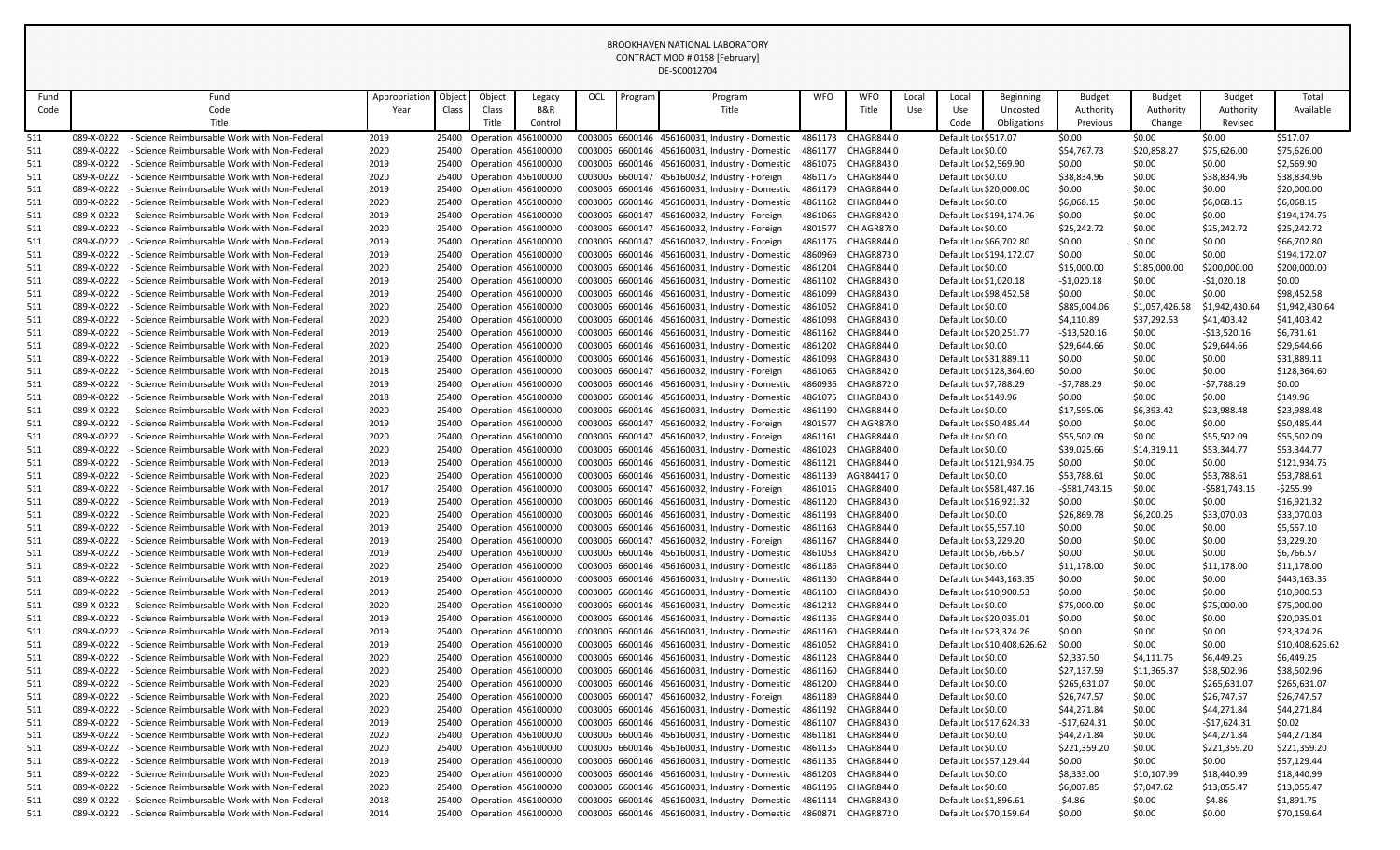|            |                          |                                                                                                |               |        |                                                        |         |                 |        | DE-SC0012704                                                                                                         |            |                          |       |                                              |                            |                       |                  |                  |                               |
|------------|--------------------------|------------------------------------------------------------------------------------------------|---------------|--------|--------------------------------------------------------|---------|-----------------|--------|----------------------------------------------------------------------------------------------------------------------|------------|--------------------------|-------|----------------------------------------------|----------------------------|-----------------------|------------------|------------------|-------------------------------|
| Fund       |                          | Fund                                                                                           | Appropriation | Object | Object                                                 | Legacy  | OCL             | rogram | Program                                                                                                              | <b>WFO</b> | <b>WFO</b>               | Local | Local                                        | <b>Beginning</b>           | <b>Budget</b>         | <b>Budget</b>    | <b>Budget</b>    | Total                         |
| Code       |                          | Code                                                                                           | Year          | Class  | Class                                                  | B&R     |                 |        | Title                                                                                                                |            | Title                    | Use   | Use                                          | Uncosted                   | Authority             | Authority        | Authority        | Available                     |
|            |                          | Title                                                                                          |               |        | Title                                                  | Control |                 |        |                                                                                                                      |            |                          |       | Code                                         | Obligations                | Previous              | Change           | Revised          |                               |
| 511        | 089-X-0222               | - Science Reimbursable Work with Non-Federal                                                   | 2019          |        | 25400 Operation 456100000                              |         |                 |        | C003005 6600146 456160031, Industry - Domestic                                                                       | 4861159    | CHAGR8440                |       | Default Lo: \$7,622.05                       |                            | \$0.00                | \$0.00           | \$0.00           | \$7,622.05                    |
| 511        | 089-X-0222               | - Science Reimbursable Work with Non-Federal                                                   | 2020          |        | 25400 Operation 456100000                              |         |                 |        | C003005 6600146 456160031, Industry - Domestic                                                                       | 4861197    | CHAGR8440                |       | Default Lor \$0.00                           |                            | \$8,325.31            | \$16,650.63      | \$24,975.94      | \$24,975.94                   |
| 511        | 089-X-0222               | - Science Reimbursable Work with Non-Federal                                                   | 2019          | 25400  | <b>Operation 456100000</b>                             |         |                 |        | C003005 6600147 456160032, Industry - Foreign                                                                        | 4861076    | CHAGR8430                |       |                                              | Default Loc \$265,095.87   | \$0.00                | \$0.00           | \$0.00           | \$265,095.87                  |
| 511        | 089-X-0222               | - Science Reimbursable Work with Non-Federal                                                   | 2018          | 25400  | <b>Operation 456100000</b>                             |         |                 |        | C003005 6600146 456160031, Industry - Domestic                                                                       | 4861079    | CHAGR8430                |       | Default Lor \$41,439.06                      |                            | \$0.00                | \$0.00           | \$0.00           | \$41,439.06                   |
| 511        | 089-X-0222               | - Science Reimbursable Work with Non-Federal                                                   | 2019          | 25400  | <b>Operation 456100000</b>                             |         |                 |        | C003005 6600146 456160031, Industry - Domestic                                                                       | 4861165    | CHAGR8440                |       | Default Lor \$473.59                         |                            | \$0.00                | \$0.00           | \$0.00           | \$473.59                      |
| 511        | 089-X-0222               | - Science Reimbursable Work with Non-Federal                                                   | 2019          |        | 25400 Operation 456100000                              |         |                 |        | C003005 6600146 456160031, Industry - Domestic                                                                       | 4861153    | CHAGR8440                |       | Default Lor \$182.63                         |                            | $-5182.63$            | \$0.00           | $-5182.63$       | \$0.00                        |
| 511        | 089-X-0222               | - Science Reimbursable Work with Non-Federal                                                   | 2019          |        | 25400 Operation 456100000                              |         |                 |        | C003005 6600146 456160031, Industry - Domestic                                                                       | 4861145    | CHAGR8440                |       | Default Loc \$12,149.46                      |                            | \$0.00                | \$0.00           | \$0.00           | \$12,149.46                   |
| 511        | 089-X-0222               | - Science Reimbursable Work with Non-Federal                                                   | 2020          | 25400  | Operation 456100000                                    |         |                 |        | C003005 6600146 456160031, Industry - Domestic                                                                       | 4861133    | CHAGR8440                |       | Default Lor \$0.00                           |                            | \$26,024.25           | \$0.00           | \$26,024.25      | \$26,024.25                   |
| 511        | 089-X-0222               | - Science Reimbursable Work with Non-Federal                                                   | 2020          | 25400  | <b>Operation 456100000</b>                             |         |                 |        | C003005 6600147 456160032, Industry - Foreign                                                                        | 4861213    | CHAGR8440                |       | Default Lor \$0.00                           |                            | \$33,301.25           | \$0.00           | \$33,301.25      | \$33,301.25                   |
| 512        | 089-X-0222               | - Science Reimbursable Work with Other Federa                                                  | 2016          | 25400  | <b>Operation 456100000</b>                             |         | C003005 6600099 |        | 456140374, Nuclear Regulatory Cc 4860948                                                                             |            | CHAGRNR(0                |       | Default Loc \$93,297.65                      |                            | \$0.00                | \$0.00           | \$0.00           | \$93,297.65                   |
| 512        | 089-X-0222               | - Science Reimbursable Work with Other Federa                                                  | 2019          |        | 25400 Operation 456100000                              |         |                 |        | C003005 6600050 456140196, NASA Other                                                                                | 4860942    | CHAGRNN.0                |       |                                              | Default Loc \$181,755.69   | \$0.00                | \$0.00           | \$0.00           | \$181,755.69                  |
| 512        | 089-X-0222               | - Science Reimbursable Work with Other Federa                                                  | 2019          |        | 25400 Operation 456100000                              |         |                 |        | C003005 6600007 456140050, Research & Developm 4861131                                                               |            | CHAGRER20                |       | Default Loc \$12,305.74                      |                            | \$0.00                | \$0.00           | \$0.00           | \$12,305.74                   |
| 512        | 089-X-0222               | - Science Reimbursable Work with Other Federa                                                  | 2019          | 25400  | <b>Operation 456100000</b>                             |         |                 |        | C003005 6600050 456140196, NASA Other                                                                                | 4861073    | CHAGR80H0                |       |                                              | Default Loc \$144,726.35   | \$0.00                | \$0.00           | \$0.00           | \$144,726.35                  |
| 512        | 089-X-0222               | - Science Reimbursable Work with Other Federa<br>- Science Reimbursable Work with Other Federa | 2018          |        | 25400 Operation 456100000                              |         | C003005 6600007 |        | C003005 6600050 456140196, NASA Other                                                                                | 4860991    | CHAGRNNI0                |       |                                              | Default Lor \$190,814.09   | \$0.00                | \$0.00           | \$0.00           | \$190,814.09                  |
| 512<br>512 | 089-X-0222<br>089-X-0222 | - Science Reimbursable Work with Other Federa                                                  | 2017<br>2013  |        | 25400 Operation 456100000<br>25400 Operation 456100000 |         |                 |        | 456140050, Research & Developm 4861037<br>C003005 6600053 456140220, Research & Developm 4860794                     |            | CHAGR17E0<br>CHAGRAGI0   |       | Default Loc \$3.72<br>Default Lor \$8,934.17 |                            | \$0.00<br>\$0.00      | \$0.00<br>\$0.00 | \$0.00<br>\$0.00 | \$3.72<br>\$8,934.17          |
| 512        | 089-X-0222               | - Science Reimbursable Work with Other Federa                                                  | 2016          |        | 25400 Operation 456100000                              |         |                 |        | C003005 6600066 456140351, Department of State - 4860970                                                             |            | CHAGR1930                |       |                                              | Default Lo: \$503,880.42   | \$0.00                | \$0.00           | \$0.00           | \$503,880.42                  |
| 512        | 089-X-0222               | - Science Reimbursable Work with Other Federa                                                  | 2019          | 25400  | Operation 456100000                                    |         |                 |        | C003005 6600050 456140196, NASA Other                                                                                | 4860979    | CHAGRNN.0                |       |                                              | Default Loc \$7,251,862.99 | $-53,592,233.0$       | \$0.00           | -\$3,592,233.01  | \$3,659,629.98                |
| 512        | 089-X-0222               | - Science Reimbursable Work with Other Federa                                                  | 2016          |        | 25400 Operation 456100000                              |         |                 |        | C003005 6600066 456140351, Department of State - 4861012                                                             |            | CHAGR1930                |       |                                              | Default Lor \$702,340.86   | \$0.00                | \$0.00           | \$0.00           | \$702,340.86                  |
| 512        | 089-X-0222               | - Science Reimbursable Work with Other Federa                                                  | 2016          | 25400  | <b>Operation 456100000</b>                             |         |                 |        | C003005 6600050 456140196, NASA Other                                                                                | 4860745    | CHAGRNN.0                |       | Default Lor \$6,224.31                       |                            | \$0.00                | \$0.00           | \$0.00           | \$6,224.31                    |
| 512        | 089-X-0222               | - Science Reimbursable Work with Other Federa                                                  | 2013          |        | 25400 Operation 456100000                              |         | C003005 6600067 |        | 456140352, Department of State                                                                                       | - 4860796  | CHAGRSIA <sub>0</sub>    |       | Default Lor \$19.78                          |                            | \$0.00                | \$0.00           | \$0.00           | \$19.78                       |
| 512        | 089-X-0222               | - Science Reimbursable Work with Other Federa                                                  | 2019          |        | 25400 Operation 456100000                              |         |                 |        | C003005 6600050 456140196, NASA Other                                                                                | 4861154    | CHAGR80L0                |       | Default Loc \$17,223.11                      |                            | \$0.00                | \$0.00           | \$0.00           | \$17,223.11                   |
| 512        | 089-X-0222               | - Science Reimbursable Work with Other Federa                                                  | 2013          | 25400  | Operation 456100000                                    |         |                 |        | C003005 6600007 456140050, Research & Developm 4860849                                                               |            | CHAGR2010                |       | Default Lor \$2,007.03                       |                            | -\$2,007.03           | \$0.00           | $-52,007.03$     | \$0.00                        |
| 512        | 089-X-0222               | - Science Reimbursable Work with Other Federa                                                  | 2014          | 25400  | <b>Operation 456100000</b>                             |         | C003005 6600007 |        | 456140050, Research & Developm 4860561                                                                               |            | CHAGR9EV0                |       | Default Loc \$8,737.52                       |                            | \$0.00                | \$0.00           | \$0.00           | \$8,737.52                    |
| 512        | 089-X-0222               | - Science Reimbursable Work with Other Federa                                                  | 2019          | 25400  | Operation 456100000                                    |         | C003005 6600007 |        | 456140050, Research & Developm 4861119                                                                               |            | CHAGRP180                |       |                                              | Default Loc \$699,896.32   | \$0.00                | \$0.00           | \$0.00           | \$699,896.32                  |
| 512        | 089-X-0222               | - Science Reimbursable Work with Other Federa                                                  | 2017          |        | 25400 Operation 456100000                              |         |                 |        | C003005 6600066 456140351, Department of State - 4861057                                                             |            | CH1931CP:0               |       |                                              | Default Loc \$1,583,240.81 | \$0.00                | \$0.00           | \$0.00           | \$1,583,240.81                |
| 512        | 089-X-0222               | - Science Reimbursable Work with Other Federa                                                  | 2018          |        | <b>Operation 456100000</b>                             |         |                 |        | C003005 6600050 456140196, NASA Other                                                                                | 4861069    | CHAGR80H0                |       |                                              | Default Loc \$134,939.61   | \$0.00                | \$0.00           | \$0.00           | \$134,939.61                  |
| 512        | 089-X-0222               | - Science Reimbursable Work with Other Federa                                                  | 2016          |        | 25400 Operation 456100000                              |         |                 |        | C003005 6600099 456140374, Nuclear Regulatory Cc 4860817                                                             |            | CH189V64(0               |       | Default Loc \$1,784.78                       |                            | \$0.00                | \$0.00           | \$0.00           | \$1,784.78                    |
| 512        | 089-X-0222               | - Science Reimbursable Work with Other Federa                                                  | 2019          |        | 25400 Operation 456100000                              |         |                 |        | C003005 6600099 456140374, Nuclear Regulatory Cc 4860894                                                             |            | CHAGRNR(0                |       | Default Loc \$1,553.31                       |                            | \$0.00                | \$0.00           | \$0.00           | \$1,553.31                    |
| 512        | 089-X-0222               | - Science Reimbursable Work with Other Federa                                                  | 2018          | 25400  | <b>Operation 456100000</b>                             |         |                 |        | C003005 6600053 456140220, Research & Developm 4860902                                                               |            | CHAGRP410                |       | Default Loc \$94,589.38                      |                            | \$0.00                | \$0.00           | \$0.00           | \$94,589.38                   |
| 512        | 089-X-0222               | - Science Reimbursable Work with Other Federa                                                  | 2016          |        | 25400 Operation 456100000                              |         |                 |        | C003005 6600053 456140220, Research & Developm 4803492                                                               |            | CH AGRNII 0              |       |                                              | Default Lor \$455,077.00   | \$0.00                | \$0.00           | \$0.00           | \$455,077.00                  |
| 512        | 089-X-0222               | - Science Reimbursable Work with Other Federa                                                  | 2016          |        | 25400 Operation 456100000                              |         |                 |        | C003005 6600099 456140374, Nuclear Regulatory Cc 4860724                                                             |            | CH189V61!0               |       | Default Loc \$3,761.11                       |                            | \$0.00                | \$0.00           | \$0.00           | \$3,761.11                    |
| 512        | 089-X-0222               | - Science Reimbursable Work with Other Federa                                                  | 2015          |        | 25400 Operation 456100000                              |         |                 |        | C003005 6600053 456140220, Research & Developm 4803492                                                               |            | CH AGRNII 0              |       |                                              | Default Lor \$822,752.00   | \$0.00                | \$0.00           | \$0.00           | \$822,752.00                  |
| 512        | 089-X-0222               | - Science Reimbursable Work with Other Federa                                                  | 2019          |        | 25400 Operation 456100000                              |         |                 |        | C003005 6600050 456140196, NASA Other                                                                                | 4860991    | CHAGRNNI0                |       |                                              | Default Loc \$112,621.36   | \$0.00                | \$0.00           | \$0.00           | \$112,621.36                  |
| 512        | 089-X-0222<br>089-X-0222 | - Science Reimbursable Work with Other Federa<br>- Science Reimbursable Work with Other Federa | 2018          |        | 25400 Operation 456100000                              |         |                 |        | C003005 6600096 456140371, Nuclear Regulatory Cc 4860873<br>C003005 6600066 456140351, Department of State - 4861127 |            | CHAGRNR(0                |       |                                              | Default Lor \$129,900.08   | \$0.00                | \$0.00           | \$0.00<br>\$0.00 | \$129,900.08                  |
| 512<br>512 | 089-X-0222               | - Science Reimbursable Work with Other Federa                                                  | 2018<br>2020  |        | 25400 Operation 456100000<br>25400 Operation 456100000 |         |                 |        | C003005 6600069 456140354, U.S. Agency For Intern4860930                                                             |            | CH1931CP:0<br>CHAGRAID 0 |       | Default Lor \$0.00                           | Default Loc \$8,220,896.20 | \$0.00<br>\$61,056.55 | \$0.00<br>\$0.00 | \$61,056.55      | \$8,220,896.20<br>\$61,056.55 |
| 512        | 089-X-0222               | - Science Reimbursable Work with Other Federa                                                  | 2019          |        | 25400 Operation 456100000                              |         |                 |        | C003005 6600053 456140220, Research & Developm 4861180                                                               |            | CHAGRP300                |       |                                              | Default Lor \$3,600,000.00 | \$0.00                | \$0.00           | \$0.00           | \$3,600,000.00                |
| 512        | 089-X-0222               | - Science Reimbursable Work with Other Federa                                                  | 2005          |        | 25400 Operation 456100000                              |         |                 |        | C003005 6600053 456140220, Research & Developm 4803774                                                               |            | CH AGRRW 0               |       |                                              | Default Loc \$527,491.57   | \$0.00                | \$0.00           | \$0.00           | \$527,491.57                  |
| 512        | 089-X-0222               | - Science Reimbursable Work with Other Federa                                                  | 2017          | 25400  | <b>Operation 456100000</b>                             |         |                 |        | C003005 6600007 456140050, Research & Developm 4861054                                                               |            | CHAGRNA: 0               |       | Default Loc \$8,453.63                       |                            | \$0.00                | \$0.00           | \$0.00           | \$8,453.63                    |
| 512        | 089-X-0222               | - Science Reimbursable Work with Other Federa                                                  | 2014          |        | 25400 Operation 456100000                              |         |                 |        | C003005 6600073 456140358, Other Federal Agencic 4860852                                                             |            | CHAGR0170                |       | Default Loc \$83,084.91                      |                            | \$0.00                | \$0.00           | \$0.00           | \$83,084.91                   |
| 512        | 089-X-0222               | - Science Reimbursable Work with Other Federa                                                  | 2019          |        | 25400 Operation 456100000                              |         |                 |        | C003005 6600096 456140371, Nuclear Regulatory Cc 4860873                                                             |            | CHAGRNR(0                |       |                                              | Default Lor \$882,226.04   | \$0.00                | \$0.00           | \$0.00           | \$882,226.04                  |
| 512        | 089-X-0222               | - Science Reimbursable Work with Other Federa                                                  | 2019          |        | 25400 Operation 456100000                              |         |                 |        | C003005 6600050 456140196, NASA Other                                                                                | 4861169    | CHAGR80C0                |       |                                              | Default Lor \$273,330.10   | \$0.00                | \$0.00           | \$0.00           | \$273,330.10                  |
| 512        | 089-X-0222               | - Science Reimbursable Work with Other Federa                                                  | 2019          |        | 25400 Operation 456100000                              |         |                 |        | C003005 6600073 456140358, Other Federal Agencic 3015354                                                             |            | CRAGR0840                |       |                                              | Default Loc \$194,174.76   | \$0.00                | \$0.00           | \$0.00           | \$194,174.76                  |
| 512        | 089-X-0222               | - Science Reimbursable Work with Other Federa                                                  | 2017          | 25400  | <b>Operation 456100000</b>                             |         |                 |        | C003005 6600100 456140375, Nuclear Regulatory Cc 4860765                                                             |            | CH189N750                |       | Default Lor \$280.57                         |                            | \$0.00                | \$0.00           | \$0.00           | \$280.57                      |
| 512        | 089-X-0222               | - Science Reimbursable Work with Other Federa                                                  | 2005          |        | 25400 Operation 456100000                              |         |                 |        | C003005 6600066 456140351, Department of State - 4806666                                                             |            | CHAGRRW 0                |       |                                              | Default Lor \$394,234.20   | \$0.00                | \$0.00           | \$0.00           | \$394,234.20                  |
| 512        | 089-X-0222               | - Science Reimbursable Work with Other Federa                                                  | 2019          |        | 25400 Operation 456100000                              |         |                 |        | C003005 6600053 456140220, Research & Developm 4861118                                                               |            | CHAGR1R20                |       |                                              | Default Loc \$199,458.49   | \$0.00                | \$0.00           | \$0.00           | \$199,458.49                  |
| 512        | 089-X-0222               | - Science Reimbursable Work with Other Federa                                                  | 2018          |        | 25400 Operation 456100000                              |         |                 |        | C003005 6600050 456140196, NASA Other                                                                                | 4860992    | CHAGRNN <sub></sub> O    |       | Default Lor \$50.71                          |                            | \$0.00                | \$0.00           | \$0.00           | \$50.71                       |
| 512        | 089-X-0222               | - Science Reimbursable Work with Other Federa                                                  | 2015          |        | 25400 Operation 456100000                              |         |                 |        | C003005 6600099 456140374, Nuclear Regulatory Cc 4860913                                                             |            | CHAGRNR(0                |       | Default Lor \$151.73                         |                            | \$0.00                | \$0.00           | \$0.00           | \$151.73                      |
| 512        | 089-X-0222               | - Science Reimbursable Work with Other Federa                                                  | 2019          |        | 25400 Operation 456100000                              |         |                 |        | C003005 6600050 456140196, NASA Other                                                                                | 4861025    | CHAGRNNIO                |       | Default Lor \$1,494.72                       |                            | \$0.00                | \$0.00           | \$0.00           | \$1,494.72                    |
| 512        | 089-X-0222               | - Science Reimbursable Work with Other Federa                                                  | 2017          |        | 25400 Operation 456100000                              |         | C003005 6600007 |        | 456140050, Research & Developm 4861041                                                                               |            | CHAGR2010                |       | Default Loc \$109.78                         |                            | \$0.00                | \$0.00           | \$0.00           | \$109.78                      |
| 512        | 089-X-0222               | - Science Reimbursable Work with Other Federa                                                  | 2016          |        | 25400 Operation 456100000                              |         |                 |        | C003005 6600099 456140374, Nuclear Regulatory Cc 4860760                                                             |            | CH189N69 0               |       | Default Loc \$13,279.83                      |                            | \$0.00                | \$0.00           | \$0.00           | \$13,279.83                   |
| 512        | 089-X-0222               | - Science Reimbursable Work with Other Federa                                                  | 2014          |        | 25400 Operation 456100000                              |         |                 |        | C003005 6600053 456140220, Research & Developm 4803492                                                               |            | CH AGRNII 0              |       |                                              | Default Lor \$731,897.00   | \$0.00                | \$0.00           | \$0.00           | \$731,897.00                  |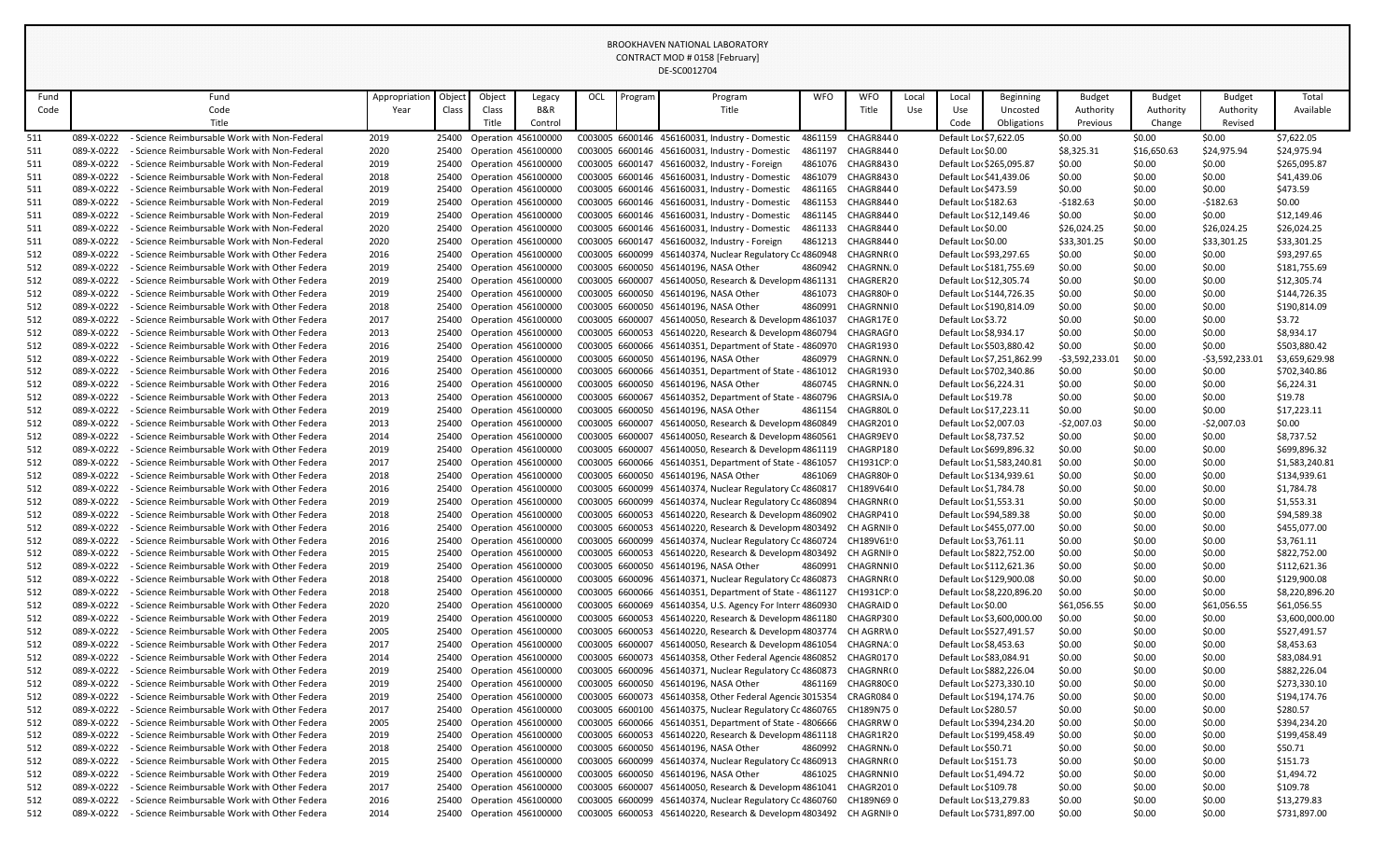|            |                                                                                                                              |               |        |                           |                                                        |                 |         | DE-SC0012704                                                                                                         |                    |                                    |       |                                                    |                             |                               |                  |                               |                               |
|------------|------------------------------------------------------------------------------------------------------------------------------|---------------|--------|---------------------------|--------------------------------------------------------|-----------------|---------|----------------------------------------------------------------------------------------------------------------------|--------------------|------------------------------------|-------|----------------------------------------------------|-----------------------------|-------------------------------|------------------|-------------------------------|-------------------------------|
| Fund       | Fund                                                                                                                         | Appropriation | Object | Object                    | Legacy                                                 | OCL             | Program | Program                                                                                                              | <b>WFO</b>         | <b>WFO</b>                         | Local | Local                                              | <b>Beginning</b>            | <b>Budget</b>                 | <b>Budget</b>    | <b>Budget</b>                 | Total                         |
| Code       | Code                                                                                                                         | Year          | Class  | Class                     | B&R                                                    |                 |         | Title                                                                                                                |                    | Title                              | Use   | Use                                                | Uncosted                    | Authority                     | Authority        | Authority                     | Available                     |
|            | Title                                                                                                                        |               |        | Title                     | Control                                                |                 |         |                                                                                                                      |                    |                                    |       | Code                                               | Obligations                 | <b>Previous</b>               | Change           | Revised                       |                               |
| 512        | - Science Reimbursable Work with Other Federa<br>089-X-0222                                                                  | 2015          |        | 25400 Operation 456100000 |                                                        |                 |         | C003005 6600099 456140374, Nuclear Regulatory Cc 4860657                                                             |                    | CH189V61!0                         |       | Default Loc \$9,708.74                             |                             | \$0.00                        | \$0.00           | \$0.00                        | \$9,708.74                    |
| 512        | 089-X-0222<br>- Science Reimbursable Work with Other Federa                                                                  | 2018          |        | 25400 Operation 456100000 |                                                        |                 |         | C003005 6600051 456140200, Research & Developm 4861105                                                               |                    | CHAGR1830                          |       | Default Lor \$10,509.17                            |                             | \$0.00                        | \$0.00           | \$0.00                        | \$10,509.17                   |
| 512        | 089-X-0222<br>- Science Reimbursable Work with Other Federa                                                                  | 2017          |        | 25400 Operation 456100000 |                                                        |                 |         | C003005 6600099 456140374, Nuclear Regulatory Cc 4860911                                                             |                    | CHAGRNR(0                          |       | Default Loc \$72,595.39                            |                             | \$0.00                        | \$0.00           | \$0.00                        | \$72,595.39                   |
| 512        | 089-X-0222<br>- Science Reimbursable Work with Other Federa                                                                  | 2015          |        |                           | 25400 Operation 456100000                              |                 |         | C003005 6600007 456140050, Research & Developm 4860959                                                               |                    | CHAGR2010                          |       | Default Lor \$473.22                               |                             | \$0.00                        | \$0.00           | \$0.00                        | \$473.22                      |
| 512        | 089-X-0222<br>- Science Reimbursable Work with Other Federa                                                                  | 2012          |        |                           | 25400 Operation 456100000                              |                 |         | C003005 6600053 456140220, Research & Developm 4804168                                                               |                    | CH AGRY1(0                         |       | Default Loc \$3,309.73                             |                             | \$0.00                        | \$0.00           | \$0.00                        | \$3,309.73                    |
| 512        | - Science Reimbursable Work with Other Federa<br>089-X-0222                                                                  | 2015          |        | 25400 Operation 456100000 |                                                        |                 |         | C003005 6600067 456140352, Department of State - 4860964                                                             |                    | CHAGR1930                          |       | Default Loc \$68,048.75                            |                             | \$0.00                        | \$0.00           | \$0.00                        | \$68,048.75                   |
| 512        | 089-X-0222<br>- Science Reimbursable Work with Other Federa                                                                  | 2015          |        |                           | 25400 Operation 456100000                              |                 |         | C003005 6600007 456140050, Research & Developm 4860561                                                               |                    | CHAGR9EV 0                         |       | Default Loc \$1.29                                 |                             | \$0.00                        | \$0.00           | \$0.00                        | \$1.29                        |
| 512        | 089-X-0222<br>- Science Reimbursable Work with Other Federa                                                                  | 2019          |        | 25400 Operation 456100000 |                                                        |                 |         | C003005 6600007 456140050, Research & Developm 4861123                                                               |                    | CHAGRP180                          |       | Default Loc \$81,383.58                            |                             | \$0.00                        | \$0.00           | \$0.00                        | \$81,383.58                   |
| 512        | 089-X-0222<br>- Science Reimbursable Work with Other Federa                                                                  | 2019          |        |                           | 25400 Operation 456100000                              |                 |         | C003005 6600066 456140351, Department of State - 4861183                                                             |                    | CH1931CP:0                         |       |                                                    | Default Loc \$11,000,000.00 | \$0.00                        | \$0.00           | \$0.00                        | \$11,000,000.00               |
| 512        | 089-X-0222<br>- Science Reimbursable Work with Other Federa                                                                  | 2014          |        |                           | 25400 Operation 456100000                              |                 |         | C003005 6600099 456140374, Nuclear Regulatory Cc 4860657                                                             |                    | CH189V61!0                         |       | Default Loc \$29,137.54                            |                             | \$0.00                        | \$0.00           | \$0.00                        | \$29,137.54                   |
| 512        | 089-X-0222<br>- Science Reimbursable Work with Other Federa                                                                  | 2016          |        | 25400 Operation 456100000 |                                                        |                 |         | C003005 6600099 456140374, Nuclear Regulatory Cc 4860941                                                             |                    | CHAGRNR(0                          |       | Default Loc \$26,293.22                            |                             | \$0.00                        | \$0.00           | \$0.00                        | \$26,293.22                   |
| 512        | 089-X-0222<br>- Science Reimbursable Work with Other Federa                                                                  | 2014          |        | 25400 Operation 456100000 |                                                        |                 |         | C003005 6600072 456140357, Department of State - 4860914                                                             |                    | CHAGR1930                          |       | Default Loc \$6,708.87                             |                             | \$0.00                        | \$0.00           | \$0.00                        | \$6,708.87                    |
| 512        | 089-X-0222<br>- Science Reimbursable Work with Other Federa<br>089-X-0222<br>- Science Reimbursable Work with Other Federa   | 2019          |        | 25400 Operation 456100000 |                                                        |                 |         | C003005 6600069 456140354, U.S. Agency For Intern4860930<br>C003005 6600096 456140371, Nuclear Regulatory Cc 4861126 |                    | CHAGRAID 0                         |       | Default Loc \$359,733.49                           |                             | \$0.00                        | \$0.00           | \$0.00<br>\$0.00              | \$359,733.49                  |
| 512<br>512 | 089-X-0222<br>- Science Reimbursable Work with Other Federa                                                                  | 2019<br>2014  |        |                           | 25400 Operation 456100000<br>25400 Operation 456100000 |                 |         | C003005 6600096 456140371, Nuclear Regulatory Cc 4860776                                                             |                    | CHNRC3130<br>CH189QBV0             |       | Default Lor \$302,153.89<br>Default Lor \$9,993.07 |                             | \$0.00<br>\$0.00              | \$0.00<br>\$0.00 | \$0.00                        | \$302,153.89<br>\$9,993.07    |
| 512        | 089-X-0222<br>- Science Reimbursable Work with Other Federa                                                                  | 2014          |        | 25400 Operation 456100000 |                                                        |                 |         | C003005 6600073 456140358, Other Federal Agencic 3011110                                                             |                    | CRAGRS-O 0                         |       | Default Lor \$121.25                               |                             | -\$121.25                     | \$0.00           | $-5121.25$                    | \$0.00                        |
| 512        | 089-X-0222<br>- Science Reimbursable Work with Other Federa                                                                  | 2014          |        | 25400 Operation 456100000 |                                                        |                 |         | C003005 6600099 456140374, Nuclear Regulatory Cc 4860697                                                             |                    | CH189N67 0                         |       | Default Loc \$67,304.85                            |                             | -\$67,304.85                  | \$0.00           | $-$67,304.85$                 | \$0.00                        |
| 512        | 089-X-0222<br>- Science Reimbursable Work with Other Federa                                                                  | 2017          |        | 25400 Operation 456100000 |                                                        |                 |         | C003005 6600007 456140050, Research & Developm 4860843                                                               |                    | CHAGR2010                          |       | Default Lor \$611.68                               |                             | \$0.00                        | \$0.00           | \$0.00                        | \$611.68                      |
| 512        | 089-X-0222<br>- Science Reimbursable Work with Other Federa                                                                  | 2015          |        |                           | 25400 Operation 456100000                              |                 |         | C003005 6600072 456140357, Department of State - 4860914                                                             |                    | CHAGR1930                          |       | Default Lor \$260.99                               |                             | \$0.00                        | \$0.00           | \$0.00                        | \$260.99                      |
| 512        | 089-X-0222<br>- Science Reimbursable Work with Other Federa                                                                  | 2015          |        |                           | 25400 Operation 456100000                              |                 |         | C003005 6600050 456140196, NASA Other                                                                                | 4860927            | CHARGNNI0                          |       | Default Loc \$354.45                               |                             | \$0.00                        | \$0.00           | \$0.00                        | \$354.45                      |
| 512        | - Science Reimbursable Work with Other Federa<br>089-X-0222                                                                  | 2015          |        |                           | 25400 Operation 456100000                              |                 |         | C003005 6600053 456140220, Research & Developm 4860897                                                               |                    | CHAGRR210                          |       | Default Loc \$6,228.29                             |                             | \$0.00                        | \$0.00           | \$0.00                        | \$6,228.29                    |
| 512        | 089-X-0222<br>- Science Reimbursable Work with Other Federa                                                                  | 2018          |        | 25400 Operation 456100000 |                                                        |                 |         | C003005 6600069 456140354, U.S. Agency For Interr 4860930                                                            |                    | CHAGRAID 0                         |       | Default Lor \$59,493.70                            |                             | \$0.00                        | \$0.00           | \$0.00                        | \$59,493.70                   |
| 512        | 089-X-0222<br>- Science Reimbursable Work with Other Federa                                                                  | 2011          |        | 25400 Operation 456100000 |                                                        |                 |         | C003005 6600096 456140371, Nuclear Regulatory Cc 4860532                                                             |                    | CH189J4140                         |       | Default Loc \$3,429.21                             |                             | \$0.00                        | \$0.00           | \$0.00                        | \$3,429.21                    |
| 512        | - Science Reimbursable Work with Other Federa<br>089-X-0222                                                                  | 2020          |        |                           | 25400 Operation 456100000                              |                 |         | C003005 6600096 456140371, Nuclear Regulatory Cc 4860873                                                             |                    | CHAGRNR(0                          |       | Default Lor \$0.00                                 |                             | \$29,126.21                   | \$82,524.27      | \$111,650.48                  | \$111,650.48                  |
| 512        | 089-X-0222<br>- Science Reimbursable Work with Other Federa                                                                  | 2019          |        |                           | 25400 Operation 456100000                              |                 |         | C003005 6600096 456140371, Nuclear Regulatory Cc 4861185                                                             |                    | CHNRC313 0                         |       | Default Loc \$145,631.07                           |                             | \$0.00                        | \$0.00           | \$0.00                        | \$145,631.07                  |
| 512        | 089-X-0222<br>- Science Reimbursable Work with Other Federa                                                                  | 2013          |        |                           | 25400 Operation 456100000                              |                 |         | C003005 6600066 456140351, Department of State - 4860844 CHAGRSIA, 0                                                 |                    |                                    |       | Default Lo: \$3,823.49                             |                             | \$0.00                        | \$0.00           | \$0.00                        | \$3,823.49                    |
| 512        | 089-X-0222<br>- Science Reimbursable Work with Other Federa                                                                  | 2017          |        |                           | 25400 Operation 456100000                              |                 |         | C003005 6600099 456140374, Nuclear Regulatory Cc 4860901                                                             |                    | CHAGRNR(0                          |       | Default Loc \$34,547.10                            |                             | \$0.00                        | \$0.00           | \$0.00                        | \$34,547.10                   |
| 512        | 089-X-0222<br>- Science Reimbursable Work with Other Federa                                                                  | 2019          |        |                           | 25400 Operation 456100000                              |                 |         | C003005 6600096 456140371, Nuclear Regulatory Cc 4861125 CHNRC3130                                                   |                    |                                    |       | Default Lor \$155,641.60                           |                             | \$0.00                        | \$0.00           | \$0.00                        | \$155,641.60                  |
| 512        | 089-X-0222<br>- Science Reimbursable Work with Other Federa                                                                  | 2007          |        |                           | 25400 Operation 456100000                              |                 |         | C003005 6600050 456140196, NASA Other                                                                                | 4860316            | CHAGRNN.0                          |       | Default Lor \$20,870.32                            |                             | \$0.00                        | \$0.00           | \$0.00                        | \$20,870.32                   |
| 512        | 089-X-0222<br>- Science Reimbursable Work with Other Federa                                                                  | 2013          |        |                           | 25400 Operation 456100000                              |                 |         | C003005 6600007 456140050, Research & Developm 4860561                                                               |                    | CHAGR9EV 0                         |       | Default Loc \$11,621.01                            |                             | \$0.00                        | \$0.00           | \$0.00                        | \$11,621.01                   |
| 512        | 089-X-0222<br>- Science Reimbursable Work with Other Federa                                                                  | 2017          | 25400  |                           | <b>Operation 456100000</b>                             |                 |         | C003005 6600099 456140374, Nuclear Regulatory Cc 4860947                                                             |                    | CHAGRNR(0                          |       | Default Lor \$1,430.36                             |                             | \$0.00                        | $-51,430.36$     | -\$1,430.36                   | \$0.00                        |
| 512        | 089-X-0222<br>- Science Reimbursable Work with Other Federa                                                                  | 2018          |        |                           | 25400 Operation 456100000                              |                 |         | C003005 6600096 456140371, Nuclear Regulatory Cc 4861126                                                             |                    | CHNRC3130                          |       | Default Lor \$252,639.11                           |                             | \$0.00                        | \$0.00           | \$0.00                        | \$252,639.11                  |
| 512        | 089-X-0222<br>- Science Reimbursable Work with Other Federa                                                                  | 2018          |        |                           | 25400 Operation 456100000                              | C003005 6600007 |         | 456140050, Research & Developm 4860850                                                                               |                    | CHAGR2010                          |       | Default Loc \$193.69                               |                             | \$0.00                        | \$0.00           | \$0.00                        | \$193.69                      |
| 517        | 089-X-0222 - Science RW Agreements for Commercializing Techn                                                                 | 2020          |        |                           | 25400 Operation 456100000                              | C003005 6600207 |         | 456167SC0, Office of Science SC 4861108                                                                              |                    | CHAGR8430                          |       | Default Lor \$0.00                                 |                             | \$913,847.57                  | \$0.00           | \$913,847.57                  | \$913,847.57                  |
| 517        | 089-X-0222 - Science RW Agreements for Commercializing Techn                                                                 | 2019          |        |                           | 25400 Operation 456100000                              |                 |         | C003005 6600207 456167SC0, Office of Science SC 4861108                                                              |                    | CHAGR8430                          |       |                                                    | Default Loc \$3,602,103.30  | \$0.00                        | \$0.00           | \$0.00                        | \$3,602,103.30                |
| 517        | 089-X-0222 - Science RW Agreements for Commercializing Techn                                                                 | 2019          | 25400  |                           | <b>Operation 456100000</b>                             | C003005 6600207 |         | 456167SC0, Office of Science SC 4861010                                                                              |                    | CHAGR8730                          |       |                                                    | Default Loc \$3,138,491.98  | \$0.00                        | \$0.00           | \$0.00                        | \$3,138,491.98                |
| 517        | 089-X-0222 - Science RW Agreements for Commercializing Techn                                                                 | 2018          |        | 25400 Operation 456100000 |                                                        | C003005 6600207 |         | 456167SC0, Office of Science SC 4861108                                                                              |                    | CHAGR8430                          |       |                                                    | Default Loc \$3,060,444.99  | \$0.00                        | \$0.00           | \$0.00                        | \$3,060,444.99                |
| 517        | 089-X-0222 - Science RW Agreements for Commercializing Techn                                                                 | 2018          | 25400  |                           | <b>Operation 456100000</b>                             | C003005 6600207 |         | 456167SC0, Office of Science SC 4860834                                                                              |                    | CHAGR8720                          |       | Default Loc \$13,298.02                            |                             | \$0.00                        | \$0.00           | \$0.00                        | \$13,298.02                   |
| 517        | 089-X-0222 - Science RW Agreements for Commercializing Techn                                                                 | 2018          |        |                           | 25400 Operation 456100000                              | C003005 6600207 |         | 456167SC0, Office of Science SC 4860826                                                                              |                    | CHAGR8720                          |       | Default Loc \$7,745.02                             |                             | \$0.00                        | \$0.00           | \$0.00                        | \$7,745.02                    |
| 517        | 089-X-0222 - Science RW Agreements for Commercializing Techn                                                                 | 2019          |        |                           | 25400 Operation 456100000                              |                 |         | C003005 6600207 456167SC0, Office of Science SC                                                                      | 4860823            | CHAGR8720                          |       | Default Loc \$35,674.26                            |                             | \$0.00                        | \$0.00           | \$0.00                        | \$35,674.26                   |
| 525        | 089-20/21-0222 - Science RW with Other Federal Agencies                                                                      | 2020          | 25400  |                           | Operation 456100000                                    |                 |         | C003005 6600050 456140196, NASA Other                                                                                | 4861216            | CHAGR80H0                          |       | Default Lor \$0.00                                 |                             | \$0.00                        | \$100,266.99     | \$100,266.99                  | \$100,266.99                  |
| 525        | 089-20/21-0222 - Science RW with Other Federal Agencies                                                                      | 2020          |        |                           | 25400 Operation 456100000                              |                 |         | C003005 6600007 456140050, Research & Developm 4861131                                                               |                    | CHAGRER20                          |       | Default Lor \$0.00                                 |                             | \$69,527.18                   | \$0.00           | \$69,527.18                   | \$69,527.18                   |
| 525        | 089-20/21-0222 - Science RW with Other Federal Agencies                                                                      | 2020          |        |                           | 25400 Operation 456100000                              |                 |         | C003005 6600050 456140196, NASA Other                                                                                | 4861214            | CHAGRNNI0                          |       | Default Lor \$0.00                                 |                             | \$110,000.00                  | \$0.00           | \$110,000.00                  | \$110,000.00                  |
| 525        | 089-20/21-0222 - Science RW with Other Federal Agencies                                                                      | 2020          |        |                           | 25400 Operation 456100000                              |                 |         | C003005 6600050 456140196, NASA Other                                                                                | 4861073            | CHAGR80F0                          |       | Default Lor \$0.00                                 |                             | \$44,660.19                   | \$0.00           | \$44,660.19                   | \$44,660.19                   |
| 525        | 089-20/21-0222 - Science RW with Other Federal Agencies                                                                      | 2020          |        |                           | 25400 Operation 456100000                              |                 |         | C003005 6600050 456140196, NASA Other                                                                                | 4861154            | CHAGR80L0                          |       | Default Lor \$0.00                                 |                             | \$0.00                        | \$31,445.63      | \$31,445.63                   | \$31,445.63                   |
| 541        | 089-19/20-0222 ? Science Reimbursable Work with Other Federa                                                                 | 2020          | 25400  |                           | Operation 456100000                                    |                 |         | C003005 6600050 456140196, NASA Other<br>C003005 6600050 456140196, NASA Other                                       | 4861211            | CHAGR80C0                          |       | Default Lor \$0.00                                 |                             | \$316,019.42                  | \$0.00           | \$316,019.42                  | \$316,019.42                  |
| 541<br>541 | 089-19/20-0222 ? Science Reimbursable Work with Other Federa<br>089-19/20-0222 ? Science Reimbursable Work with Other Federa | 2020<br>2020  | 25400  |                           | Operation 456100000<br>25400 Operation 456100000       |                 |         | C003005 6600050 456140196, NASA Other                                                                                | 4860992<br>4861207 | CHAGRNN <sub>0</sub><br>CHAGR80J!0 |       | Default Lor \$0.00<br>Default Lor \$0.00           |                             | \$48,543.69<br>\$3,592,233.01 | \$0.00<br>\$0.00 | \$48,543.69<br>\$3,592,233.01 | \$48,543.69<br>\$3,592,233.01 |
| 674        | 089-18/19-0228 - DA Primary Fund                                                                                             | 2018          |        |                           | 25400 Operation TT0000000                              |                 |         | C003093 4500001 TT1020000, Contractual Support S 0                                                                   |                    | Default WIO                        |       | Default Lor \$9,923.86                             |                             | \$0.00                        | \$0.00           | \$0.00                        | \$9,923.86                    |
| 679        | 089-15/16-0228 - DA Transfer from USAID (23 USC 2392)                                                                        | 2015          |        |                           | 25400 Operation WA2200000                              |                 |         | C001104 2822390 WA2230100, Other Related Expen 0                                                                     |                    | Default WI 302064                  |       | Climate RE \$40,000.00                             |                             | \$0.00                        | \$0.00           | \$0.00                        | \$40,000.00                   |
| 681        | 089-14/15-0228 - DA IA Transfer from USAID (23 USC 2392)                                                                     | 2014          | 25400  |                           | Operation WA2200000                                    |                 |         | C001104 2822390 WA2230100, Other Related Expen 0                                                                     |                    | Default WIO                        |       | Default Loc \$39,548.18                            |                             | \$0.00                        | \$0.00           | \$0.00                        | \$39,548.18                   |
| 692        | 089-14/15-0228 - DA Primary Fund (P.L. 113-76 FY14)                                                                          | 2014          | 25400  |                           | Operation WN0000000                                    |                 |         | C001118 1721222 WN0219060, State and Local Gove 4860825                                                              |                    | CHAGR8720                          |       | Default Loc \$17,728.79                            |                             | \$0.00                        | \$0.00           | \$0.00                        | \$17,728.79                   |
| 900        | 089-X-0240 - Weapons Activities (WA) Primary Fund (was T                                                                     | 2014          |        |                           | 25400 Operation DP1204000                              |                 |         | C000912 2220743 DP1204010, Secondary Assessmen 0                                                                     |                    | Default WF0                        |       | Default Lor \$836.82                               |                             | \$0.00                        | \$0.00           | \$0.00                        | \$836.82                      |
|            |                                                                                                                              |               |        |                           |                                                        |                 |         |                                                                                                                      |                    |                                    |       |                                                    |                             |                               |                  |                               |                               |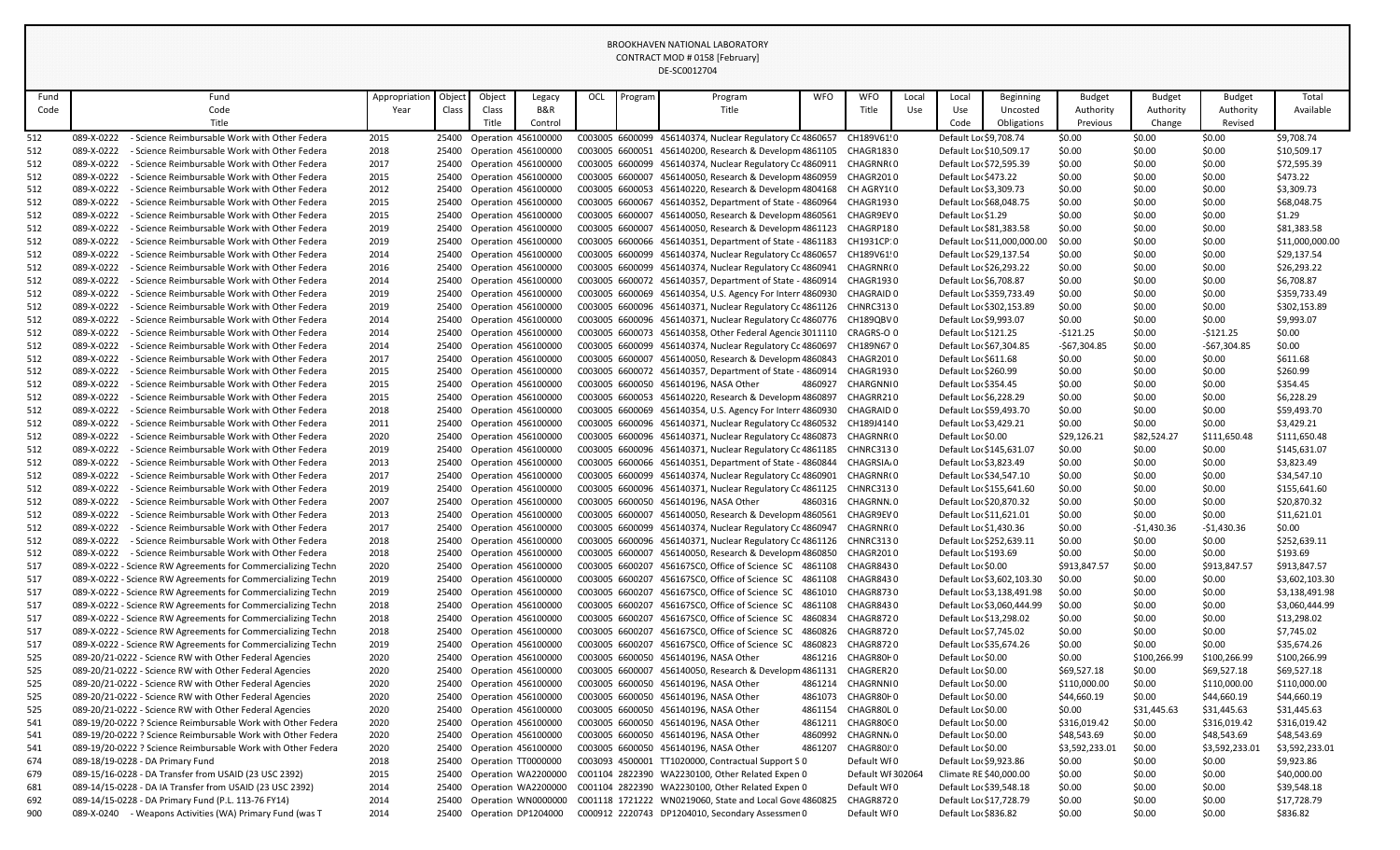|              |                          |                                                                                                |               |                |        |                                                   |     |         | DE-SC0012704                                                                                                       |         |                         |       |                          |                          |                  |                  |                  |                              |
|--------------|--------------------------|------------------------------------------------------------------------------------------------|---------------|----------------|--------|---------------------------------------------------|-----|---------|--------------------------------------------------------------------------------------------------------------------|---------|-------------------------|-------|--------------------------|--------------------------|------------------|------------------|------------------|------------------------------|
| Fund         |                          | Fund                                                                                           | Appropriation | Object         | Object | Legacy                                            | OCL | Program | Program                                                                                                            | WFO     | <b>WFO</b>              | Local | Local                    | <b>Beginning</b>         | <b>Budget</b>    | <b>Budget</b>    | <b>Budget</b>    | Total                        |
| Code         |                          | Code                                                                                           | Year          | Class          | Class  | B&R                                               |     |         | Title                                                                                                              |         | Title                   | Use   | Use                      | Uncosted                 | Authority        | Authority        | Authority        | Available                    |
|              |                          | Title                                                                                          |               |                | Title  | Control                                           |     |         |                                                                                                                    |         |                         |       | Code                     | Obligations              | Previous         | Change           | Revised          |                              |
| 900          | 089-X-0240               | Weapons Activities (WA) Primary Fund (was T                                                    | 2015          | 25400          |        | Operation DP8000000                               |     |         | C002982 2222989 DP8000000, Counterterrorism and 0                                                                  |         | Default WI0             |       | Default Lo: \$1,260.15   |                          | \$0.00           | \$0.00           | \$0.00           | \$1,260.15                   |
| 900          | 089-X-0240               | Weapons Activities (WA) Primary Fund (was T                                                    | 2019          | 25400          |        | Operation DP0909000                               |     |         | C002955 2223112 DP0909010, Nuclear Criticality Saf(0                                                               |         | Default WI0             |       | Default Loc \$35,687.86  |                          | \$0.00           | \$0.00           | \$0.00           | \$35,687.86                  |
| 900          | 089-X-0240               | Weapons Activities (WA) Primary Fund (was T                                                    | 2014          | 25400          |        | Operation DP4000000                               |     |         | C000925 2222480 DP4011093, Nuclear Counterterro 0                                                                  |         | Default WI0             |       | Default Lor \$2,057.91   |                          | \$0.00           | \$0.00           | \$0.00           | \$2,057.91                   |
| 900          | 089-X-0240               | Weapons Activities (WA) Primary Fund (was T                                                    | 2020          | 25400          |        | Operation DP0909000                               |     |         | C002955 2223112 DP0909010, Nuclear Criticality Saf(0                                                               |         | Default WI0             |       | Default Lor \$0.00       |                          | \$124,247.00     | \$302,753.00     | \$427,000.00     | \$427,000.00                 |
| 910          | 089-X-0240               | WA Reimbursable Work with Other Federal Age                                                    | 2014          | 25400          |        | Operation 456100000                               |     |         | C003005 6600084 45614036B, Science and Technolo 4860915                                                            |         | CHAGRHSI0               |       | Default Loc \$11,352.52  |                          | \$0.00           | \$0.00           | \$0.00           | \$11,352.52                  |
| 910          | 089-X-0240               | WA Reimbursable Work with Other Federal Age                                                    | 2014          | 25400          |        | <b>Operation 456100000</b>                        |     |         | C003005 6600072 456140357, Department of State - 4860787                                                           |         | CHAGRSIA <sub>0</sub>   |       | Default Lor \$849.00     |                          | \$0.00           | \$0.00           | \$0.00           | \$849.00                     |
| 910          | 089-X-0240               | - WA Reimbursable Work with Other Federal Age                                                  | 2015          | 25400          |        | Operation 456100000                               |     |         | C003005 6600084 45614036B, Science and Technolo 4860847                                                            |         | CHAGRHSI0               |       | Default Lor \$34,200.86  |                          | \$0.00           | \$0.00           | \$0.00           | \$34,200.86                  |
| 910          | 089-X-0240               | - WA Reimbursable Work with Other Federal Age                                                  | 2015          | 25400          |        | <b>Operation 456100000</b>                        |     |         | C003005 6600014 456140075, Army - Other                                                                            | 4860884 | CHAGRW7 0               |       | Default Loc \$34,783.01  |                          | \$0.00           | \$0.00           | \$0.00           | \$34,783.01                  |
| 910          | 089-X-0240               | WA Reimbursable Work with Other Federal Age                                                    | 2017          | 25400          |        | <b>Operation 456100000</b>                        |     |         | C003005 6600072 456140357, Department of State - 4860787                                                           |         | CHAGRSIA <sub>0</sub>   |       | Default Lor \$0.01       |                          | \$0.00           | \$0.00           | \$0.00           | \$0.01                       |
| 910          | 089-X-0240               | - WA Reimbursable Work with Other Federal Age                                                  | 2014          | 25400          |        | <b>Operation 456100000</b>                        |     |         | C003005 6600084 45614036B, Science and Technolo 4841247                                                            |         | <b>CHAGRHSHO</b>        |       | Default Lo: \$4,212.25   |                          | \$0.00           | \$0.00           | \$0.00           | \$4,212.25                   |
| 910          | 089-X-0240               | WA Reimbursable Work with Other Federal Age                                                    | 2014          |                |        | 25400 Operation 456100000                         |     |         | C003005 6600084 45614036B, Science and Technolo 4860789                                                            |         | <b>CHAGRHSHO</b>        |       | Default Lo: \$4,403.81   |                          | \$0.00           | \$0.00           | \$0.00           | \$4,403.81                   |
| 1050         | 089-X-0243               | - Other Defense Activities (ODA) Primary Fund                                                  | 2018          | 25400          |        | Operation HU0000000                               |     |         | C002426 3184709 HU2006100, Occupational Medicir 0                                                                  |         | Default WI0             |       | Default Loc \$8.89       |                          | \$0.00           | \$0.00           | \$0.00           | \$8.89                       |
| 1050         | 089-X-0243               | - Other Defense Activities (ODA) Primary Fund                                                  | 2019          | 25400          |        | Operation HQ0000000                               |     |         | C002425 3184701 HQ1001000, Worker Advocacy                                                                         | - 0     | Default WI0             |       | Default Loc \$67,876.51  |                          | \$0.00           | \$0.00           | \$0.00           | \$67,876.51                  |
| 1055         | 089-X-0243<br>089-X-0243 | - ODA Reimbursable Work with Other Federal Ag<br>- ODA Reimbursable Work with Other Federal Ag | 2019          | 25400          |        | <b>Operation 456100000</b>                        |     |         | C003005 6600040 456140142, Other DOD Agencies - 4861149<br>C003005 6600040 456140142, Other DOD Agencies - 4861117 |         | CHAGREAC 0              |       |                          | Default Lor \$119,234.20 | \$0.00           | \$0.00           | \$0.00           | \$119,234.20                 |
| 1055<br>1055 | 089-X-0243               | - ODA Reimbursable Work with Other Federal Ag                                                  | 2018<br>2018  | 25400<br>25400 |        | Operation 456100000<br><b>Operation 456100000</b> |     |         | C003005 6600084 45614036B, Science and Technolo 4861051                                                            |         | CHAGRNR(0<br>CHAGRHSI0  |       | Default Loc \$125,511.81 | Default Lor \$149,682.38 | \$0.00<br>\$0.00 | \$0.00<br>\$0.00 | \$0.00<br>\$0.00 | \$125,511.81<br>\$149,682.38 |
| 1055         | 089-X-0243               | - ODA Reimbursable Work with Other Federal Ag                                                  | 2018          | 25400          |        | <b>Operation 456100000</b>                        |     |         | C003005 6600040 456140142, Other DOD Agencies - 4861094                                                            |         | CHAGREAC 0              |       | Default Lor \$9,985.94   |                          | \$0.00           | \$0.00           | \$0.00           | \$9,985.94                   |
| 1055         | 089-X-0243               | - ODA Reimbursable Work with Other Federal Ag                                                  | 2019          | 25400          |        | <b>Operation 456100000</b>                        |     |         | C003005 6600040 456140142, Other DOD Agencies - 4861147                                                            |         | <b>CHAGREACO</b>        |       | Default Lor \$345.96     |                          | \$0.00           | \$0.00           | \$0.00           | \$345.96                     |
| 1055         | 089-X-0243               | - ODA Reimbursable Work with Other Federal Ag                                                  | 2016          | 25400          |        | <b>Operation 456100000</b>                        |     |         | C003005 6600040 456140142, Other DOD Agencies - 4861013                                                            |         | CHAGRNID 0              |       |                          | Default Lor \$100,000.00 | \$0.00           | \$0.00           | \$0.00           | \$100,000.00                 |
| 1055         | 089-X-0243               | - ODA Reimbursable Work with Other Federal Ag                                                  | 2019          | 25400          |        | Operation 456100000                               |     |         | C003005 6600084 45614036B, Science and Technolo 4861172                                                            |         | CHAGRHSF 0              |       | Default Lor \$5,654.21   |                          | \$0.00           | \$0.00           | \$0.00           | \$5,654.21                   |
| 1055         | 089-X-0243               | - ODA Reimbursable Work with Other Federal Ag                                                  | 2018          | 25400          |        | <b>Operation 456100000</b>                        |     |         | C003005 6600040 456140142, Other DOD Agencies - 4861112                                                            |         | CHAGREAC 0              |       | Default Lor \$69,446.97  |                          | \$0.00           | \$0.00           | \$0.00           | \$69,446.97                  |
| 1055         | 089-X-0243               | - ODA Reimbursable Work with Other Federal Ag                                                  | 2018          | 25400          |        | Operation 456100000                               |     |         | C003005 6600040 456140142, Other DOD Agencies - 4861085                                                            |         | CHAGRNR70               |       | Default Lor \$996.57     |                          | \$0.00           | \$0.00           | \$0.00           | \$996.57                     |
| 1055         | 089-X-0243               | - ODA Reimbursable Work with Other Federal Ag                                                  | 2019          | 25400          |        | <b>Operation 456100000</b>                        |     |         | C003005 6600040 456140142, Other DOD Agencies - 4861166                                                            |         | CHAGRNR70               |       |                          | Default Lor \$123,499.49 | \$0.00           | \$0.00           | \$0.00           | \$123,499.49                 |
| 1055         | 089-X-0243               | - ODA Reimbursable Work with Other Federal Ag                                                  | 2018          |                |        | 25400 Operation 456100000                         |     |         | C003005 6600038 456140135, DARPA - Other                                                                           | 4861106 | CHAGRHR(0               |       | Default Lor \$3,607.88   |                          | \$0.00           | \$0.00           | \$0.00           | \$3,607.88                   |
| 1055         | 089-X-0243               | - ODA Reimbursable Work with Other Federal Ag                                                  | 2018          | 25400          |        | <b>Operation 456100000</b>                        |     |         | C003005 6600084 45614036B, Science and Technolo 4861124                                                            |         | CHAGR70F0               |       | Default Loc \$15,635.71  |                          | \$0.00           | \$0.00           | \$0.00           | \$15,635.71                  |
| 1055         | 089-X-0243               | - ODA Reimbursable Work with Other Federal Ag                                                  | 2016          |                |        | 25400 Operation 456100000                         |     |         | C003005 6600084 45614036B, Science and Technolo 4860994                                                            |         | CHAGRHSI 0              |       | Default Lor \$2,561.17   |                          | $-52,561.17$     | \$0.00           | $-52,561.17$     | \$0.00                       |
| 1055         | 089-X-0243               | ODA Reimbursable Work with Other Federal Ag                                                    | 2015          | 25400          |        | Operation 456100000                               |     |         | C003005 6600084 45614036B, Science and Technolo 4860933                                                            |         | CHAGRHSI 0              |       | Default Loc \$2,147.71   |                          | \$0.00           | \$0.00           | \$0.00           | \$2,147.71                   |
| 1055         | 089-X-0243               | - ODA Reimbursable Work with Other Federal Ag                                                  | 2016          |                |        | 25400 Operation 456100000                         |     |         | C003005 6600084 45614036B, Science and Technolo 4861008                                                            |         | CHAGRHSI 0              |       | Default Lor \$25,000.00  |                          | \$0.00           | \$0.00           | \$0.00           | \$25,000.00                  |
| 1055         | 089-X-0243               | - ODA Reimbursable Work with Other Federal Ag                                                  | 2019          |                |        | 25400 Operation 456100000                         |     |         | C003005 6600040 456140142, Other DOD Agencies - 4861155                                                            |         | CHAGREAC 0              |       |                          | Default Lor \$127,323.50 | \$0.00           | \$0.00           | \$0.00           | \$127,323.50                 |
| 1055         | 089-X-0243               | ODA Reimbursable Work with Other Federal Ag                                                    | 2018          | 25400          |        | <b>Operation 456100000</b>                        |     |         | C003005 6600040 456140142, Other DOD Agencies - 4861095                                                            |         | CHAGREAC 0              |       | Default Lor \$261.12     |                          | \$0.00           | \$0.00           | \$0.00           | \$261.12                     |
| 1055         | 089-X-0243               | - ODA Reimbursable Work with Other Federal Ag                                                  | 2018          |                |        | 25400 Operation 456100000                         |     |         | C003005 6600109 456140063, Air Force - Other                                                                       |         | 4861078 CHAGRF4F0       |       | Default Lor \$332.65     |                          | \$0.00           | \$0.00           | \$0.00           | \$332.65                     |
| 1055         | 089-X-0243               | - ODA Reimbursable Work with Other Federal Ag                                                  | 2016          | 25400          |        | Operation 456100000                               |     |         | C003005 6600084 45614036B, Science and Technolo 4860960                                                            |         | CHAGRHSI 0              |       | Default Lor \$90,000.00  |                          | \$0.00           | \$0.00           | \$0.00           | \$90,000.00                  |
| 1055         | 089-X-0243               | - ODA Reimbursable Work with Other Federal Ag                                                  | 2018          | 25400          |        | Operation 456100000                               |     |         | C003005 6600040 456140142, Other DOD Agencies - 4861083                                                            |         | CHAGREAC 0              |       | Default Lor \$22,941.95  |                          | \$0.00           | \$0.00           | \$0.00           | \$22,941.95                  |
| 1055         | 089-X-0243               | - ODA Reimbursable Work with Other Federal Ag                                                  | 2016          |                |        | 25400 Operation 456100000                         |     |         | C003005 6600084 45614036B, Science and Technolo 4860997                                                            |         | CHAGRHSI 0              |       | Default Loc \$17,697.10  |                          | \$0.00           | \$0.00           | \$0.00           | \$17,697.10                  |
| 1055         | 089-X-0243               | - ODA Reimbursable Work with Other Federal Ag                                                  | 2019          | 25400          |        | Operation 456100000                               |     |         | C003005 6600038 456140135, DARPA - Other                                                                           | 4861137 | CHAGRHR(0               |       | Default Lo: \$56,714.69  |                          | \$0.00           | \$0.00           | \$0.00           | \$56,714.69                  |
| 1055         | 089-X-0243               | - ODA Reimbursable Work with Other Federal Ag                                                  | 2019          | 25400          |        | Operation 456100000                               |     |         | C003005 6600040 456140142, Other DOD Agencies - 4861171                                                            |         | CHAGREAC 0              |       |                          | Default Loc \$174,182.91 | \$0.00           | \$0.00           | \$0.00           | \$174,182.91                 |
| 1055         | 089-X-0243<br>089-X-0243 | - ODA Reimbursable Work with Other Federal Ag<br>- ODA Reimbursable Work with Other Federal Ag | 2019<br>2017  | 25400          |        | Operation 456100000<br>25400 Operation 456100000  |     |         | C003005 6600084 45614036B, Science and Technolo 4861143<br>C003005 6600084 45614036B, Science and Technolo 4861049 |         | CHAGR70R0               |       |                          | Default Lor \$106,799.55 | \$0.00           | \$0.00           | \$0.00           | \$106,799.55                 |
| 1055<br>1055 | 089-X-0243               | - ODA Reimbursable Work with Other Federal Ag                                                  | 2019          |                |        | 25400 Operation 456100000                         |     |         | C003005 6600040 456140142, Other DOD Agencies - 4861152                                                            |         | CHAGRHSI 0<br>CHAGRHQ(0 |       | Default Lor \$1,108.00   | Default Loc \$172,483.51 | \$0.00<br>\$0.00 | \$0.00<br>\$0.00 | \$0.00<br>\$0.00 | \$1,108.00<br>\$172,483.51   |
| 1055         | 089-X-0243               | - ODA Reimbursable Work with Other Federal Ag                                                  | 2018          | 25400          |        | Operation 456100000                               |     |         | C003005 6600040 456140142, Other DOD Agencies - 4861097                                                            |         | CHAGREAC 0              |       | Default Loc \$3,745.35   |                          | \$0.00           | \$0.00           | \$0.00           | \$3,745.35                   |
| 1055         | 089-X-0243               | - ODA Reimbursable Work with Other Federal Ag                                                  | 2012          | 25400          |        | Operation 456100000                               |     |         | C003005 6600084 45614036B, Science and Technolo 4860789                                                            |         | CHAGRHSI 0              |       | Default Lor \$1,561.80   |                          | \$0.00           | \$0.00           | \$0.00           | \$1,561.80                   |
| 1055         | 089-X-0243               | - ODA Reimbursable Work with Other Federal Ag                                                  | 2019          | 25400          |        | Operation 456100000                               |     |         | C003005 6600040 456140142, Other DOD Agencies - 4861148                                                            |         | CHAGREAC 0              |       | Default Lor \$98,179.86  |                          | \$0.00           | \$0.00           | \$0.00           | \$98,179.86                  |
| 1055         | 089-X-0243               | - ODA Reimbursable Work with Other Federal Ag                                                  | 2018          |                |        | 25400 Operation 456100000                         |     |         | C003005 6600040 456140142, Other DOD Agencies - 4861055                                                            |         | CHAGRNCS 0              |       |                          | Default Lor \$299,732.80 | \$0.00           | \$0.00           | \$0.00           | \$299,732.80                 |
| 1055         | 089-X-0243               | - ODA Reimbursable Work with Other Federal Ag                                                  | 2019          |                |        | 25400 Operation 456100000                         |     |         | C003005 6600040 456140142, Other DOD Agencies - 4861150                                                            |         | CHAGREAC 0              |       |                          | Default Lor \$119,804.68 | \$0.00           | \$0.00           | \$0.00           | \$119,804.68                 |
| 1055         | 089-X-0243               | - ODA Reimbursable Work with Other Federal Ag                                                  | 2019          | 25400          |        | Operation 456100000                               |     |         | C003005 6600084 45614036B, Science and Technolo 4861140                                                            |         | CHAGR70R0               |       | Default Lor \$95,699.66  |                          | \$0.00           | \$0.00           | \$0.00           | \$95,699.66                  |
| 1055         | 089-X-0243               | - ODA Reimbursable Work with Other Federal Ag                                                  | 2016          |                |        | 25400 Operation 456100000                         |     |         | C003005 6600084 45614036B, Science and Technolo 4842534                                                            |         | CHAGRHSI 0              |       | Default Loc \$21,555.93  |                          | \$0.00           | \$0.00           | \$0.00           | \$21,555.93                  |
| 1055         | 089-X-0243               | - ODA Reimbursable Work with Other Federal Ag                                                  | 2018          | 25400          |        | Operation 456100000                               |     |         | C003005 6600084 45614036B, Science and Technolo 4861129                                                            |         | CHAGR70R0               |       | Default Loc \$30,529.83  |                          | \$0.00           | \$0.00           | \$0.00           | \$30,529.83                  |
| 1055         | 089-X-0243               | - ODA Reimbursable Work with Other Federal Ag                                                  | 2018          |                |        | 25400 Operation 456100000                         |     |         | C003005 6600040 456140142, Other DOD Agencies - 4861082                                                            |         | CHAGREAC 0              |       | Default Loc \$403.92     |                          | \$0.00           | \$0.00           | \$0.00           | \$403.92                     |
| 1055         | 089-X-0243               | - ODA Reimbursable Work with Other Federal Ag                                                  | 2018          |                |        | 25400 Operation 456100000                         |     |         | C003005 6600084 45614036B, Science and Technolo 4861024                                                            |         | CHAGRHSI 0              |       | Default Loc \$3,598.73   |                          | \$0.00           | \$0.00           | \$0.00           | \$3,598.73                   |
| 1055         | 089-X-0243               | ODA Reimbursable Work with Other Federal Ag                                                    | 2019          | 25400          |        | Operation 456100000                               |     |         | C003005 6600084 45614036B, Science and Technolo 4861129                                                            |         | CHAGR70R0               |       |                          | Default Lor \$112,112.00 | \$0.00           | \$0.00           | \$0.00           | \$112,112.00                 |
| 1055         | 089-X-0243               | - ODA Reimbursable Work with Other Federal Ag                                                  | 2016          |                |        | 25400 Operation 456100000                         |     |         | C003005 6600033 456140124, DNA - Other                                                                             | 4861006 | CHAGR1000               |       | Default Loc \$2,259.69   |                          | \$0.00           | \$0.00           | \$0.00           | \$2,259.69                   |
| 1055         | 089-X-0243               | - ODA Reimbursable Work with Other Federal Ag                                                  | 2018          | 25400          |        | Operation 456100000                               |     |         | C003005 6600040 456140142, Other DOD Agencies - 4861113                                                            |         | <b>CHAGREACO</b>        |       | Default Loc \$3,776.95   |                          | \$0.00           | \$0.00           | \$0.00           | \$3,776.95                   |
| 1055         | 089-X-0243               | - ODA Reimbursable Work with Other Federal Ag                                                  | 2019          |                |        | 25400 Operation 456100000                         |     |         | C003005 6600040 456140142, Other DOD Agencies - 4861055                                                            |         | CHAGRNCS 0              |       |                          | Default Lor \$300,000.00 | \$0.00           | \$0.00           | \$0.00           | \$300,000.00                 |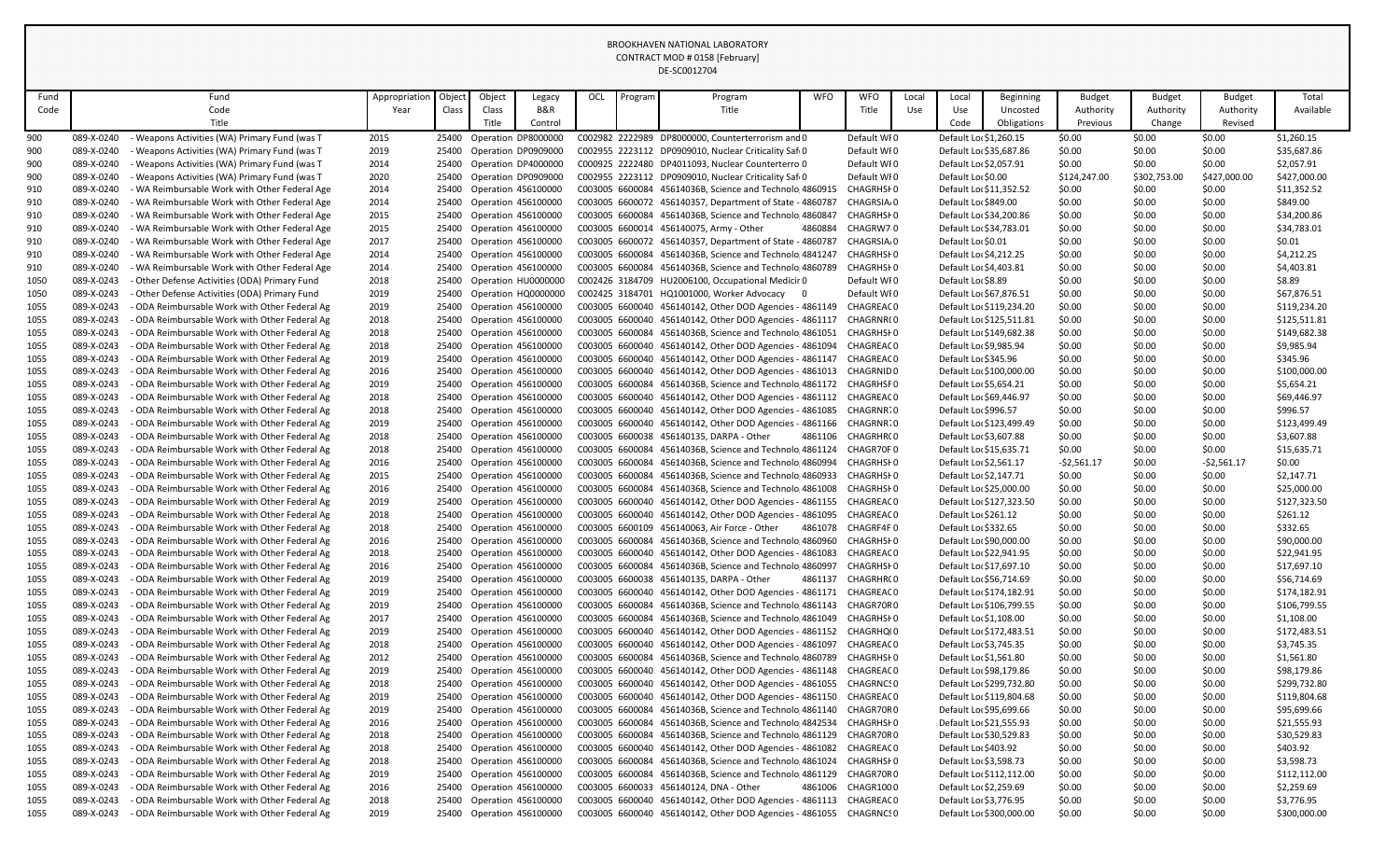|      |                                                              |               |        |                            |                           |     |         | DE-SC0012704                                            |            |             |            |                         |                            |                |                |                |                |
|------|--------------------------------------------------------------|---------------|--------|----------------------------|---------------------------|-----|---------|---------------------------------------------------------|------------|-------------|------------|-------------------------|----------------------------|----------------|----------------|----------------|----------------|
| Fund | Fund                                                         | Appropriation | Object | Object                     | Legacy                    | OCL | Program | Program                                                 | <b>WFO</b> | <b>WFO</b>  | Local      | Local                   | <b>Beginning</b>           | <b>Budget</b>  | <b>Budget</b>  | Budget         | Total          |
| Code | Code                                                         | Year          | Class  | Class                      | B&R                       |     |         | Title                                                   |            | Title       | <b>Use</b> | Use                     | Uncosted                   | Authority      | Authority      | Authority      | Available      |
|      | Title                                                        |               |        | Title                      | Control                   |     |         |                                                         |            |             |            | Code                    | Obligations                | Previous       | Change         | Revised        |                |
| 1055 | 089-X-0243<br>ODA Reimbursable Work with Other Federal Ag    | 2017          | 25400  | Operation 456100000        |                           |     |         | C003005 6600084 45614036B, Science and Technolo 4861005 |            | CHAGRHSI0   |            |                         | Default Lo: \$1,122,345.17 | \$0.00         | \$0.00         | \$0.00         | \$1,122,345.17 |
| 1055 | 089-X-0243<br>- ODA Reimbursable Work with Other Federal Ag  | 2015          |        | 25400 Operation 456100000  |                           |     |         | C003005 6600084 45614036B, Science and Technolo 4860923 |            | CHARGHSI 0  |            | Default Lor \$696.09    |                            | \$0.00         | \$0.00         | \$0.00         | \$696.09       |
| 1055 | 089-X-0243<br>- ODA Reimbursable Work with Other Federal Ag  | 2020          | 25400  | Operation 456100000        |                           |     |         | C003005 6600084 45614036B, Science and Technolo 3015399 |            | CRAGR70R0   |            | Default Loc \$0.00      |                            | \$30,000.00    | \$0.00         | \$30,000.00    | \$30,000.00    |
| 1055 | 089-X-0243<br>- ODA Reimbursable Work with Other Federal Ag  | 2018          | 25400  | <b>Operation 456100000</b> |                           |     |         | C003005 6600040 456140142, Other DOD Agencies - 4861110 |            | CH16003D.0  |            | Default Lor \$338.24    |                            | \$0.00         | \$0.00         | \$0.00         | \$338.24       |
| 1055 | 089-X-0243<br>ODA Reimbursable Work with Other Federal Ag    | 2017          | 25400  | <b>Operation 456100000</b> |                           |     |         | C003005 6600084 45614036B, Science and Technolo 4861048 |            | CHAGRHSI0   |            | Default Loc \$6,585.86  |                            | \$0.00         | \$0.00         | \$0.00         | \$6,585.86     |
| 1055 | 089-X-0243<br>ODA Reimbursable Work with Other Federal Ag    | 2015          | 25400  | Operation 456100000        |                           |     |         | C003005 6600084 45614036B, Science and Technolo 4860960 |            | CHAGRHSI0   |            |                         | Default Loc \$120,639.12   | \$0.00         | \$0.00         | \$0.00         | \$120,639.12   |
| 1060 | 089-X-0243<br>- ODA Specialized Security Activities Non-Pro  | 2017          |        |                            | 25400 Operation GD6000000 |     |         | C002970 3203779 GD6050100, CYBER & OPERATION: 0         |            | Default WF0 |            | Default Loc\$864.41     |                            | $-5864.41$     | \$0.00         | $-5864.41$     | \$0.00         |
| 1060 | 089-X-0243<br>- ODA Specialized Security Activities Non-Pro  | 2018          | 25400  |                            | Operation GD6000000       |     |         | C002970 3203780 GD6050200, Technical Services 0         |            | Default WFO |            | Default Loc \$147.49    |                            | \$0.00         | \$0.00         | \$0.00         | \$147.49       |
| 1060 | 089-X-0243<br>- ODA Specialized Security Activities Non-Pro  | 2020          | 25400  |                            | Operation GD6000000       |     |         | C002970 3203763 GD6020300, Investigations               |            | Default WF0 |            | Default Lor \$0.00      |                            | \$1,035,440.00 | \$272,900.00   | \$1,308,340.00 | \$1,308,340.00 |
| 1060 | 089-X-0243<br>ODA Specialized Security Activities Non-Pro    | 2018          | 25400  |                            | Operation GD6000000       |     |         | C002970 3203764 GD6020400, CI Training                  |            | Default WFO |            |                         | Default Loc \$44,205.46    | \$0.00         | \$0.00         | \$0.00         | \$44,205.46    |
| 1060 | 089-X-0243<br>ODA Specialized Security Activities Non-Pro    | 2020          | 25400  |                            | Operation GD6000000       |     |         | C002970 3203764 GD6020400, CI Training                  |            | Default WFO |            | Default Lor \$0.00      |                            | \$0.00         | \$5,000.00     | \$5,000.00     | \$5,000.00     |
| 1060 | 089-X-0243<br>- ODA Specialized Security Activities Non-Pro  | 2019          |        |                            | 25400 Operation GD6000000 |     |         | C002970 3203762 GD6020200, Security                     |            | Default WF0 |            |                         | Default Loc \$31,594.63    | \$0.00         | \$0.00         | \$0.00         | \$31,594.63    |
| 1060 | 089-X-0243<br>- ODA Specialized Security Activities Non-Pro  | 2020          | 25400  |                            | Operation GD6000000       |     |         | C002970 3203761 GD6020100, Analysis                     |            | Default WFO |            | Default Loc \$0.00      |                            | \$274,610.00   | \$66,310.00    | \$340,920.00   | \$340,920.00   |
| 1060 | 089-X-0243<br>- ODA Specialized Security Activities Non-Pro  | 2019          | 25400  |                            | Operation GD6000000       |     |         | C002970 3203763 GD6020300, Investigations               |            | Default WF0 |            |                         | Default Lor \$506,503.22   | \$0.00         | \$0.00         | \$0.00         | \$506,503.22   |
| 1060 | 089-X-0243<br>ODA Specialized Security Activities Non-Pro    | 2019          | 25400  |                            | Operation GD6000000       |     |         | C002970 3203761 GD6020100, Analysis                     |            | Default WF0 |            |                         | Default Loc \$178,271.45   | \$0.00         | \$0.00         | \$0.00         | \$178,271.45   |
| 1060 | 089-X-0243<br>- ODA Specialized Security Activities Non-Pro  | 2019          | 25400  |                            | Operation GD6000000       |     |         | C002970 3203769 GD6020900, Office of The SCIO           | $\Omega$   | Default WFO |            |                         | Default Loc \$159,749.68   | \$0.00         | \$0.00         | \$0.00         | \$159,749.68   |
| 1071 | 089-19/20-0243 - ODA Reimbursable Work with Other Federal Ag | 2020          | 25400  | <b>Operation 456100000</b> |                           |     |         | C003005 6600109 456140063, Air Force - Other            | 4861188    | CHAGRF4F0   |            | Default Lor \$0.00      |                            | \$14,563.11    | \$0.00         | \$14,563.11    | \$14,563.11    |
| 1071 | 089-19/20-0243 - ODA Reimbursable Work with Other Federal Ag | 2020          | 25400  | Operation 456100000        |                           |     |         | C003005 6600040 456140142, Other DOD Agencies - 4861194 |            | CHAGRHQ(0   |            | Default Lor \$0.00      |                            | \$250,000.00   | \$0.00         | \$250,000.00   | \$250,000.00   |
| 1551 | 089-X-0309<br>- Defense Nuclear Nonproliferation (DNN) Prim  | 2017          | 25400  |                            | Operation DN2001000       |     |         | C003038 2223076 DN2001010, Proliferation Detectic 0     |            | Default WFO |            | Default Loc \$2,727.18  |                            | \$0.00         | \$0.00         | \$0.00         | \$2,727.18     |
| 1551 | 089-X-0309<br>- Defense Nuclear Nonproliferation (DNN) Prim  | 2019          | 25400  |                            | Operation DN4000000       |     |         | C003042 2223096 DN4001030, Safeguards Technolog 0       |            | Default WF0 |            |                         | Default Lor \$540,094.18   | \$0.00         | \$0.00         | \$0.00         | \$540,094.18   |
| 1551 | 089-X-0309<br>- Defense Nuclear Nonproliferation (DNN) Prim  | 2020          | 25400  |                            | Operation DN4000000       |     |         | C003042 2223096 DN4001030, Safeguards Technolog 0       |            | Default WF0 |            | Default Lor \$0.00      |                            | \$123,760.00   | \$216,240.00   | \$340,000.00   | \$340,000.00   |
| 1551 | 089-X-0309<br>- Defense Nuclear Nonproliferation (DNN) Prim  | 2019          | 25400  |                            | Operation DN4000000       |     |         | C003042 2223094 DN4001010, Safeguards Policy 0          |            | Default WFO |            |                         | Default Lor \$300,960.59   | \$0.00         | \$0.00         | \$0.00         | \$300,960.59   |
| 1551 | 089-X-0309<br>- Defense Nuclear Nonproliferation (DNN) Prim  | 2015          | 25400  |                            | Operation NN4000000       |     |         | C001056 2222733 NN4012040, Policy Studies and Su 0      |            | Default WF0 |            | Default Lor \$1.95      |                            | $-51.95$       | \$0.00         | -\$1.95        | \$0.00         |
| 1551 | 089-X-0309<br>- Defense Nuclear Nonproliferation (DNN) Prim  | 2019          | 25400  | Operation CT8000000        |                           |     |         | C003284 2223020 CT8401000, Radiological Assistanc 0     |            | Default WF0 |            |                         | Default Loc \$415,188.51   | \$0.00         | \$0.00         | \$0.00         | \$415,188.51   |
| 1551 | 089-X-0309<br>- Defense Nuclear Nonproliferation (DNN) Prim  | 2019          | 25400  |                            | Operation DN2010000       |     |         | C003118 2223180 DN2010000, Proliferation Detectic 0     |            | Default WIO |            |                         | Default Loc \$326,796.72   | \$0.00         | \$0.00         | \$0.00         | \$326,796.72   |
| 1551 | 089-X-0309<br>- Defense Nuclear Nonproliferation (DNN) Prim  | 2020          |        |                            | 25400 Operation DN4000000 |     |         | C003042 2223094 DN4001010, Safeguards Policy            |            | Default WI0 |            | Default Lor \$0.00      |                            | \$223,450.00   | \$401,550.00   | \$625,000.00   | \$625,000.00   |
| 1551 | 089-X-0309<br>- Defense Nuclear Nonproliferation (DNN) Prim  | 2020          | 25400  |                            | Operation DN2010000       |     |         | C003118 2223180 DN2010000, Proliferation Detectic 0     |            | Default WI0 |            | Default Lor \$0.00      |                            | \$1,123,480.00 | \$2,556,520.00 | \$3,680,000.00 | \$3,680,000.00 |
| 1551 | 089-X-0309<br>- Defense Nuclear Nonproliferation (DNN) Prim  | 2017          | 25400  | Operation DN2001000        |                           |     |         | C003038 2223154 DN2001030, USHPRR                       | 0          | Default WIO |            | Default Loc \$2.37      |                            | \$0.00         | \$0.00         | \$0.00         | \$2.37         |
| 1551 | 089-X-0309<br>- Defense Nuclear Nonproliferation (DNN) Prim  | 2019          | 25400  |                            | Operation DN4000000       |     |         | C003042 2223102 DN4003020, Nuclear Compliance \0        |            | Default WF0 |            |                         | Default Loc \$140,079.81   | \$0.00         | \$0.00         | \$0.00         | \$140,079.81   |
| 1551 | - Defense Nuclear Nonproliferation (DNN) Prim<br>089-X-0309  | 2020          | 25400  |                            | Operation DN4000000       |     |         | C003042 2223105 DN4004030, Multilateral Supplier 0      |            | Default WI0 |            | Default Lor \$0.00      |                            | \$14,560.00    | \$25,440.00    | \$40,000.00    | \$40,000.00    |
| 1551 | 089-X-0309<br>- Defense Nuclear Nonproliferation (DNN) Prim  | 2019          | 25400  | Operation CT8000000        |                           |     |         | C003284 2223014 CT8101000, Nuclear Incident Polic 0     |            | Default WF0 |            | Default Lor \$15,000.00 |                            | \$0.00         | \$0.00         | \$0.00         | \$15,000.00    |
| 1551 | 089-X-0309<br>- Defense Nuclear Nonproliferation (DNN) Prim  | 2020          | 25400  |                            | Operation DN1001000       |     |         | C003034 2223053 DN1001021, U.S. Costs for Russia IO     |            | Default WI0 |            | Default Lor \$0.00      |                            | \$47,937.77    | \$122,062.23   | \$170,000.00   | \$170,000.00   |
| 1551 | 089-X-0309<br>- Defense Nuclear Nonproliferation (DNN) Prim  | 2018          | 25400  |                            | Operation DN1003000       |     |         | C003036 2223063 DN1003011, U.S. Costs for Russia IO     |            | Default WIO |            |                         | Default Loc \$77,831.19    | \$0.00         | \$0.00         | \$0.00         | \$77,831.19    |
| 1551 | 089-X-0309<br>- Defense Nuclear Nonproliferation (DNN) Prim  | 2020          | 25400  |                            | Operation DN2012000       |     |         | C003120 2223182 DN2012010, U.S. High Performanc 0       |            | Default WI0 |            | Default Lor \$0.00      |                            | \$75,000.00    | \$0.00         | \$75,000.00    | \$75,000.00    |
| 1551 | 089-X-0309<br>- Defense Nuclear Nonproliferation (DNN) Prim  | 2020          | 25400  |                            | Operation DN3001000       |     |         | C003039 2223079 DN3001010, Highly Enriched Urani 0      |            | Default WI0 |            | Default Lor \$0.00      |                            | \$20,788.39    | \$232,728.61   | \$253,517.00   | \$253,517.00   |
| 1551 | 089-X-0309<br>- Defense Nuclear Nonproliferation (DNN) Prim  | 2020          | 25400  | Operation CT8000000        |                           |     |         | C003284 2223218 CT8406030, Contingency Reserve 0        |            | Default WF0 |            | Default Lor \$0.00      |                            | \$0.00         | \$40,000.00    | \$40,000.00    | \$40,000.00    |
| 1551 | 089-X-0309<br>- Defense Nuclear Nonproliferation (DNN) Prim  | 2019          | 25400  | Operation CT8000000        |                           |     |         | C003284 2223023 CT8404010, Evaluation, Exercise, F0     |            | Default WIO |            | Default Loc \$2,159.62  |                            | \$0.00         | \$0.00         | \$0.00         | \$2,159.62     |
| 1551 | 089-X-0309<br>- Defense Nuclear Nonproliferation (DNN) Prim  | 2020          | 25400  | Operation CT800000C        |                           |     |         | C003284 2223023 CT8404010, Evaluation, Exercise, F0     |            | Default WIO |            | Default Lor \$0.00      |                            | \$9,000.00     | \$35,000.00    | \$44,000.00    | \$44,000.00    |
| 1551 | 089-X-0309<br>- Defense Nuclear Nonproliferation (DNN) Prim  | 2019          | 25400  |                            | Operation DN4000000       |     |         | C003042 2223101 DN4003010, Warhead Verification 0       |            | Default WI0 |            | Default Loc \$9,981.33  |                            | \$0.00         | \$0.00         | \$0.00         | \$9,981.33     |
| 1551 | 089-X-0309<br>- Defense Nuclear Nonproliferation (DNN) Prim  | 2016          | 25400  |                            | Operation DN4000000       |     |         | C003042 2223105 DN4004030, Multilateral Supplier 0      |            | Default WI0 |            |                         | Default Lo: \$68,067.39    | \$0.00         | \$0.00         | \$0.00         | \$68,067.39    |
| 1551 | 089-X-0309<br>- Defense Nuclear Nonproliferation (DNN) Prim  | 2015          | 25400  |                            | Operation NN5000000       |     |         | C001058 2221240 NN5004010, U.S. Costs for Russia IO     |            | Default WF0 |            | Default Loc \$2,916.33  |                            | \$0.00         | \$0.00         | \$0.00         | \$2,916.33     |
| 1551 | 089-X-0309<br>- Defense Nuclear Nonproliferation (DNN) Prim  | 2020          | 25400  |                            | Operation DN1003000       |     |         | C003036 2223063 DN1003011, U.S. Costs for Russia IO     |            | Default WIO |            | Default Lor \$0.00      |                            | \$291,989.54   | \$898,752.74   | \$1,190,742.28 | \$1,190,742.28 |
| 1551 | 089-X-0309<br>- Defense Nuclear Nonproliferation (DNN) Prim  | 2019          | 25400  |                            | Operation DN1003000       |     |         | C003036 2223063 DN1003011, U.S. Costs for Russia IO     |            | Default WI0 |            |                         | Default Lor \$300,411.24   | \$0.00         | \$0.00         | \$0.00         | \$300,411.24   |
| 1551 | 089-X-0309<br>- Defense Nuclear Nonproliferation (DNN) Prim  | 2020          | 25400  |                            | Operation DN4000000       |     |         | C003042 2223095 DN4001020, Safeguards Engagem 60        |            | Default WFO |            | Default Lor \$0.00      |                            | \$236,309.00   | \$451,691.00   | \$688,000.00   | \$688,000.00   |
| 1551 | 089-X-0309<br>- Defense Nuclear Nonproliferation (DNN) Prim  | 2020          | 25400  |                            | Operation DN1006000       |     |         | C003089 2223153 DN1006010, International Radiolo 0      |            | Default WI0 |            | Default Lor \$0.00      |                            | \$74,765.10    | \$75,234.90    | \$150,000.00   | \$150,000.00   |
| 1551 | 089-X-0309<br>- Defense Nuclear Nonproliferation (DNN) Prim  | 2018          | 25400  | Operation CT8000000        |                           |     |         | C003284 2223014 CT8101000, Nuclear Incident Polic 0     |            | Default WF0 |            |                         | Default Loc \$41,561.96    | \$0.00         | \$0.00         | \$0.00         | \$41,561.96    |
| 1551 | 089-X-0309<br>- Defense Nuclear Nonproliferation (DNN) Prim  | 2020          | 25400  |                            | Operation DN4000000       |     |         | C003042 2223210 DN4001050, Safeguards Crosscutti 0      |            | Default WIO |            | Default Lor \$0.00      |                            | \$83,720.00    | \$146,280.00   | \$230,000.00   | \$230,000.00   |
| 1551 | 089-X-0309<br>- Defense Nuclear Nonproliferation (DNN) Prim  | 2019          | 25400  |                            | Operation DN4000000       |     |         | C003042 2223095 DN4001020, Safeguards Engagem (0        |            | Default WI0 |            |                         | Default Loc \$264,643.88   | \$0.00         | \$0.00         | \$0.00         | \$264,643.88   |
| 1551 | 089-X-0309<br>- Defense Nuclear Nonproliferation (DNN) Prim  | 2019          | 25400  |                            | Operation DN4000000       |     |         | C003042 2223103 DN4004010, Civil Nuclear Coopera 0      |            | Default WFO |            |                         | Default Lor \$179,045.00   | \$0.00         | \$0.00         | \$0.00         | \$179,045.00   |
| 1551 | 089-X-0309<br>- Defense Nuclear Nonproliferation (DNN) Prim  | 2018          | 25400  |                            | Operation DN4000000       |     |         | C003042 2223103 DN4004010, Civil Nuclear Coopera 0      |            | Default WIO |            | Default Loc \$752.78    |                            | \$0.00         | \$0.00         | \$0.00         | \$752.78       |
| 1551 | 089-X-0309<br>- Defense Nuclear Nonproliferation (DNN) Prim  | 2019          | 25400  |                            | Operation DN2012000       |     |         | C003120 2223182 DN2012010, U.S. High Performanc 0       |            | Default WF0 |            |                         | Default Loc \$10,019.78    | \$0.00         | \$0.00         | \$0.00         | \$10,019.78    |
| 1551 | 089-X-0309<br>- Defense Nuclear Nonproliferation (DNN) Prim  | 2019          | 25400  | Operation CT8000000        |                           |     |         | C003284 2223144 CT8001000, NA-80 CTCP                   | $\Omega$   | Default WIO |            |                         | Default Loc \$56,005.95    | \$0.00         | \$0.00         | \$0.00         | \$56,005.95    |
| 1551 | - Defense Nuclear Nonproliferation (DNN) Prim<br>089-X-0309  | 2017          | 25400  |                            | Operation DN1001000       |     |         | C003034 2223049 DN1001011, U.S. Costs for Russia IO     |            | Default WIO |            |                         | Default Loc \$139,186.91   | \$0.00         | \$0.00         | \$0.00         | \$139,186.91   |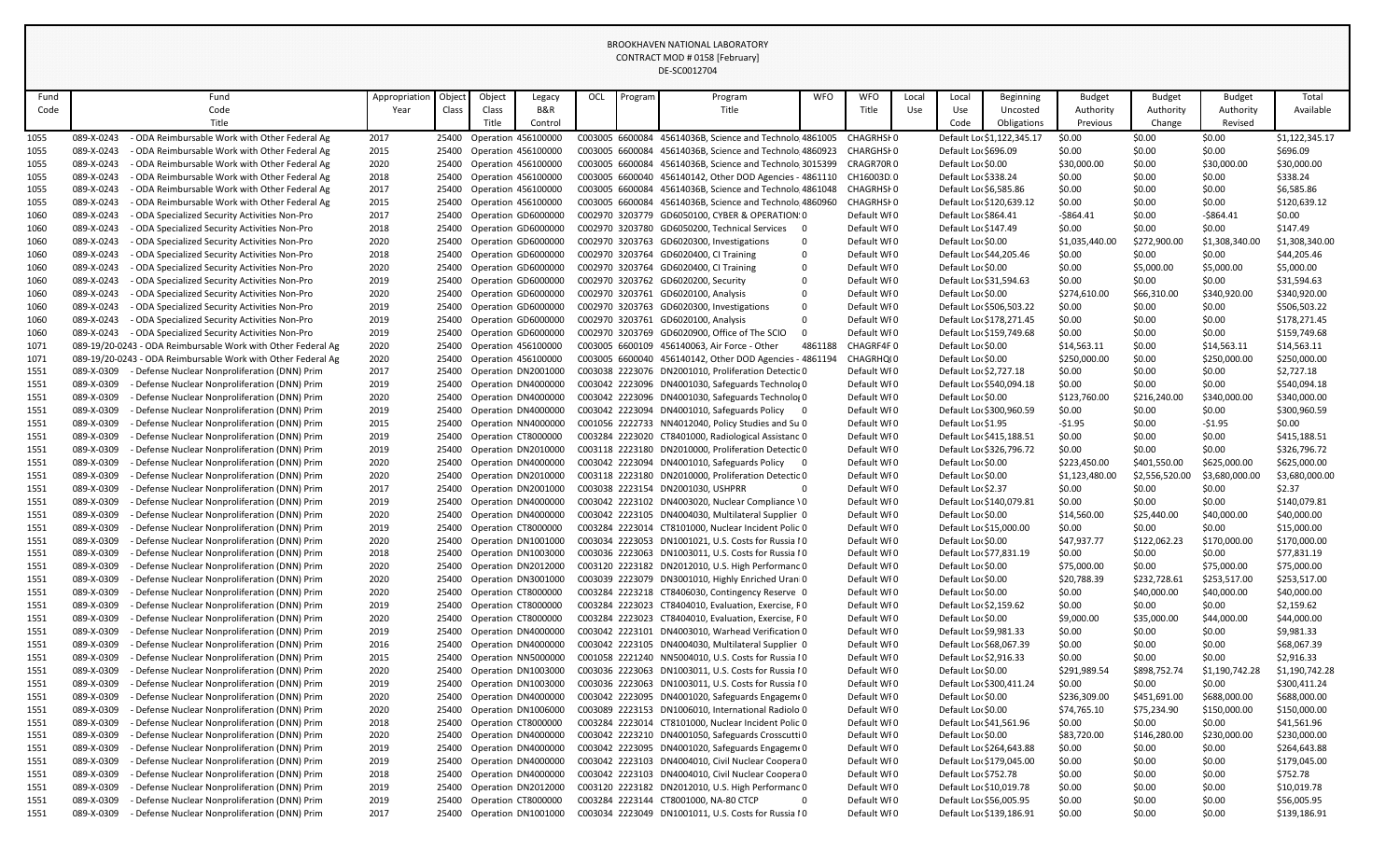|              |                                                                                                                            |               |                |                           |                                                  |     |         | DE-SC0012704                                                                                              |            |                            |       |                                               |                            |                  |                        |                        |                             |
|--------------|----------------------------------------------------------------------------------------------------------------------------|---------------|----------------|---------------------------|--------------------------------------------------|-----|---------|-----------------------------------------------------------------------------------------------------------|------------|----------------------------|-------|-----------------------------------------------|----------------------------|------------------|------------------------|------------------------|-----------------------------|
| Fund         | Fund                                                                                                                       | Appropriation | Object         | Object                    | Legacy                                           | OCL | Program | Program                                                                                                   | <b>WFO</b> | <b>WFO</b>                 | Local | Local                                         | <b>Beginning</b>           | <b>Budget</b>    | <b>Budget</b>          | <b>Budget</b>          | Total                       |
| Code         | Code                                                                                                                       | Year          | Class          | Class                     | B&R                                              |     |         | Title                                                                                                     |            | Title                      | Use   | Use                                           | Uncosted                   | Authority        | Authority              | Authority              | Available                   |
|              | Title                                                                                                                      |               |                | Title                     | Control                                          |     |         |                                                                                                           |            |                            |       | Code                                          | Obligations                | Previous         | Change                 | Revised                |                             |
| 1551         | 089-X-0309<br>Defense Nuclear Nonproliferation (DNN) Prim                                                                  | 2015          | 25400          |                           | Operation NN5000000                              |     |         | C001058 2221234 NN5002010, U.S. Costs for Russia IO                                                       |            | Default WI0                |       | Default Lor \$18,170.30                       |                            | \$0.00           | \$0.00                 | \$0.00                 | \$18,170.30                 |
| 1551         | 089-X-0309<br>- Defense Nuclear Nonproliferation (DNN) Prim                                                                | 2015          |                |                           | 25400 Operation NN5000000                        |     |         | C001058 2221235 NN5002020, In-Country Costs for FO                                                        |            | Default WF0                |       |                                               | Default Loc \$728,917.12   | \$0.00           | \$0.00                 | \$0.00                 | \$728,917.12                |
| 1551         | 089-X-0309<br>- Defense Nuclear Nonproliferation (DNN) Prim                                                                | 2019          | 25400          |                           | Operation DN1006000                              |     |         | C003089 2223153 DN1006010, International Radiolo 0                                                        |            | Default WF0                |       | Default Loc \$24,365.89                       |                            | \$0.00           | \$0.00                 | \$0.00                 | \$24,365.89                 |
| 1551         | 089-X-0309<br>- Defense Nuclear Nonproliferation (DNN) Prim                                                                | 2020          | 25400          |                           | Operation CT8000000                              |     |         | C003284 2223020 CT8401000, Radiological Assistanc 0                                                       |            | Default WI0                |       | Default Lor \$0.00                            |                            | \$515,885.71     | \$1,921,684.29         | \$2,437,570.00         | \$2,437,570.00              |
| 1551         | Defense Nuclear Nonproliferation (DNN) Prim<br>089-X-0309                                                                  | 2020          | 25400          |                           | Operation DN4000000                              |     |         | C003042 2223102 DN4003020, Nuclear Compliance \0                                                          |            | Default WI0                |       | Default Loc \$0.00                            |                            | \$169,201.00     | \$299,627.00           | \$468,828.00           | \$468,828.00                |
| 1551         | 089-X-0309<br>- Defense Nuclear Nonproliferation (DNN) Prim                                                                | 2019          | 25400          |                           | Operation DN1005000                              |     |         | C003088 2223152 DN1005010, Domestic Radiologica 0                                                         |            | Default WF0                |       |                                               | Default Lor \$185,729.08   | \$0.00           | \$0.00                 | \$0.00                 | \$185,729.08                |
| 1551         | 089-X-0309<br>- Defense Nuclear Nonproliferation (DNN) Prim                                                                | 2015          |                |                           | 25400 Operation NN2000000                        |     |         | C001052 2221132 NN2001000, Nonproliferation Det 0                                                         |            | Default WF0                |       | Default Loc \$1.79                            |                            | \$0.00           | \$0.00                 | \$0.00                 | \$1.79                      |
| 1551         | 089-X-0309<br>- Defense Nuclear Nonproliferation (DNN) Prim                                                                | 2015          | 25400          |                           | Operation NN4000000                              |     |         | C001056 2222717 NN4009010, Safeguards Policy and 0                                                        |            | Default WIO                |       | Default Loc \$0.89                            |                            | $-50.89$         | \$0.00                 | $-50.89$               | \$0.00                      |
| 1551         | 089-X-0309<br>- Defense Nuclear Nonproliferation (DNN) Prim                                                                | 2019          | 25400          |                           | Operation DN4000000                              |     |         | C003042 2223106 DN4004040, Policy Studies and Su 0                                                        |            | Default WI0                |       | Default Lor \$56,502.85                       |                            | \$0.00           | \$0.00                 | \$0.00                 | \$56,502.85                 |
| 1551         | 089-X-0309<br>- Defense Nuclear Nonproliferation (DNN) Prim<br>089-X-0309<br>- Defense Nuclear Nonproliferation (DNN) Prim | 2016          | 25400          |                           | Operation DN1001000                              |     |         | C003034 2223053 DN1001021, U.S. Costs for Russia IO<br>C003042 2223106 DN4004040, Policy Studies and Su 0 |            | Default WF0                |       |                                               | Default Lor \$288,345.44   | \$0.00           | \$0.00                 | \$0.00                 | \$288,345.44                |
| 1551<br>1557 | 089-X-0309<br>- DNN Second Line of Defense International Co                                                                | 2020<br>2012  | 25400          |                           | Operation DN4000000<br>25400 Operation NN5000000 |     |         | C001058 2222290 NN5010000, International Contrib 0                                                        |            | Default WF0<br>Default WF0 |       | Default Lor \$0.00<br>Default Lor \$39,192.22 |                            | \$0.00<br>\$0.00 | \$150,000.00<br>\$0.00 | \$150,000.00<br>\$0.00 | \$150,000.00<br>\$39,192.22 |
| 1650         | 089-X-0313 - Federal Salaries and Expenses (OA) (was AD)                                                                   | 2010          | 25400          | Operation PS0000000       |                                                  |     |         | C001075 2221514 PS0202132, Advisory and Assistan(0                                                        |            | Default WI0                |       | Default Loc \$31,245.57                       |                            | \$0.00           | \$0.00                 | \$0.00                 | \$31,245.57                 |
| 1689         | 089-14/15-0313 - Federal Salaries and Expenses (P.L. 113-76                                                                | 2014          | 25400          |                           | Operation PS0000000                              |     |         | C001075 2222565 PS0202200, A&A, Counterterrorisr 0                                                        |            | Default WF0                |       | Default Loc \$2,021.13                        |                            | \$0.00           | \$0.00                 | \$0.00                 | \$2,021.13                  |
| 1751         | 089-X-0315<br>- Non-Defense Environmental Cleanup (NDEC) Pr                                                                | 2018          | 25400          | Operation EZ5000000       |                                                  |     |         | C002226 1110983 EZ5012410 - BRNL-0041 Nuclear Fi0                                                         |            | Default WI0                |       |                                               | Default Loc \$197,200.35   | \$0.00           | \$0.00                 | \$0.00                 | \$197,200.35                |
| 1751         | 089-X-0315<br>- Non-Defense Environmental Cleanup (NDEC) Pr                                                                | 2015          | 25400          | Operation EZ5000000       |                                                  |     |         | C002226 1110981 EZ5012300 - BRNL-0030 Soil and VO                                                         |            | Default WF0                |       | Default Loc \$47.62                           |                            | \$0.00           | \$0.00                 | \$0.00                 | \$47.62                     |
| 1751         | 089-X-0315<br>- Non-Defense Environmental Cleanup (NDEC) Pr                                                                | 2013          |                | 25400 Operation EZ5000000 |                                                  |     |         | C002226 1110981 EZ5012300 - BRNL-0030 Soil and VO                                                         |            | Default WF0                |       |                                               | Default Lor \$108,184.59   | \$0.00           | \$0.00                 | \$0.00                 | \$108,184.59                |
| 2300         | 089-X-4180<br>- Isotope Production and Distribution Fund (P                                                                | 2019          | 25400          | Operation ST0000000       |                                                  |     |         | C001087 2720714 ST5001020, Brookhaven Linear Iso 0                                                        |            | Default WF0                |       |                                               | Default Lor \$350,000.00   | \$0.00           | \$0.00                 | \$0.00                 | \$350,000.00                |
| 2300         | 089-X-4180<br>- Isotope Production and Distribution Fund (P                                                                | 2018          | 25400          | Operation ST0000000       |                                                  |     |         | C001087 2924424 ST5001040, Actinium-225 Technol 0                                                         |            | Default WI0                |       |                                               | Default Loc \$795,949.65   | \$0.00           | \$0.00                 | \$0.00                 | \$795,949.65                |
| 2300         | 089-X-4180<br>Isotope Production and Distribution Fund (P                                                                  | 2018          | 25400          | Operation ST0000000       |                                                  |     |         | C001087 2924281 ST6001034, Facility Upgrades<br>- 0                                                       |            | Default WF0                |       |                                               | Default Loc \$201,258.53   | \$0.00           | \$0.00                 | \$0.00                 | \$201,258.53                |
| 2300         | 089-X-4180<br>- Isotope Production and Distribution Fund (P                                                                | 2020          | 25400          | Operation ST0000000       |                                                  |     |         | C001087 2720715 ST5001030, Other National Lab Re 0                                                        |            | Default WF0                |       | Default Lor \$0.00                            |                            | \$340,000.00     | \$0.00                 | \$340,000.00           | \$340,000.00                |
| 2300         | 089-X-4180<br>- Isotope Production and Distribution Fund (P                                                                | 2020          | 25400          | Operation ST0000000       |                                                  |     |         | C001087 2720716 ST5002000, University Research 0                                                          |            | Default WF0                |       | Default Lor \$0.00                            |                            | \$30,000.00      | \$0.00                 | \$30,000.00            | \$30,000.00                 |
| 2300         | 089-X-4180<br>- Isotope Production and Distribution Fund (P                                                                | 2019          | 25400          | Operation ST0000000       |                                                  |     |         | C001087 2924424 ST5001040, Actinium-225 Technol 0                                                         |            | Default WF0                |       |                                               | Default Lor \$323,000.00   | \$0.00           | \$0.00                 | \$0.00                 | \$323,000.00                |
| 2300         | 089-X-4180<br>Isotope Production and Distribution Fund (P)                                                                 | 2016          | 25400          | Operation ST0000000       |                                                  |     |         | C001087 2924282 ST6001036, Technical Services                                                             |            | Default WF0                |       | Default Loc \$18,396.78                       |                            | \$0.00           | \$0.00                 | \$0.00                 | \$18,396.78                 |
| 2300         | 089-X-4180<br>- Isotope Production and Distribution Fund (P                                                                | 2020          | 25400          |                           | Operation ST0000000                              |     |         | C001087 2924280 ST6001032, Hot Cell and Other Na 0                                                        |            | Default WI0                |       | Default Lor \$0.00                            |                            | \$300,000.00     | \$500,000.00           | \$800,000.00           | \$800,000.00                |
| 2300         | 089-X-4180<br>- Isotope Production and Distribution Fund (P                                                                | 2018          |                |                           | 25400 Operation ST0000000                        |     |         | C001087 2720714 ST5001020, Brookhaven Linear Iso 0                                                        |            | Default WI0                |       |                                               | Default Lor \$259,374.42   | \$0.00           | \$0.00                 | \$0.00                 | \$259,374.42                |
| 2300         | 089-X-4180<br>- Isotope Production and Distribution Fund (P                                                                | 2018          |                |                           | Accelerato ST0000000                             |     |         | C001087 2924281 ST6001034, Facility Upgrades<br><b>U</b>                                                  |            | Default WI 485395          |       | <b>CHAIP</b>                                  | \$1,466,518.90             | \$0.00           | \$0.00                 | \$0.00                 | \$1,466,518.90              |
| 2300         | 089-X-4180<br>- Isotope Production and Distribution Fund (P                                                                | 2019          | 25400          | Operation ST0000000       |                                                  |     |         | C001087 2924280 ST6001032, Hot Cell and Other Na 0                                                        |            | Default WI0                |       |                                               | Default Loc \$1,104,187.68 | \$1,040,000.00   | \$0.00                 | \$1,040,000.00         | \$2,144,187.68              |
| 2300         | 089-X-4180<br>- Isotope Production and Distribution Fund (P                                                                | 2019          |                |                           | 25400 Operation ST0000000                        |     |         | C001087 2720718 ST6001020, Brookhaven Linear Iso 0                                                        |            | Default WF0                |       |                                               | Default Lor \$569,438.47   | \$458,000.00     | \$0.00                 | \$458,000.00           | \$1,027,438.47              |
| 2300         | 089-X-4180<br>- Isotope Production and Distribution Fund (P                                                                | 2019          |                |                           | 25400 Operation ST0000000                        |     |         | C001087 2720715 ST5001030, Other National Lab Re 0                                                        |            | Default WI0                |       |                                               | Default Lo: \$387,993.08   | \$400,000.00     | \$0.00                 | \$400,000.00           | \$787,993.08                |
| 2300         | 089-X-4180<br>- Isotope Production and Distribution Fund (P                                                                | 2018          | 25400          | Operation ST0000000       |                                                  |     |         | C001087 2720716 ST5002000, University Research 0                                                          |            | Default WI0                |       | Default Loc \$10,768.67                       |                            | \$0.00           | \$0.00                 | \$0.00                 | \$10,768.67                 |
| 2300         | 089-X-4180<br>- Isotope Production and Distribution Fund (P                                                                | 2019          |                | 25400 Operation ST0000000 |                                                  |     |         | C001087 2924306 ST6001031, Production<br>0                                                                |            | Default WI0                |       |                                               | Default Loc \$5,447,419.38 | \$0.00           | \$0.00                 | \$0.00                 | \$5,447,419.38              |
| 2300         | 089-X-4180<br>- Isotope Production and Distribution Fund (P                                                                | 2020          | 25400          | Operation ST0000000       |                                                  |     |         | C001087 2720718 ST6001020, Brookhaven Linear Iso 0<br>C002800 3123803 TE1301000, Cyber for Energy Secu 0  |            | Default WI0                |       | Default Lor \$0.00                            |                            | \$100,000.00     | \$0.00                 | \$100,000.00           | \$100,000.00                |
| 5300<br>5300 | 089-X-0318 - Electricity Delivery<br>089-X-0318 - Electricity Delivery                                                     | 2017<br>2016  | 25400<br>25400 |                           | Operation TE1300000<br>Operation TF0000000       |     |         | C002802 3123796 TF0000000, Transmission Permittii 0                                                       |            | Default WF0<br>Default WI0 |       | Default Loc \$356.54<br>Default Loc \$121.66  |                            | \$0.00<br>\$0.00 | \$0.00<br>$-$121.66$   | \$0.00<br>$-$121.66$   | \$356.54<br>\$0.00          |
| 5300         | 089-X-0318 - Electricity Delivery                                                                                          | 2016          | 25400          | Operation TE1200000       |                                                  |     |         | C002799 3123810 TE1204000, Dynamic Controls & CO                                                          |            | Default WI0                |       | Default Lor \$205.91                          |                            | \$0.00           | $-5205.91$             | $-5205.91$             | \$0.00                      |
| 5300         | 089-X-0318 - Electricity Delivery                                                                                          | 2018          | 25400          |                           | Operation TE1200000                              |     |         | C002799 3123811 TE1205000, Resilient Electric Distri0                                                     |            | Default WI0                |       | Default Loc \$41,767.81                       |                            | \$0.00           | \$0.00                 | \$0.00                 | \$41,767.81                 |
| 5300         | 089-X-0318 - Electricity Delivery                                                                                          | 2016          | 25400          | Operation TE1200000       |                                                  |     |         | C002799 3123812 TE1206000, Advanced Secure Sens 0                                                         |            | Default WI0                |       | Default Loc \$22.70                           |                            | \$0.00           | $-522.70$              | $-$ \$22.70            | \$0.00                      |
| 5300         | 089-X-0318 - Electricity Delivery                                                                                          | 2019          | 25400          |                           | Operation TE1100000                              |     |         | C002798 3123785 TE1103000, Advanced Modeling GO                                                           |            | Default WF0                |       |                                               | Default Lor \$1,400,000.00 | \$0.00           | \$0.00                 | \$0.00                 | \$1,400,000.00              |
| 5300         | 089-X-0318 - Electricity Delivery                                                                                          | 2016          |                |                           | 25400 Operation TE1300000                        |     |         | C002800 3123815 TE1305000, Virtual Energy Sector IO                                                       |            | Default WI0                |       | Default Loc \$117.37                          |                            | \$0.00           | \$0.00                 | \$0.00                 | \$117.37                    |
| 5300         | 089-X-0318 - Electricity Delivery                                                                                          | 2018          | 25400          |                           | Operation TE1100000                              |     |         | C002798 3123785 TE1103000, Advanced Modeling GO                                                           |            | Default WI0                |       |                                               | Default Loc \$264,522.58   | \$0.00           | \$0.00                 | \$0.00                 | \$264,522.58                |
| 5300         | 089-X-0318 - Electricity Delivery                                                                                          | 2017          | 25400          |                           | Operation TE1200000                              |     |         | C002799 3123809 TE1203000, Advance Distribution I0                                                        |            | Default WI0                |       | Default Loc \$621.94                          |                            | \$0.00           | $-5621.94$             | -\$621.94              | \$0.00                      |
| 5300         | 089-X-0318 - Electricity Delivery                                                                                          | 2016          | 25400          |                           | Operation TE1300000                              |     |         | C002800 3123804 TE1302000, Cyber for Energy Secu 0                                                        |            | Default WI0                |       | Default Lor \$200.26                          |                            | \$0.00           | \$0.00                 | \$0.00                 | \$200.26                    |
| 5300         | 089-X-0318 - Electricity Delivery                                                                                          | 2017          |                |                           | 25400 Operation TE1400000                        |     |         | C002801 3123795 TE1400000, Energy Storage Resear 0                                                        |            | Default WF0                |       | Default Lor \$260.97                          |                            | \$0.00           | $-5260.97$             | -\$260.97              | \$0.00                      |
| 5300         | 089-X-0318 - Electricity Delivery                                                                                          | 2016          |                |                           | 25400 Operation TE1100000                        |     |         | C002798 3123789 TE1101000, Transmission Reliabilit 0                                                      |            | Default WI0                |       | Default Loc \$136.88                          |                            | \$0.00           | $-$136.88$             | $-5136.88$             | \$0.00                      |
| 5300         | 089-X-0318 - Electricity Delivery                                                                                          | 2016          | 25400          | Operation TE1200000       |                                                  |     |         | C002799 3123792 TE1201000, Smart Grid<br>$\mathbf 0$                                                      |            | Default WI0                |       | Default Loc \$2,262.82                        |                            | \$0.00           | $-52,262.82$           | -\$2,262.82            | \$0.00                      |
| 5300         | 089-X-0318 - Electricity Delivery                                                                                          | 2017          | 25400          |                           | Operation TE1100000                              |     |         | C002798 3123816 TE1104010, Monitoring and Real-10                                                         |            | Default WI0                |       | Default Loc \$12,301.98                       |                            | \$0.00           | \$0.00                 | \$0.00                 | \$12,301.98                 |
| 5300         | 089-X-0318 - Electricity Delivery                                                                                          | 2016          | 25400          |                           | Operation TE1100000                              |     |         | C002798 3123802 TE1104000, Energy Systems Predic 0                                                        |            | Default WI0                |       |                                               | Default Lor \$128,941.30   | \$0.00           | $-$126,987.80$         | $-$126,987.80$         | \$1,953.50                  |
| 5350         | 089-X-0319<br>- Nuclear Energy (NE) Primary Fund (P.L. 110-                                                                | 2020          |                |                           | 25400 Operation RC0500000                        |     |         | C003095 2720978 RC0504000, Program Assessment (0                                                          |            | Default WFO                |       | Default Lor \$0.00                            |                            | \$50,000.00      | \$0.00                 | \$50,000.00            | \$50,000.00                 |
| 5350         | 089-X-0319<br>- Nuclear Energy (NE) Primary Fund (P.L. 110-                                                                | 2020          | 25400          |                           | Operation FT1100000                              |     |         | C003290 2721023 FT1105000, Systems Analysis and IO                                                        |            | Default WI0                |       | Default Lor \$0.00                            |                            | \$118,280.00     | \$0.00                 | \$118,280.00           | \$118,280.00                |
| 5350         | 089-X-0319<br>- Nuclear Energy (NE) Primary Fund (P.L. 110-                                                                | 2019          | 25400          |                           | Operation AF5800000                              |     |         | C000822 2720875 AF5832030, Program Assessment {0}                                                         |            | Default WI0                |       | Default Loc \$51,000.00                       |                            | \$0.00           | \$0.00                 | \$0.00                 | \$51,000.00                 |
| 5350         | - Nuclear Energy (NE) Primary Fund (P.L. 110-<br>089-X-0319                                                                | 2018          | 25400          |                           | Operation AF5800000                              |     |         | C000822 2720955 AF5832040, Management & Integr0                                                           |            | Default WI0                |       |                                               | Default Lor \$480,756.06   | \$0.00           | \$0.00                 | \$0.00                 | \$480,756.06                |
| 5350         | - Nuclear Energy (NE) Primary Fund (P.L. 110-<br>089-X-0319                                                                | 2019          |                |                           | 25400 Operation AF5800000                        |     |         | C000822 2720874 AF5832020, Systems Analysis<br>$\overline{\mathbf{0}}$                                    |            | Default WI0                |       | Default Loc \$43,775.94                       |                            | \$0.00           | \$0.00                 | \$0.00                 | \$43,775.94                 |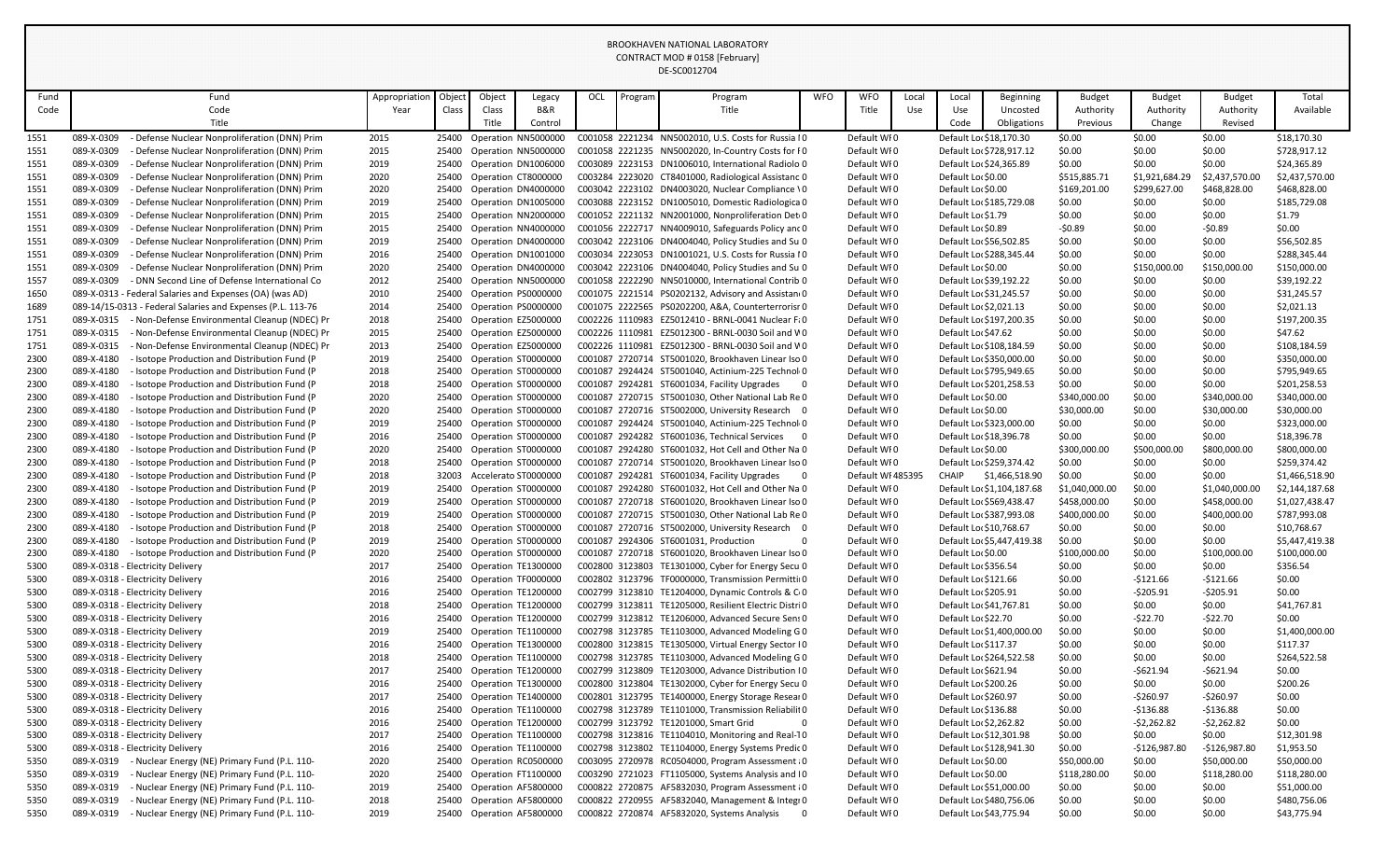|              |                                                                                                                            |               |                |                           |                                            |     |         | DE-SC0012704                                                                                                         |            |                                 |       |                                                   |                            |                         |                  |                         |                           |
|--------------|----------------------------------------------------------------------------------------------------------------------------|---------------|----------------|---------------------------|--------------------------------------------|-----|---------|----------------------------------------------------------------------------------------------------------------------|------------|---------------------------------|-------|---------------------------------------------------|----------------------------|-------------------------|------------------|-------------------------|---------------------------|
| Fund         | Fund                                                                                                                       | Appropriation | Object         | Object                    |                                            | OCL | 'rogram | Program                                                                                                              | <b>WFO</b> | <b>WFO</b>                      | Local | Local                                             | Beginning                  | <b>Budget</b>           | <b>Budget</b>    | <b>Budget</b>           | Total                     |
| Code         | Code                                                                                                                       | Year          | <b>Class</b>   | Class                     | Legacy<br><b>B&amp;R</b>                   |     |         | Title                                                                                                                |            | Title                           | Use   | Use                                               | Uncosted                   | Authority               | Authority        | Authority               | Available                 |
|              | Title                                                                                                                      |               |                | Title                     | Control                                    |     |         |                                                                                                                      |            |                                 |       | Code                                              | Obligations                | Previous                | Change           | Revised                 |                           |
| 5350         | 089-X-0319<br>- Nuclear Energy (NE) Primary Fund (P.L. 110-                                                                | 2019          | 25400          |                           | Operation RC0600000                        |     |         | C003237 2720992 RC0603000, Management and Inte 0                                                                     |            | Default WI0                     |       | Default Lo: \$8,463.14                            |                            | \$0.00                  | \$0.00           | \$0.00                  | \$8,463.14                |
| 5350         | 089-X-0319<br>Nuclear Energy (NE) Primary Fund (P.L. 110-                                                                  | 2017          | 25400          |                           | Operation AF5800000                        |     |         | C000822 2720625 AF5855000, Fuel Resources R&D 0                                                                      |            | Default WI0                     |       | Default Lor \$349.62                              |                            | \$0.00                  | \$0.00           | \$0.00                  | \$349.62                  |
| 5350         | 089-X-0319<br>Nuclear Energy (NE) Primary Fund (P.L. 110-                                                                  | 2017          | 25400          |                           | Operation RC0400000                        |     |         | C002775 2720918 RC0424000, ARC International Coll 0                                                                  |            | Default WI0                     |       | Default Lor \$368.50                              |                            | \$0.00                  | \$0.00           | \$0.00                  | \$368.50                  |
| 5350         | 089-X-0319<br>Nuclear Energy (NE) Primary Fund (P.L. 110-                                                                  | 2018          | 25400          |                           | Operation NT0800000                        |     |         | C003286 2720928 NT0803000, Reactor Physics                                                                           |            | Default WI0                     |       |                                                   | Default Lor \$129,028.00   | \$0.00                  | \$0.00           | \$0.00                  | \$129,028.00              |
| 5350         | 089-X-0319<br>Nuclear Energy (NE) Primary Fund (P.L. 110-                                                                  | 2019          | 25400          | Operation AF5800000       |                                            |     |         | C000822 2720703 AF5835000, Safeguards                                                                                |            | Default WI0                     |       | Default Lo: \$77,737.45                           |                            | \$0.00                  | \$0.00           | \$0.00                  | \$77,737.45               |
| 5350         | 089-X-0319<br>Nuclear Energy (NE) Primary Fund (P.L. 110-                                                                  | 2020          | 25400          | Operation FT0900000       |                                            |     |         | C003288 2721015 FT0905000, Advanced Fuels                                                                            |            | Default WI0                     |       | Default Lor \$0.00                                |                            | \$176,000.00            | \$0.00           | \$176,000.00            | \$176,000.00              |
| 5350         | 089-X-0319<br>Nuclear Energy (NE) Primary Fund (P.L. 110-                                                                  | 2019          | 25400          |                           | Operation NT0400000                        |     |         | C002805 2720882 NT0402000, National Scientific Us(0                                                                  |            | Default WI0                     |       |                                                   | Default Lor \$465,962.87   | \$0.00                  | \$0.00           | \$0.00                  | \$465,962.87              |
| 5350         | 089-X-0319<br>Nuclear Energy (NE) Primary Fund (P.L. 110-                                                                  | 2017          | 25400          |                           | Operation AF5800000                        |     |         | C000822 2720965 AF5861010, Spent Fuel and Waste 0                                                                    |            | Default WI0                     |       | Default Lor \$740.20                              |                            | \$0.00                  | \$0.00           | \$0.00                  | \$740.20                  |
| 5350         | 089-X-0319<br>Nuclear Energy (NE) Primary Fund (P.L. 110-                                                                  | 2019          | 25400          | Operation AF5800000       |                                            |     |         | C000822 2720667 AF5810000, Advanced Fuels Resea 0                                                                    |            | Default WI0                     |       | Default Lor \$69,520.80                           |                            | \$0.00                  | \$0.00           | \$0.00                  | \$69,520.80               |
| 5350         | 089-X-0319<br>- Nuclear Energy (NE) Primary Fund (P.L. 110-                                                                | 2019          | 25400          |                           | Operation RC0500000                        |     |         | C003095 2720978 RC0504000, Program Assessment (0                                                                     |            | Default WI0                     |       | Default Lor \$21,031.64                           |                            | \$0.00                  | \$0.00           | \$0.00                  | \$21,031.64               |
| 5350         | 089-X-0319<br>Nuclear Energy (NE) Primary Fund (P.L. 110-                                                                  | 2020          | 25400          | Operation FT1100000       |                                            |     |         | C003290 2721024 FT1106000, Program Assessment a 0                                                                    |            | Default WI0                     |       | Default Lor \$0.00                                |                            | \$8,400.00              | \$0.00           | \$8,400.00              | \$8,400.00                |
| 5350         | 089-X-0319<br>Nuclear Energy (NE) Primary Fund (P.L. 110-                                                                  | 2018          | 25400          |                           | Operation AF5800000                        |     |         | C000822 2720875 AF5832030, Program Assessment {0                                                                     |            | Default WI0                     |       |                                                   | Default Loc \$352,232.57   | \$0.00                  | \$0.00           | \$0.00                  | \$352,232.57              |
| 5450         | 089-X-0321<br>- Energy Efficiency and Renewable Energy (EER                                                                | 2016          | 25400          |                           | Operation ED0000000                        |     |         | C000949 1009209 ED2701000, Next Generation Man 0                                                                     |            | Default WI0                     |       |                                                   | Default Loc \$276,958.14   | \$0.00                  | \$0.00           | \$0.00                  | \$276,958.14              |
| 5450         | 089-X-0321<br>- Energy Efficiency and Renewable Energy (EER                                                                | 2019          | 25400          |                           | Operation VT0000000                        |     |         | C001096 1005554 VT1201000, Batteries & Electric Dr 0                                                                 |            | Default WI0                     |       |                                                   | Default Loc \$2,180,240.94 | \$0.00                  | \$0.00           | \$0.00                  | \$2,180,240.94            |
| 5450         | 089-X-0321<br>- Energy Efficiency and Renewable Energy (EER                                                                | 2016          | 25400          |                           | Operation PG0000000                        |     |         | C002840 1005604 PG0400000, Innovation & Deployn 0                                                                    |            | Default WI0                     |       | Default Lor \$40,972.14                           |                            | \$0.00                  | \$0.00           | \$0.00                  | \$40,972.14               |
| 5450         | 089-X-0321<br>- Energy Efficiency and Renewable Energy (EER                                                                | 2019          | 25400          | Operation SL0000000       |                                            |     |         | C002911 1005616 SL0300000, Systems Integration BO                                                                    |            | Default WI0                     |       |                                                   | Default Loc \$123,776.00   | \$0.00                  | \$0.00           | \$0.00                  | \$123,776.00              |
| 5450         | 089-X-0321<br>- Energy Efficiency and Renewable Energy (EER                                                                | 2019          | 25400          |                           | Operation BM0000000                        |     |         | C002732 1004173 BM0102060, Integration of Biorefi 0                                                                  |            | Default WI0                     |       | Default Lor \$0.00                                |                            | \$1,095,692.00          | \$0.00           | \$1,095,692.00          | \$1,095,692.00            |
| 5450         | 089-X-0321<br>- Energy Efficiency and Renewable Energy (EER<br>089-X-0321<br>- Energy Efficiency and Renewable Energy (EER | 2017<br>2018  | 25400<br>25400 |                           | Operation VT0000000                        |     |         | C001096 1005556 VT1301000, Vehicle and System Si 0<br>C002796 1009190 HT0100000, Fuel Cell Systems R&L0              |            | Default WI0<br>Default WI0      |       | Default Lor \$7,401.00<br>Default Lor \$93,487.86 |                            | \$0.00<br>\$0.00        | \$0.00<br>\$0.00 | \$0.00<br>\$0.00        | \$7,401.00<br>\$93,487.86 |
| 5450         | 089-X-0321<br>- Energy Efficiency and Renewable Energy (EER                                                                | 2017          | 25400          | Operation SL0000000       | Operation HT0000000                        |     |         | C002911 1005616 SL0300000, Systems Integration BO                                                                    |            | Default WI0                     |       |                                                   | Default Lor \$665,015.61   | \$0.00                  | \$0.00           | \$0.00                  | \$665,015.61              |
| 5450<br>5450 | 089-X-0321<br>- Energy Efficiency and Renewable Energy (EER                                                                | 2019          | 25400          |                           | Operation WW0000000                        |     |         | C002917 1005682 WW0800000, Mitigate Market Bar 0                                                                     |            | Default WI0                     |       | Default Lor \$0.00                                |                            | \$13,837.00             | \$0.00           | \$13,837.00             | \$13,837.00               |
| 5450         | 089-X-0321<br>- Energy Efficiency and Renewable Energy (EER                                                                | 2016          | 25400          |                           | Operation VT0000000                        |     |         | C001096 1005556 VT1301000, Vehicle and System Si 0                                                                   |            | Default WI0                     |       | Default Lo: \$5,774.29                            |                            | \$0.00                  | \$0.00           | \$0.00                  | \$5,774.29                |
| 5450         | 089-X-0321<br>- Energy Efficiency and Renewable Energy (EER                                                                | 2018          | 25400          | Operation SL0000000       |                                            |     |         | C002911 1005616 SL0300000, Systems Integration BO                                                                    |            | Default WI0                     |       |                                                   | Default Lor \$226,224.00   | \$0.00                  | \$0.00           | \$0.00                  | \$226,224.00              |
| 5450         | 089-X-0321<br>- Energy Efficiency and Renewable Energy (EER                                                                | 2017          | 25400          |                           | Operation HT0000000                        |     |         | C002796 2223156 HT1100000, Technology AcceleratiO                                                                    |            | Default WI0                     |       | Default Lo: \$2,577.39                            |                            | \$0.00                  | \$0.00           | \$0.00                  | \$2,577.39                |
| 5450         | 089-X-0321<br>- Energy Efficiency and Renewable Energy (EER                                                                | 2018          | 25400          | Operation BT000000C       |                                            |     |         | C000848 1004210 BT0101000, Research and Develor 0                                                                    |            | Default WI0                     |       | Default Loc \$24,055.38                           |                            | \$0.00                  | \$0.00           | \$0.00                  | \$24,055.38               |
| 5450         | 089-X-0321<br>- Energy Efficiency and Renewable Energy (EER                                                                | 2020          |                |                           | 25400 Operation BT0000000                  |     |         | C000848 1004222 BT0400000, Equipment and Buildi 0                                                                    |            | Default WI0                     |       | Default Lor \$0.00                                |                            | \$0.00                  | \$250,000.00     | \$250,000.00            | \$250,000.00              |
| 5450         | 089-X-0321<br>- Energy Efficiency and Renewable Energy (EER                                                                | 2014          |                |                           | Operation BM0000000                        |     |         | C002732 1009218 BM0107000, Biopower                                                                                  |            | Default WFO                     |       | Default Lor \$1,252.09                            |                            | \$0.00                  | \$0.00           | \$0.00                  | \$1,252.09                |
| 5450         | 089-X-0321<br>- Energy Efficiency and Renewable Energy (EER                                                                | 2018          | 25400          |                           | Operation GT0000000                        |     |         | C002910 1005613 GT0300000, Hydrothermal                                                                              |            | Default WI0                     |       | Default Lor \$10,301.60                           |                            | \$0.00                  | \$0.00           | \$0.00                  | \$10,301.60               |
| 5450         | 089-X-0321<br>- Energy Efficiency and Renewable Energy (EER                                                                | 2019          | 25400          |                           | Operation GT0000000                        |     |         | C002910 1005623 GT0200000, Low Temperature and 0                                                                     |            | Default WI0                     |       |                                                   | Default Lor \$950,000.00   | \$0.00                  | \$0.00           | \$0.00                  | \$950,000.00              |
| 5450         | - Energy Efficiency and Renewable Energy (EER<br>089-X-0321                                                                | 2018          | 25400          |                           | Operation GT0000000                        |     |         | C002910 1005623 GT0200000, Low Temperature and 0                                                                     |            | Default WI0                     |       | Default Loc \$4,819.47                            |                            | \$0.00                  | \$0.00           | \$0.00                  | \$4,819.47                |
| 5450         | 089-X-0321<br>- Energy Efficiency and Renewable Energy (EER                                                                | 2018          | 25400          |                           | Operation BT0000000                        |     |         | C000848 1004219 BT0304030, Buildings-to-Grid                                                                         |            | Default WI0                     |       |                                                   | Default Loc \$355,633.31   | \$0.00                  | \$0.00           | \$0.00                  | \$355,633.31              |
| 5450         | 089-X-0321<br><b>Energy Efficiency and Renewable Energy (EER</b>                                                           | 2018          | 25400          | Operation SL0000000       |                                            |     |         | C002911 1005622 SL0200000, Photovoltaic R&D                                                                          |            | Default WI0                     |       | Default Lor \$268.16                              |                            | \$0.00                  | \$0.00           | \$0.00                  | \$268.16                  |
| 5450         | 089-X-0321<br>- Energy Efficiency and Renewable Energy (EER                                                                | 2020          | 25400          |                           | Operation VT0000000                        |     |         | C001096 1005554 VT1201000, Batteries & Electric Dr 0                                                                 |            | Default WI0                     |       | Default Lor \$0.00                                |                            | \$915,000.00            | \$373,126.00     | \$1,288,126.00          | \$1,288,126.00            |
| 5450         | - Energy Efficiency and Renewable Energy (EER<br>089-X-0321                                                                | 2016          | 25400          |                           | Operation HT0000000                        |     |         | C002796 1009190 HT0100000, Fuel Cell Systems R&LO                                                                    |            | Default WI 302017               |       | <b>TCF Fundir \$294.34</b>                        |                            | \$0.00                  | \$0.00           | \$0.00                  | \$294.34                  |
| 5450         | - Energy Efficiency and Renewable Energy (EER<br>089-X-0321                                                                | 2014          | 25400          |                           | Operation GT0000000                        |     |         | C002910 1005612 GT0100000, Enhanced Geotherma 0                                                                      |            | Default WI0                     |       | Default Loc \$6,283.33                            |                            | \$0.00                  | \$0.00           | \$0.00                  | \$6,283.33                |
| 5450         | 089-X-0321<br>- Energy Efficiency and Renewable Energy (EER                                                                | 2019          | 25400          |                           | Operation HT0000000                        |     |         | C002796 1009190 HT0100000, Fuel Cell Systems R&LO                                                                    |            | Default WI0                     |       |                                                   | Default Lor \$300,000.00   | \$0.00                  | \$0.00           | \$0.00                  | \$300,000.00              |
| 5489         | 089-16/17-0321 - EERE Reimbursable Work with Other Federal A                                                               | 2016          | 25400          |                           | Operation 456100000                        |     |         | C003005 6600073 456140358, Other Federal Agencic 4861011                                                             |            | CHAGRGX(302027                  |       | OTT 16-17 \$32,628.12                             |                            | \$0.00                  | \$0.00           | \$0.00                  | \$32,628.12               |
| 5498         | - EERE Reimbursable Work with Non-Federal Ent<br>089-X-0321                                                                | 2017          | 25400          |                           | <b>Operation 456100000</b>                 |     |         | C003005 6600146 456160031, Industry - Domestic 4860966                                                               |            | CHAGR8730                       |       | Default Lor \$11,618.24                           |                            | \$0.00                  | \$0.00           | \$0.00                  | \$11,618.24               |
| 5499         | 089-X-0321<br>- EERE Reimbursable Work with Other Federal A<br>089-X-0321<br>- EERE Reimbursable Work with Other Federal A | 2016          | 25400<br>25400 |                           | Operation 456100000<br>Operation 456100000 |     |         | C003005 6600072 456140357, Department of State - 3012199<br>C003005 6600072 456140357, Department of State - 3012882 |            | CRAGR-S-CO<br><b>CRAGR 19:0</b> |       | Default Lor \$25,808.25<br>Default Lor \$638.50   |                            | \$0.00                  | \$0.00           | \$0.00                  | \$25,808.25               |
| 5499<br>5499 | 089-X-0321<br>- EERE Reimbursable Work with Other Federal A                                                                | 2014<br>2014  | 25400          |                           | Operation 456100000                        |     |         | C003005 6600072 456140357, Department of State - 3011110                                                             |            | CRAGRS-O 0                      |       | Default Loc \$45.77                               |                            | $-5638.50$<br>$-545.77$ | \$0.00<br>\$0.00 | $-5638.50$<br>$-$45.77$ | \$0.00<br>\$0.00          |
| 5900         | 089X2250 Cybersecurity, Energy Security and Emergency Respo                                                                | 2019          | 25400          |                           | Operation TG0000000                        |     |         | C003224 4219019 TG0104020, Crosscut ? Energy Sec 0                                                                   |            | Default WI0                     |       | Default Lor \$56,506.00                           |                            | \$0.00                  | \$0.00           | \$0.00                  | \$56,506.00               |
| 6600         | 089X0337<br>- Energy Transformation Acceleration Fund - A                                                                  | 2014          | 25400          | Operation CJ0100000       |                                            |     |         | C002599 3166012 CJ0100000, ARPA-E Projects                                                                           |            | Default WI0                     |       | Default Loc \$1,823.77                            |                            | \$0.00                  | \$0.00           | \$0.00                  | \$1,823.77                |
| 6600         | 089X0337<br>- Energy Transformation Acceleration Fund - A                                                                  | 2014          | 25400          | Operation CJ0100000       |                                            |     |         | C002599 3166012 CJ0100000, ARPA-E Projects                                                                           |            | Default WI 1249                 |       | CHARPA-0(\$1,392.09                               |                            | \$0.00                  | \$0.00           | \$0.00                  | \$1,392.09                |
| 6600         | 089X0337<br>- Energy Transformation Acceleration Fund - A                                                                  | 2014          | 25400          | Operation CJ0100000       |                                            |     |         | C002599 3166012 CJ0100000, ARPA-E Projects                                                                           |            | Default WI 1250                 |       | CHARPA-0(\$207.88                                 |                            | \$0.00                  | \$0.00           | \$0.00                  | \$207.88                  |
| 6600         | 089X0337<br>- Energy Transformation Acceleration Fund - A                                                                  | 2016          | 25400          | Operation CJ0100000       |                                            |     |         | C002599 3166012 CJ0100000, ARPA-E Projects                                                                           |            | Default WI 1314                 |       | ARPA-E Lal \$90,742.79                            |                            | \$0.00                  | \$0.00           | \$0.00                  | \$90,742.79               |
| 6600         | 089X0337<br>- Energy Transformation Acceleration Fund - A                                                                  | 2017          |                | 25400 Operation CJ0100000 |                                            |     |         | C002599 3166012 CJ0100000, ARPA-E Projects                                                                           |            | Default WI 1352                 |       |                                                   | ARPA-E Lal \$142,701.78    | \$0.00                  | \$0.00           | \$0.00                  | \$142,701.78              |
| 6632         | 089-19/20-0337 - ARPA-E Program Direction                                                                                  | 2019          | 25400          | Operation CJ0200000       |                                            |     |         | C002600 3166013 CJ0200000, Program Direction                                                                         |            | Default WI0                     |       | Default Lor \$5,000.00                            |                            | \$0.00                  | \$0.00           | \$0.00                  | \$5,000.00                |
| 7060         | 089-19/20-0228 - DA Primary Fund                                                                                           | 2019          | 25400          | Operation TT0000000       |                                            |     |         | C003093 4500005 TT1030030, Other                                                                                     |            | Default WI0                     |       | Default Lor \$0.00                                |                            | \$50,000.00             | \$0.00           | \$50,000.00             | \$50,000.00               |
| 7500         | 089-20/21-0243 - ODA RW with Other Federal Agencies                                                                        | 2020          | 25400          | Operation 456100000       |                                            |     |         | C003005 6600040 456140142, Other DOD Agencies - 4861205                                                              |            | CHAGRHQ(0                       |       | Default Lor \$0.00                                |                            | \$750,000.00            | \$0.00           | \$750,000.00            | \$750,000.00              |
| 7500         | 089-20/21-0243 - ODA RW with Other Federal Agencies                                                                        | 2020          | 25400          |                           | <b>Operation 456100000</b>                 |     |         | C003005 6600040 456140142, Other DOD Agencies - 4861215                                                              |            | CHAGREAC 0                      |       | Default Lor \$0.00                                |                            | \$150,000.00            | \$150,000.00     | \$300,000.00            | \$300,000.00              |
| 7500         | 089-20/21-0243 - ODA RW with Other Federal Agencies                                                                        | 2020          | 25400          |                           | <b>Operation 456100000</b>                 |     |         | C003005 6600038 456140135, DARPA - Other                                                                             | 4861199    | CHAGRHR(0                       |       | Default Lor \$0.00                                |                            | \$72,524.27             | \$0.00           | \$72,524.27             | \$72,524.27               |
| 7500         | 089-20/21-0243 - ODA RW with Other Federal Agencies                                                                        | 2020          |                |                           | 25400 Operation 456100000                  |     |         | C003005 6600040 456140142, Other DOD Agencies - 4861209                                                              |            | CHAGRHQ(0                       |       | Default Lor \$0.00                                |                            | \$1,000,000.00          | \$0.00           | \$1,000,000.00          | \$1,000,000.00            |